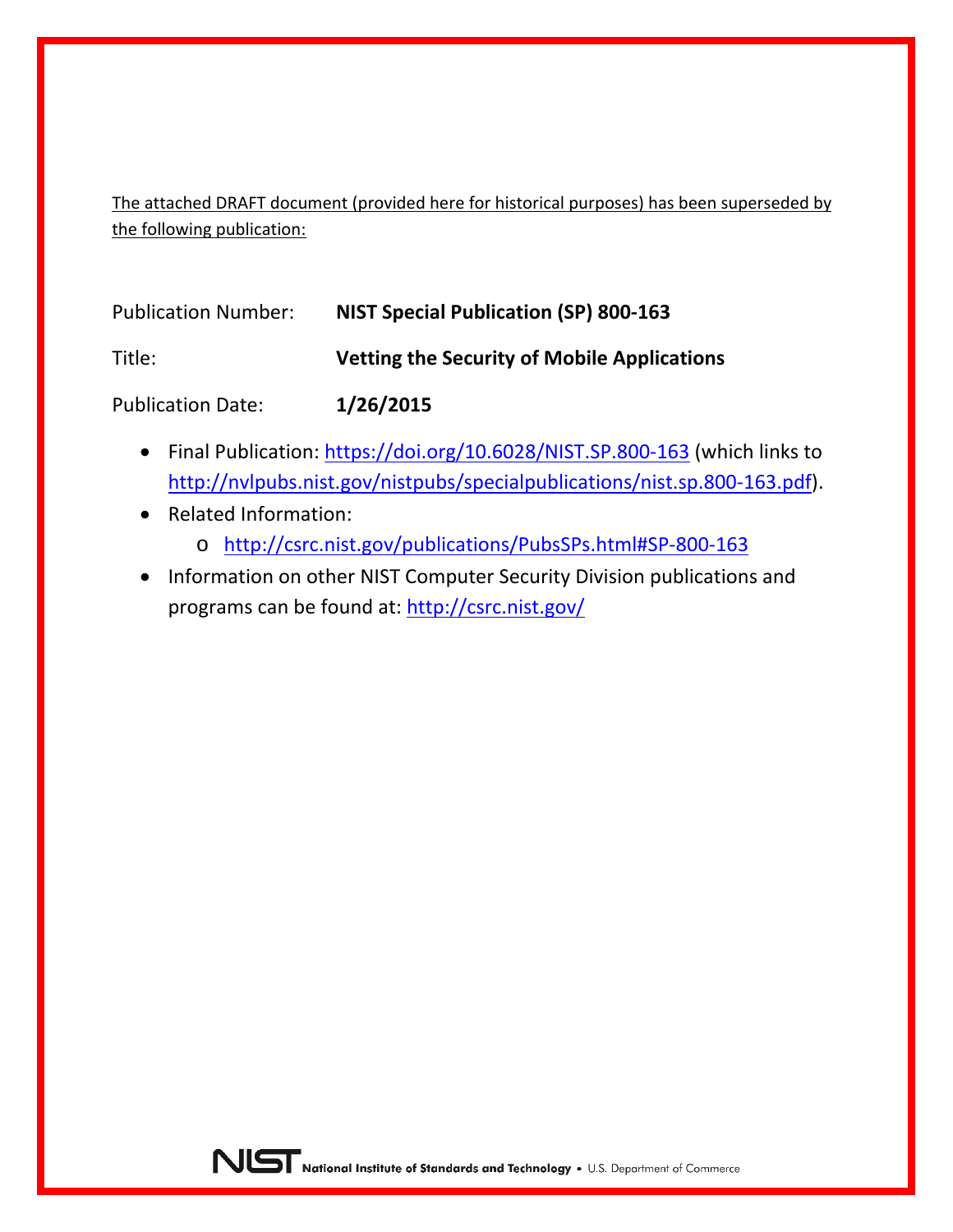The following information was posted with the attached DRAFT document:

Aug 19, 2014

## *SP 800-163*

## *DRAFT Technical Considerations for Vetting 3rd Party Mobile Applications*

NIST announces that Draft Special Publication 800-163, *Technical Considerations for Vetting 3rd Party Mobile Applications*, is now available for public comment. The purpose of this document is to provide guidance for vetting 3rd party software applications (apps) for mobile devices. Mobile app vetting is intended to assess a mobile app's operational characteristics of secure behavior and reliability (including performance) so that organizations can determine if the app is acceptable for use in their expected environment. This document provides key technical software assurance considerations for organizations as they adopt mobile app vetting processes.

NIST requests comments on Draft Special Publication 800-163 by 5:00pm EDT on *September 18, 2014*. Please submit comments using the SP 800-163 comment template (see link below for Excel spreadsheet) to nist800-163 @ nist.gov with "Comments on Draft SP 800-163" in the subject line.

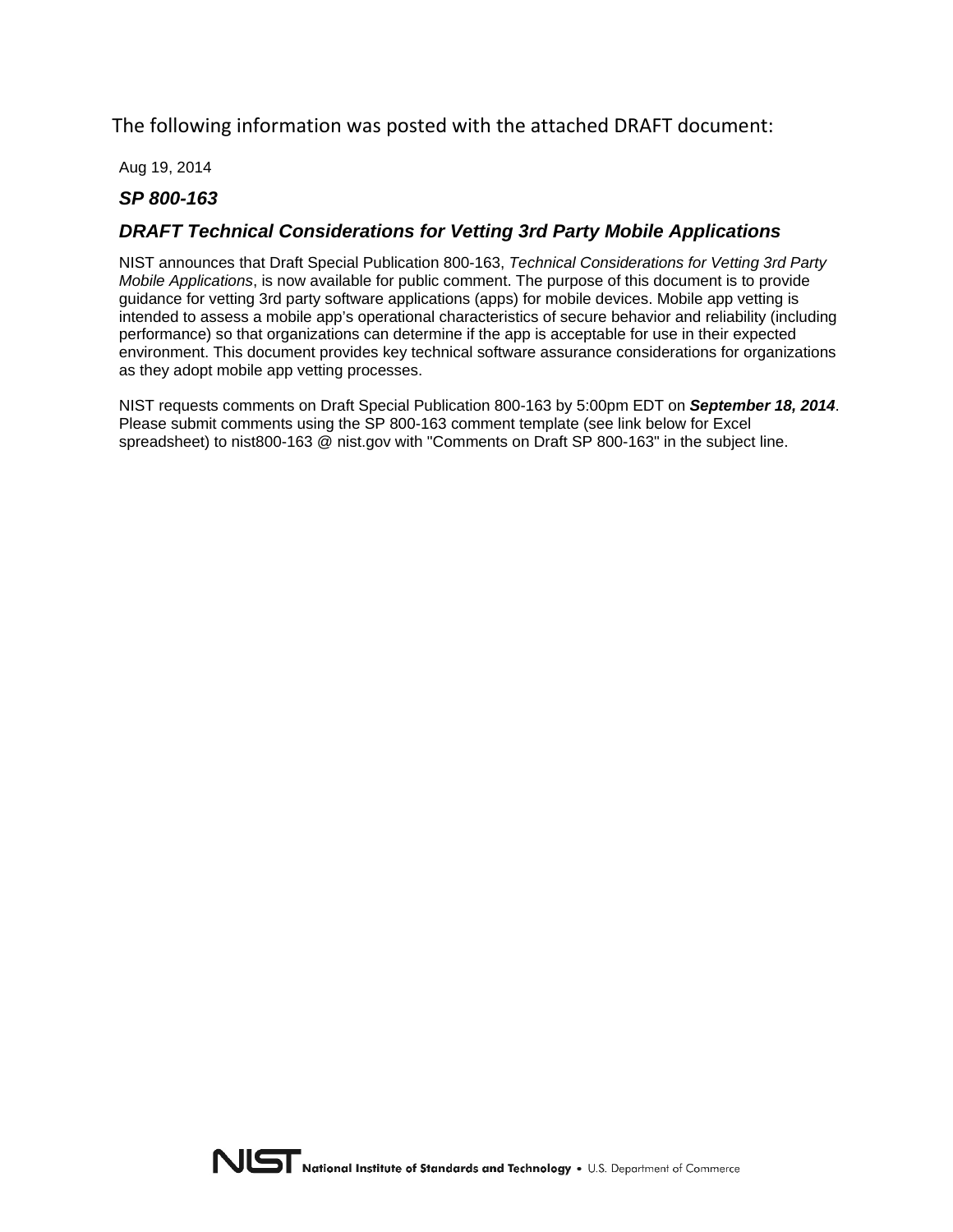| 1              | <b>NIST Special Publication 800-163 (Draft)</b>                        |
|----------------|------------------------------------------------------------------------|
| $\overline{2}$ |                                                                        |
| 3              |                                                                        |
| 4              |                                                                        |
| 5<br>6         | <b>Technical Considerations for</b><br><b>Vetting 3rd Party Mobile</b> |
| 7              | <b>Applications (Draft)</b>                                            |
| 8              |                                                                        |
| 9              |                                                                        |
| 10             | <b>Jeffrey Voas</b>                                                    |
| 11<br>12<br>13 | Steve Quirolgico<br>Christoph Michael<br>Karen Scarfone                |
| 14             |                                                                        |
| 15             |                                                                        |
| 16             | COMPUTER<br><b>SECURITY</b>                                            |
| 17             |                                                                        |
| 18             |                                                                        |
| 19             |                                                                        |
| 20             |                                                                        |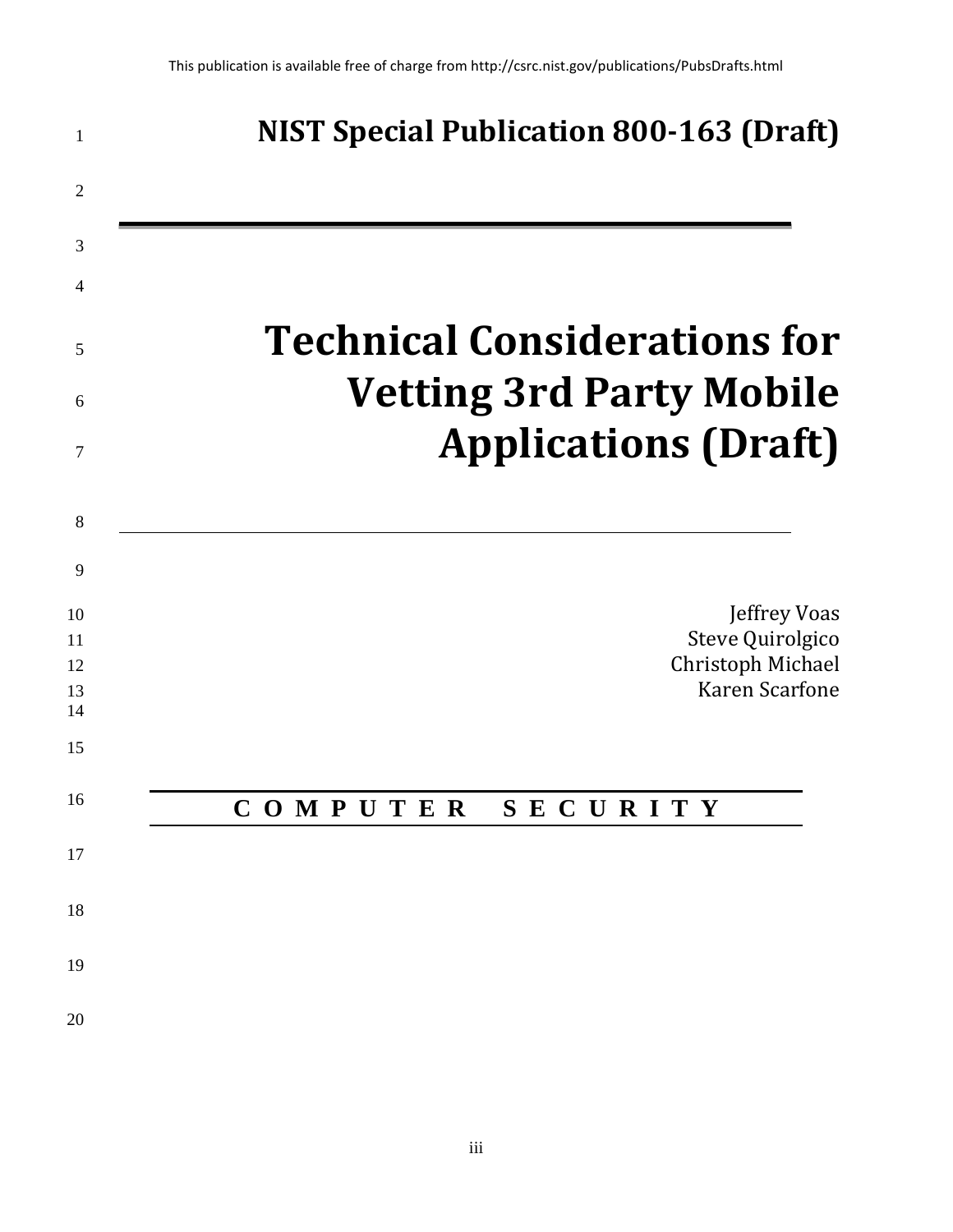| 21       | <b>NIST Special Publication 800-163</b>                                                         |
|----------|-------------------------------------------------------------------------------------------------|
| 22       |                                                                                                 |
| 23       |                                                                                                 |
| 24       | <b>Technical Considerations for Vetting</b>                                                     |
| 25       | <b>3rd Party Mobile Applications (Draft)</b>                                                    |
| 26       |                                                                                                 |
| 27       | Jeffrey Voas, Steve Quirolgico                                                                  |
| 28       | <b>Computer Security Division</b>                                                               |
| 29       | <b>Information Technology Laboratory</b>                                                        |
| 30       |                                                                                                 |
| 31       | Christoph Michael                                                                               |
| 32       | Leidos                                                                                          |
| 33       |                                                                                                 |
| 34       | Karen Scarfone                                                                                  |
| 35       | Scarfone Cybersecurity                                                                          |
| 36       |                                                                                                 |
| 37       |                                                                                                 |
| 38       |                                                                                                 |
| 39       |                                                                                                 |
| 40       |                                                                                                 |
| 41       |                                                                                                 |
| 42       |                                                                                                 |
| 43       |                                                                                                 |
| 44       |                                                                                                 |
| 45       |                                                                                                 |
| 46<br>47 | August 2014                                                                                     |
| 48       |                                                                                                 |
| 49       | REATMENT OF COMMIC                                                                              |
| 50       |                                                                                                 |
| 51       |                                                                                                 |
| 52       |                                                                                                 |
| 53       | <b>CANNO</b>                                                                                    |
| 54       | STATES OF                                                                                       |
| 55       |                                                                                                 |
| 56       |                                                                                                 |
| 57       | U.S. Department of Commerce                                                                     |
| 58<br>59 | Penny Pritzker, Secretary                                                                       |
| 60       | National Institute of Standards and Technology                                                  |
| 61       | Willie May, Acting Under Secretary of Commerce for Standards and Technology and Acting Director |
| 62       |                                                                                                 |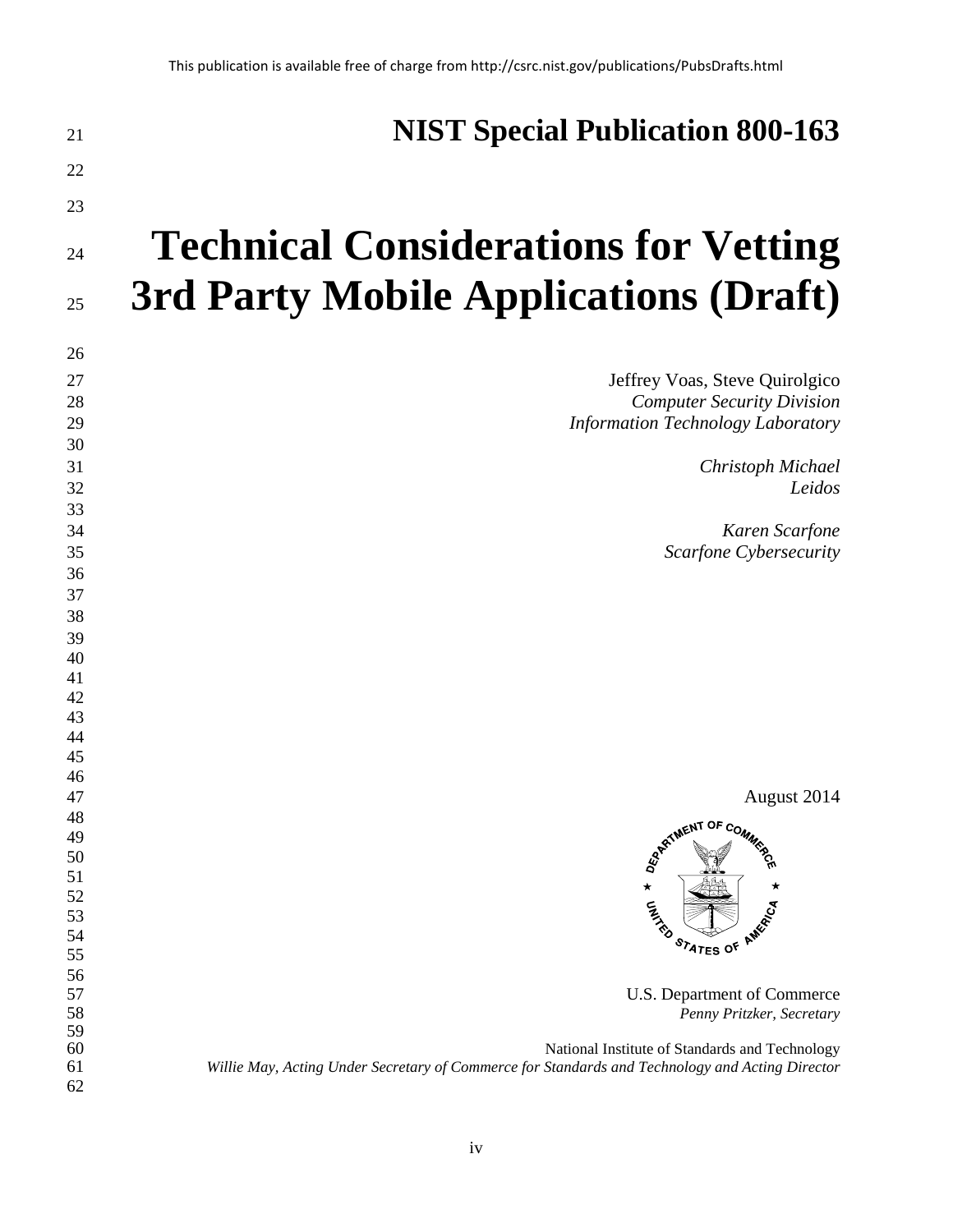#### **Authority**

 This publication has been developed by NIST in accordance with its statutory responsibilities under the Federal Information Security Management Act of 2002 (FISMA), 44 U.S.C. § 3541 *et seq.*, Public Law

107-347. NIST is responsible for developing information security standards and guidelines, including

minimum requirements for Federal information systems, but such standards and guidelines shall not apply

to national security systems without the express approval of appropriate Federal officials exercising

- policy authority over such systems. This guideline is consistent with the requirements of the Office of
- Management and Budget (OMB) Circular A-130, Section 8b(3), *Securing Agency Information Systems*, as
- analyzed in Circular A-130, Appendix IV: *Analysis of Key Sections*. Supplemental information is provided in Circular A-130, Appendix III, *Security of Federal Automated Information Resources*.

 Nothing in this publication should be taken to contradict the standards and guidelines made mandatory and binding on Federal agencies by the Secretary of Commerce under statutory authority. Nor should these guidelines be interpreted as altering or superseding the existing authorities of the Secretary of Commerce, Director of the OMB, or any other Federal official. This publication may be used by nongovernmental organizations on a voluntary basis and is not subject to copyright in the United States.

Attribution would, however, be appreciated by NIST.

| 79 | National Institute of Standards and Technology Special Publication 800-163 |
|----|----------------------------------------------------------------------------|
| 80 | Natl. Inst. Stand. Technol. Spec. Publ. 800-163, 45 pages (August 2014)    |
| 81 | CODEN: NSPUE2                                                              |
|    |                                                                            |

This publication is available free of charge from:

84 Certain commercial entities, equipment, or materials may be identified in this document in order to describe an experimental procedure or concept adequately. Such identification is not intended to imply recommendation o 85 experimental procedure or concept adequately. Such identification is not intended to imply recommendation or<br>86 endorsement by NIST, nor is it intended to imply that the entities, materials, or equipment are necessarily 86 endorsement by NIST, nor is it intended to imply that the entities, materials, or equipment are necessarily the best available for the purpose. available for the purpose.

88 There may be references in this publication to other publications currently under development by NIST in accordance with its assigned statutory responsibilities. The information in this publication, including conce

accordance with its assigned statutory responsibilities. The information in this publication, including concepts and methodologies, may be used by Federal agencies even before the completion of such companion publications. Thus, 91 until each publication is completed, current requirements, guidelines, and procedures, where they exist, remain operative. For planning and transition purposes. Federal agencies may wish to closely follow the developmen operative. For planning and transition purposes, Federal agencies may wish to closely follow the development of 93 these new publications by NIST.

94 Organizations are encouraged to review all draft publications during public comment periods and provide feedback<br>95 to NIST. All NIST Computer Security Division publications, other than the ones noted above, are availab 95 to NIST. All NIST Computer Security Division publications, other than the ones noted above, are available at http://csrc.nist.gov/publications. [http://csrc.nist.gov/publications.](http://csrc.nist.gov/publications)

## **Comments on this publication may be submitted to: Public comment period:** *August 18, 2014* **through** *September 18, 2014* 100 **National Institute of Standards and Technology**<br>101 **Attn: Computer Security Division, Information Technology** Attn: Computer Security Division, Information Technology Laboratory 100 Bureau Drive (Mail Stop 8930) Gaithersburg, MD 20899-8930 Email: nist800-163@nist.gov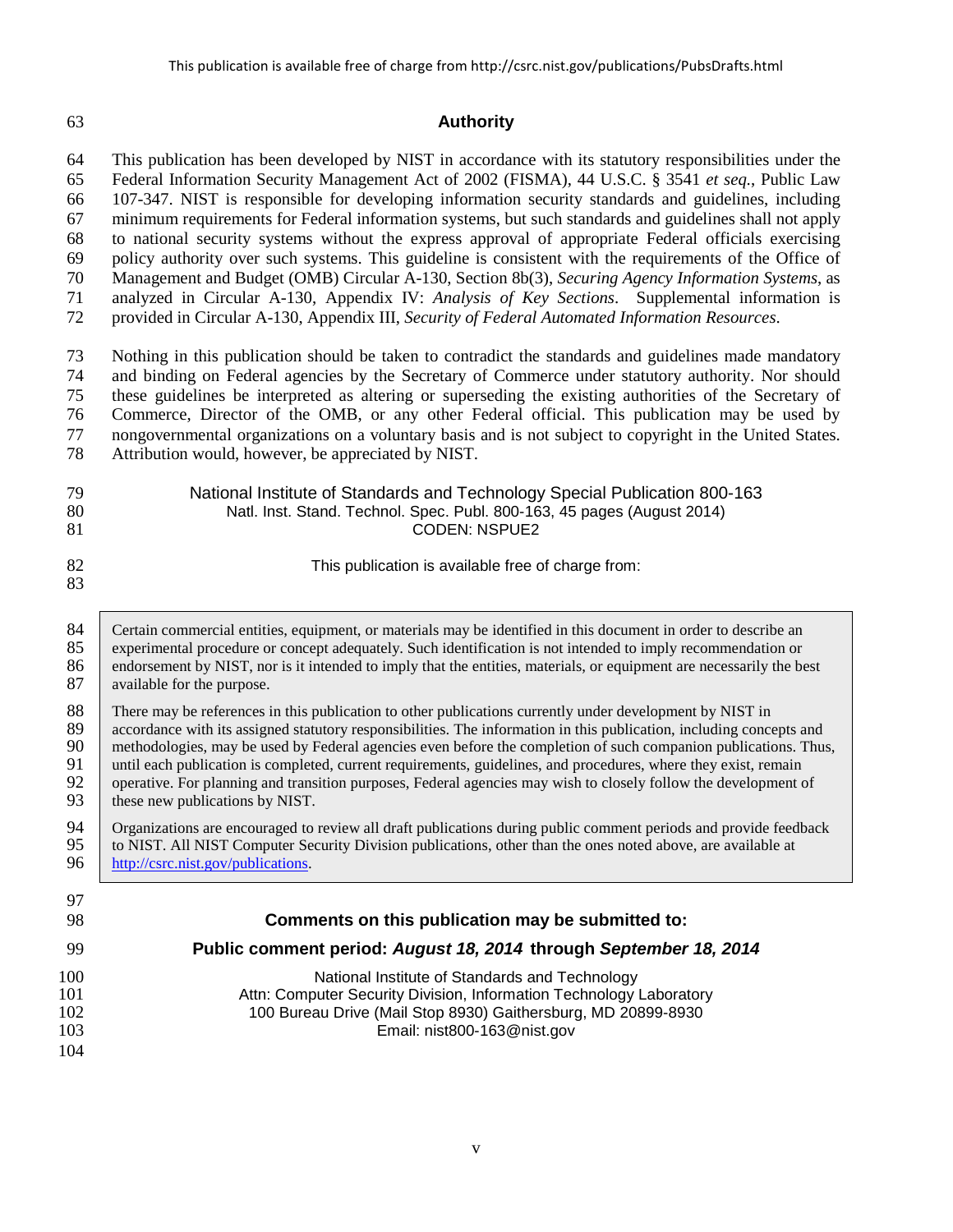## **Reports on Computer Systems Technology**

 The Information Technology Laboratory (ITL) at the National Institute of Standards and Technology (NIST) promotes the U.S. economy and public welfare by providing technical leadership for the Nation's measurement and standards infrastructure. ITL develops tests, test methods, reference data, proof of concept implementations, and technical analyses to advance the development and productive use of information technology. ITL's responsibilities include the development of management, administrative, technical, and physical standards and guidelines for the cost-effective security and privacy of other than national security-related information in Federal information systems. The Special Publication 800-series reports on ITL's research, guidelines, and outreach efforts in information system security, and its collaborative activities with industry, government, and academic organizations.

# 

#### **Abstract**

 Today's commercially available mobile devices (e.g., smartphones, tablets) are handheld computing platforms with wireless capabilities, geographic localization, cameras, and microphones. Similar to computing platforms such as desktops and laptops, the user experience with a mobile device is tied to the software apps and the tools and utilities available. The purpose of this document is to provide guidance for vetting 3rd party software applications (apps) for mobile devices. Mobile app vetting is intended to assess a mobile app's operational characteristics of secure behavior and reliability (including 126 performance) so that organizations can determine if the app is acceptable for use in their expected environment. environment.

- 
- 

#### **Keywords**

- malware; mobile apps; mobile devices; smartphones; software reliability; software security; software testing; software vetting;
- 
- 
- 

#### **Acknowledgments**

- Special thanks to the National Security Agency's Center for Assured Software for providing Appendices C and D which tabulate platform-specific mobile app vulnerabilities.
- TBD
- 
- **Trademarks**
- 

All registered trademarks or trademarks belong to their respective organizations

- 
- 
- 
-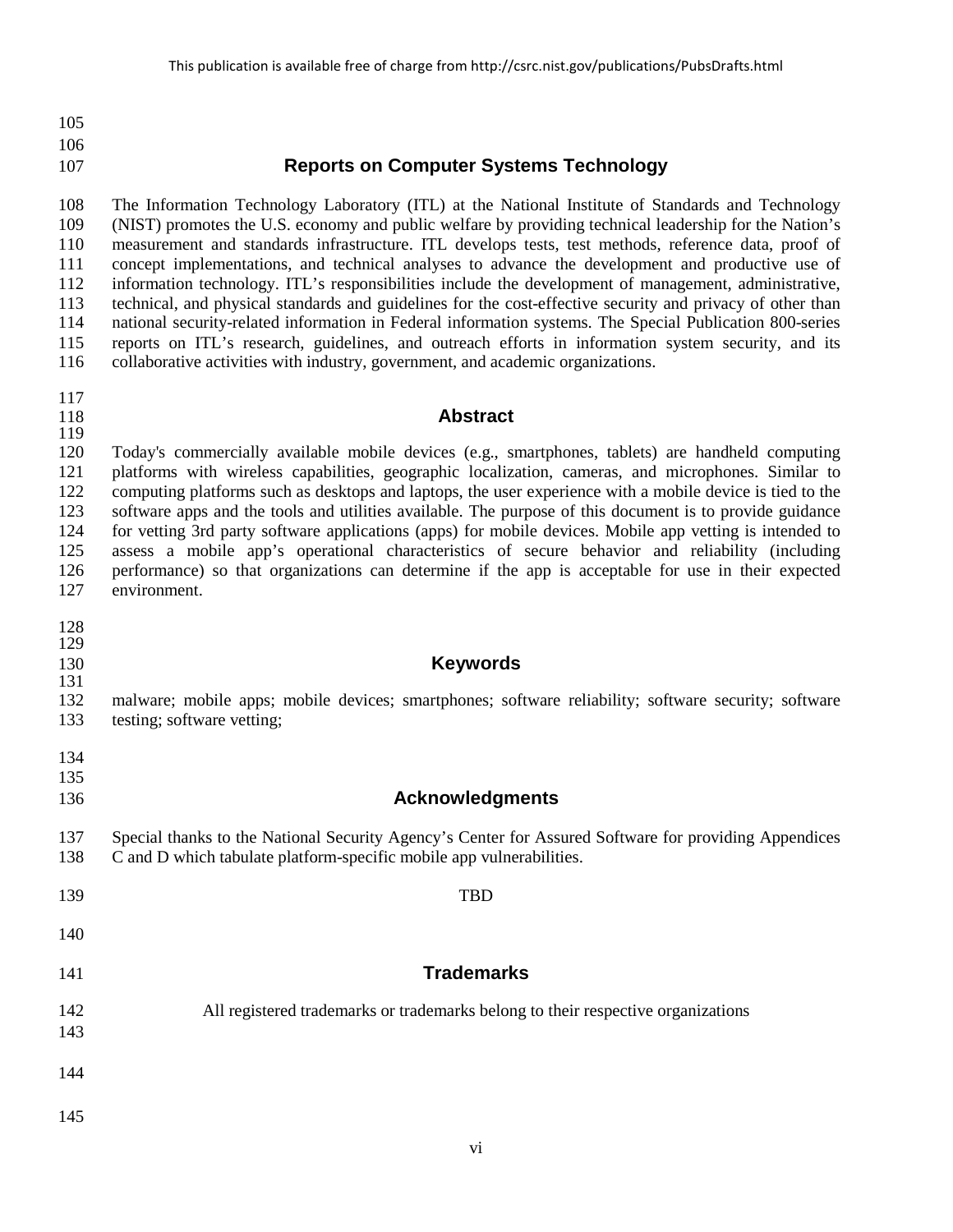| 146 |    |                  |     | <b>Table of Contents</b> |  |
|-----|----|------------------|-----|--------------------------|--|
| 147 |    |                  |     |                          |  |
| 148 | 1. |                  |     |                          |  |
| 149 |    | 1.1              |     |                          |  |
| 150 |    | $1.2^{\circ}$    |     |                          |  |
| 151 |    | 1.3              |     |                          |  |
| 152 | 2. |                  |     |                          |  |
| 153 |    | 2.1              |     |                          |  |
| 154 |    | $2.2\phantom{0}$ |     |                          |  |
| 155 | 3. |                  |     |                          |  |
| 156 |    |                  | 3.1 |                          |  |
| 157 |    |                  | 3.2 |                          |  |
| 158 |    |                  | 3.3 |                          |  |
| 159 |    |                  | 3.4 |                          |  |
| 160 |    |                  | 3.5 |                          |  |
| 161 | 4. |                  |     |                          |  |
| 162 |    | 4.1              |     |                          |  |
| 163 |    | 4.2              |     |                          |  |
| 164 | 5. |                  |     |                          |  |
| 165 |    | 5.1              |     |                          |  |
| 166 |    | 5.2              |     |                          |  |
| 167 |    | 5.3              |     |                          |  |
| 168 |    |                  |     |                          |  |
| 169 |    |                  |     |                          |  |
| 170 |    |                  |     |                          |  |
| 171 |    |                  |     |                          |  |
| 172 |    |                  |     |                          |  |
| 173 |    |                  |     |                          |  |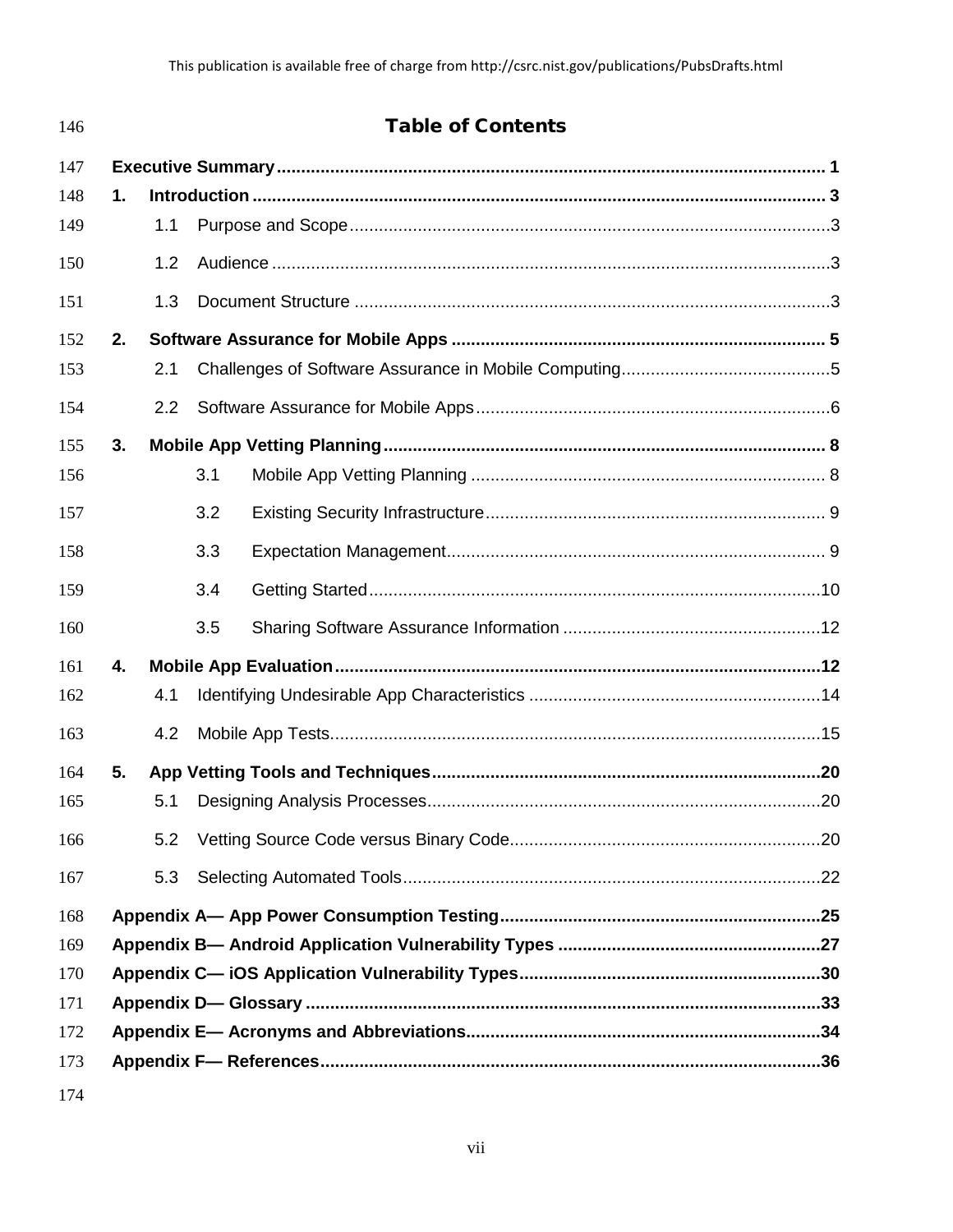| 175 | <b>Table of Figures and Tables</b> |  |
|-----|------------------------------------|--|
|     |                                    |  |
|     |                                    |  |
| 178 |                                    |  |
| 179 |                                    |  |
| 180 |                                    |  |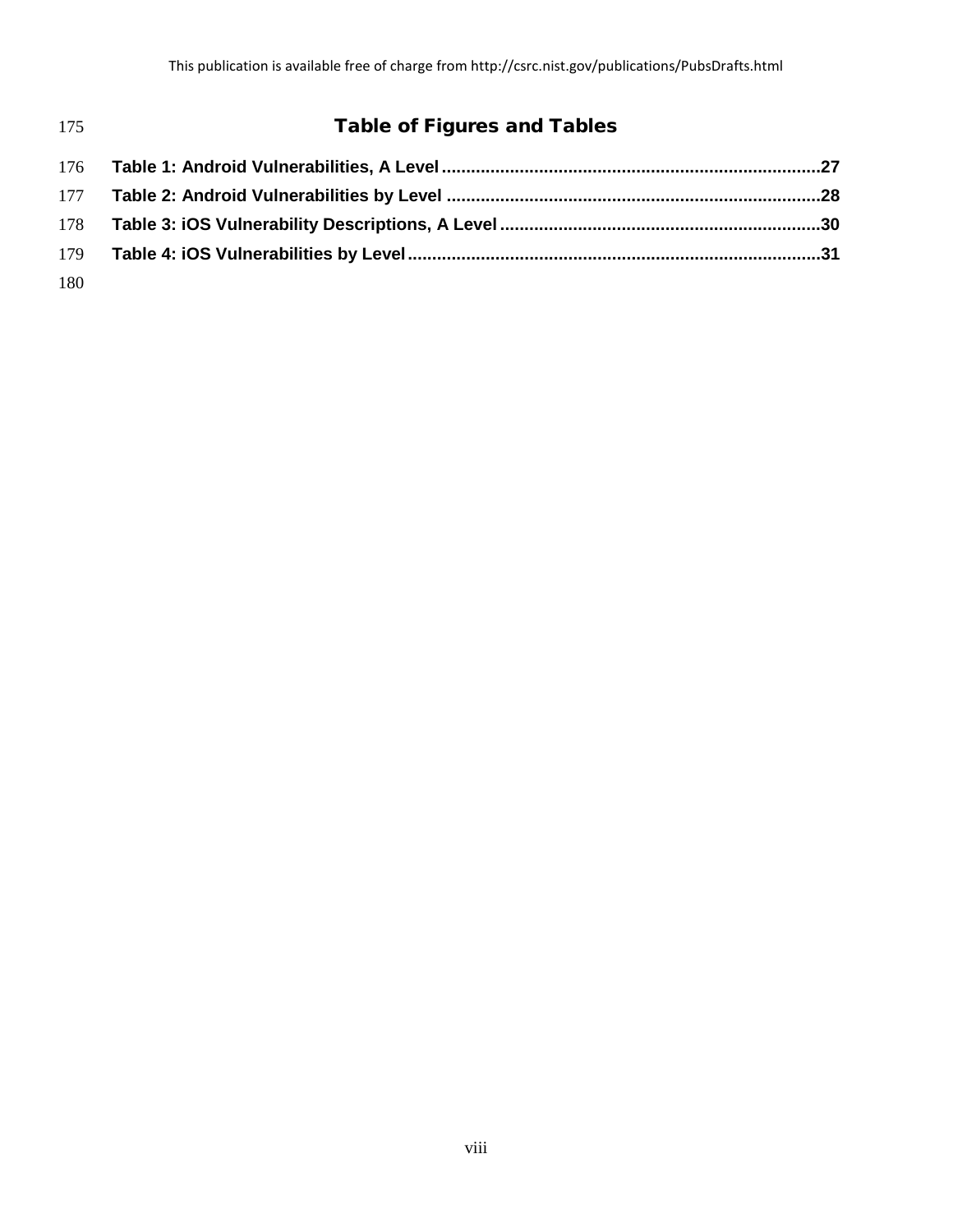#### <span id="page-8-0"></span>**Executive Summary**

 Organizations should develop or adopt requirements that they expect mobile software applications (apps) they will use on their organization's mobile platforms to meet. These requirements should reflect the organization's unique mission requirements, understanding of their IT infrastructure, choices of mobile devices and configurations, and the organization's acceptable levels of risk. The process of verifying that a software application meets those requirements is known as *vetting*. Vetting can be applied to either binary code or source code and the code can be examined as static artifacts or the binary can be examined while running dynamically. This document provides technical considerations for vetting 3rd party mobile applications that are commonly known as *mobile apps*. Emulated and virtual environments are useful for vetting mobile apps because they allow having many different test configurations (device, OS version, app version, and system parameters) when examining the running binary dynamically and restoring particular states or the entire hardware and system configuration, without altering an actual mobile device. They allow for automated testing and examination as well as exploration of the app by skilled human analysts.

 This document provides key technical considerations for organizations as they adopt mobile app vetting processes. The following are key recommendations made within this publication:

#### **Understand the security and privacy risks mobile apps present and have a strategy for mitigating them.**

 When deploying a new technology, organizations should be aware of the potential security and privacy impact these technologies may have on the organization's IT resources, data, and users. New technologies may offer the promise of productivity gains and new capabilities, but if these new technologies present new risks, the organization's IT professionals, users, and business owners should be fully aware of these new risks and develop plans to mitigate them or be fully informed before accepting the consequences of them. Federal, State, Local and Tribal privacy statutes may be different for each organization; security administrators should consult with the organization's privacy officer or legal counsel to ensure the collection and sharing of data collected using mobile devices is legal.

#### **Provide mobile app security and privacy training for your employees.**

 Employers should ensure that their employees understand the organization's mobile device use policies and how mobile apps may compromise the organization's security and the user's privacy. Users should be educated about Personally Identifiable Information (PII), how PII can be accessed and shared, how the privacy- and security-relevant capabilities of a mobile device relate to PII, as well as how an organization's resources can be protected or put at risk by the user's actions and inactions. Training programs should describe how mobile devices can collect information about the user and how that information can be shared with third parties through the apps running on the mobile device.

#### **To provide long-term assurance of the software throughout its lifecycle, all mobile apps, as well as their updates, should go through a mobile app vetting process.**

 Each new version of a software application can potentially introduce new, unintentional weaknesses or unreliable code into an existing mobile app. New versions of mobile apps should be treated as new mobile apps and should go through an app vetting process. For many organizations this software assurance step does not currently take place for mobile apps. This is in contrast to new releases of desktop or server enterprise software, which are typically tested in a controlled setting or in a staging area before being deployed across an enterprise. This traditional enterprise software assurance model, however, does not scale well to meet user demands for the wide array of apps available for mobile devices Mobile apps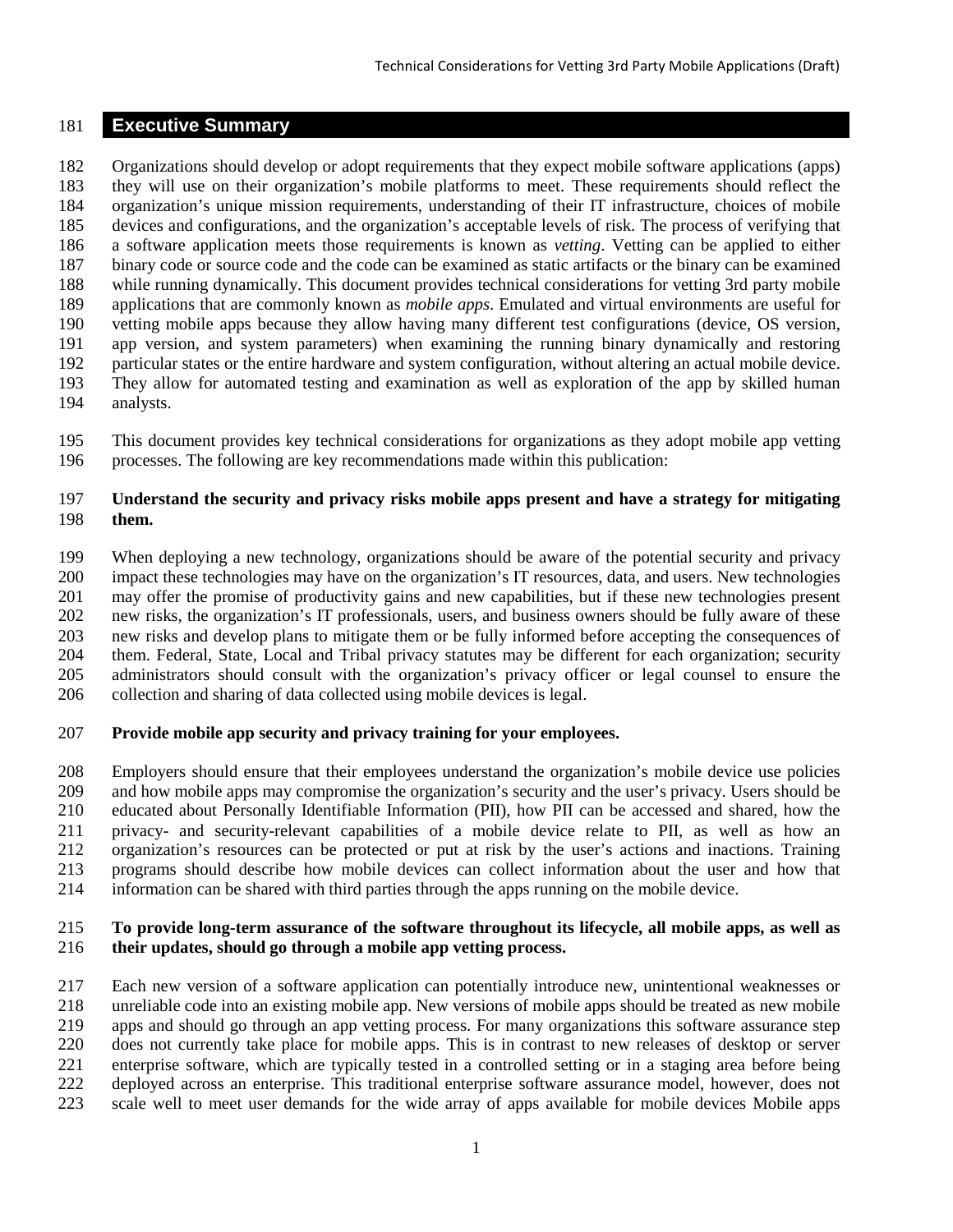- developed in-house should also be tested and analyzed for security and reliability before being released to
- the community of users within the organization. The purpose of these tests and the analysis is to validate
- that an app adheres to a predefined acceptable level of security risk and to identify whether the developers
- have introduced any latent weaknesses that could make the IT infrastructure vulnerable or expose the
- user's confidential data.

#### **The mobile app update model can help mitigate risks when used properly. Security administrators should establish a process for quickly vetting security-related app updates.**

 Mobile app update notifications can be sent directly to the user's device and downloaded from an app store or marketplace and bypass the traditional IT testing, staging, approval, and deployment process. This model offers the promise of pushing critical security updates faster to the end user, but it also introduces the risk of having unvetted code be installed on a user's device with unknown consequences and security implications. The first release of a mobile app may be free of any malware, but malicious code may be introduced in subsequent updates. Security administrators should establish a process for 237 quickly vetting security-related app updates.

#### **Stakeholders should be made aware of what the mobile app vetting process does and does not provide in terms of secure behavior of apps.**

 A mobile apps vetting system is comprised of a set of tools and methodologies for addressing specified app vetting requirements. Each mobile app vetting tool or methodology generates results that identify security, privacy, reliability, accessibility, and performance issues with the mobile app. Any vetting 243 approach should be repeatable, efficient, consistent, and limit errors (e.g., false positives, false negatives).<br>244 As with any software assurance process, there is no guarantee that even the most thorough vetting As with any software assurance process, there is no guarantee that even the most thorough vetting processes will uncover all vulnerabilities. Stakeholders should be made aware that although app security assessments should generally improve the security posture of an organization, the degree to which it does so may not be easily or immediately ascertained. Stakeholders should also be educated on the value of humans in security assessment processes. Security analysis is primarily a human-driven process that can be highly augmented and aided by automated tools, but the tool results themselves need to be evaluated in the context of the intended mission/business use of the app and the capabilities and configuration of the mobile platform and networking setup. There is a residual risk associated with any capability, including mobile apps. App security assessments are intended to reduce that level of risk by identifying and mitigating vulnerabilities. The collection and analysis of metrics can indicate the level of risk reduction, but it is impossible to completely nullify all risk.

#### **Mobile apps are part of a larger system; mobile app testing results should be reviewed by a software analyst within the context of an organization's mission objectives, security posture, and risk tolerance.**

 End user's mobile devices, data, and network resources face multiple threats that can originate from many places and that depend on the sophistication of the adversary. Some risks can be mitigated through user education and operational procedures, while other risks can only be mitigated through the use of technical countermeasures. Mobile app deficiencies detected through the mobile app vetting process may be mitigated by technical countermeasures that are part of a larger system. Mobile apps that meet minimum technical requirements may not be suitable for an organization to use because they do not meet acceptable use policies. Automated testing is necessary for the vetting process to scale and keep up with the demands of the user base, but the manual review of the test results by a human analyst will best serve an organization's software assurance goals.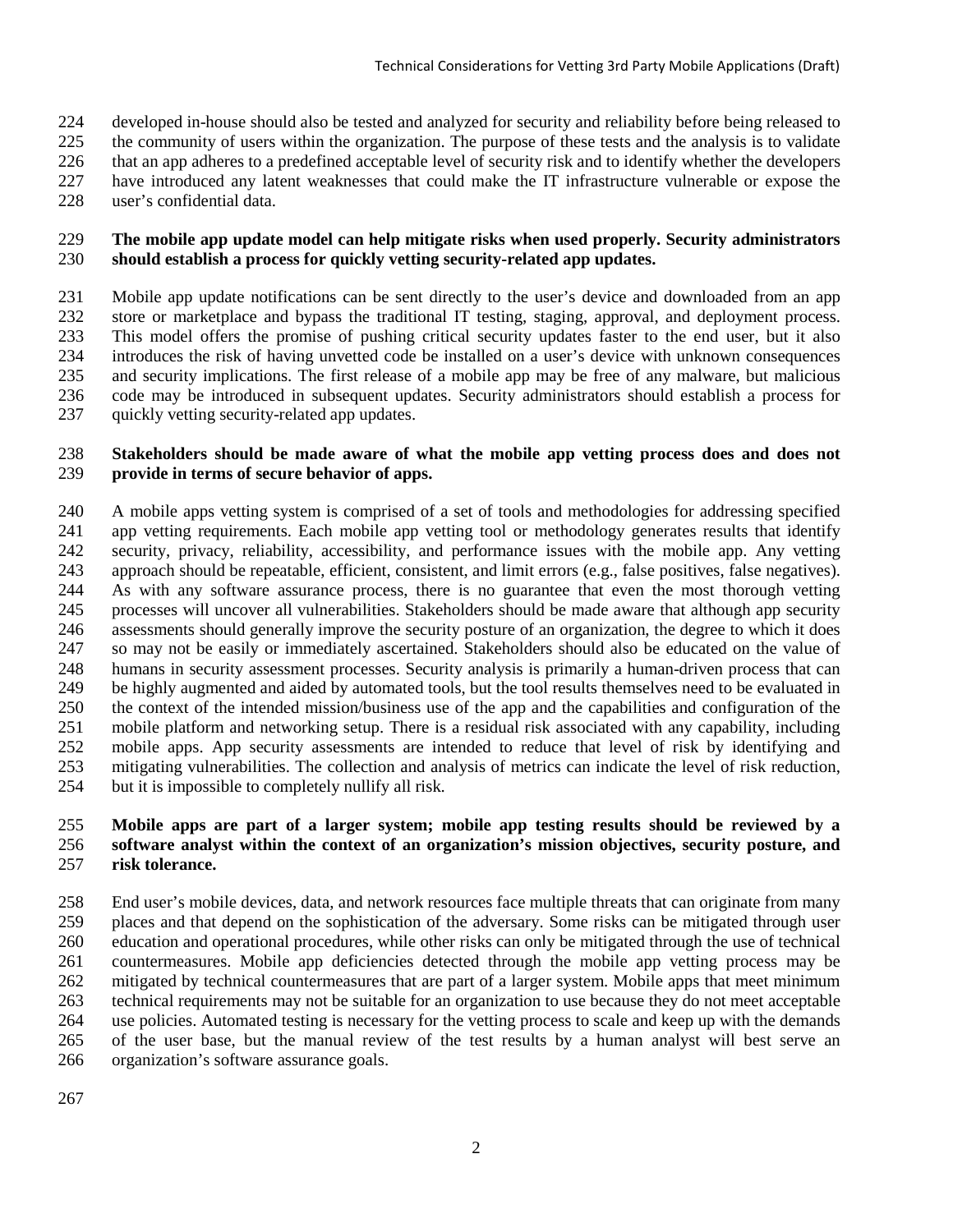#### <span id="page-10-0"></span>**1. Introduction**

#### <span id="page-10-1"></span>**1.1 Purpose and Scope**

270 The purpose of this document is to provide guidance for vetting  $3<sup>rd</sup>$  party software applications (apps) for mobile devices. Mobile app vetting is intended to assess a mobile app's operational characteristics of secure behavior and reliability (including performance) so that organizations can determine if the app is 273 acceptable for use in their expected environment<sup>[1](#page-10-4)</sup>. This document is not a step-by-step guide for performing software vetting, but rather highlights those elements that are particularly important to be considered before mobile apps are approved as "fit-for-use." This document does not address the robustness, security, or reliability of the underlying mobile platform and operating system, which are 77 addressed in other publications, such as the Protection Profile for Mobile Device Fundamentals<sup>2</sup>. While these are important characteristics for organizations to understand and consider in selecting mobile devices, this document is focused on how to vet mobile apps after the choice of platform has been made. Ultimately, the acceptance of a mobile app depends on the environment in which it is deployed, the context in which it will be used, and the underlying security technologies supporting the use of mobile apps. Organizations developing apps in-house should also refer to guidance on secure programming techniques and software quality assurance processes to appropriately address the entire software development lifecycle [MCGRAW05, SCHUL07].

#### <span id="page-10-2"></span>**1.2 Audience**

 $\overline{a}$ 

 This document is intended for individuals or organizations that will be vetting, assessing, and acquiring mobile apps, as well as those with responsibilities for setting app vetting policies and practices. Mobile app developers may also be interested in this document for its survey of issues they should consider when developing and distributing mobile apps.

#### <span id="page-10-3"></span>**1.3 Document Structure**

- The remainder of this document is organized into the following sections and appendices:
- **Section 2 provides a brief overview of software assurance issues for mobile apps.**
- Section 3 provides guidance for organizations planning to set up an in-house mobile app vetting process.
- 295 Section 4 discusses common mobile app testing requirements, such as security, privacy, functionality, performance, and reliability.
- 297 Section 5 examines mobile app vetting tools and techniques.
- **Appendix A discusses power consumption testing for apps.**
- <span id="page-10-4"></span>**Appendices B and C identify and define platform-specific vulnerabilities for mobile apps running on** the Android and iOS operating systems, respectively.

 For purposes of this document, reliability measures how likely a function will be present at a point in time and operate as desired, and performance measures its speed of execution.

<span id="page-10-5"></span><sup>&</sup>lt;sup>2</sup> See Protection Profile for Mobile Device Fundamentals Version 1.1 https://www.niap-ccevs.org/pp/PP\_MD\_v1.1/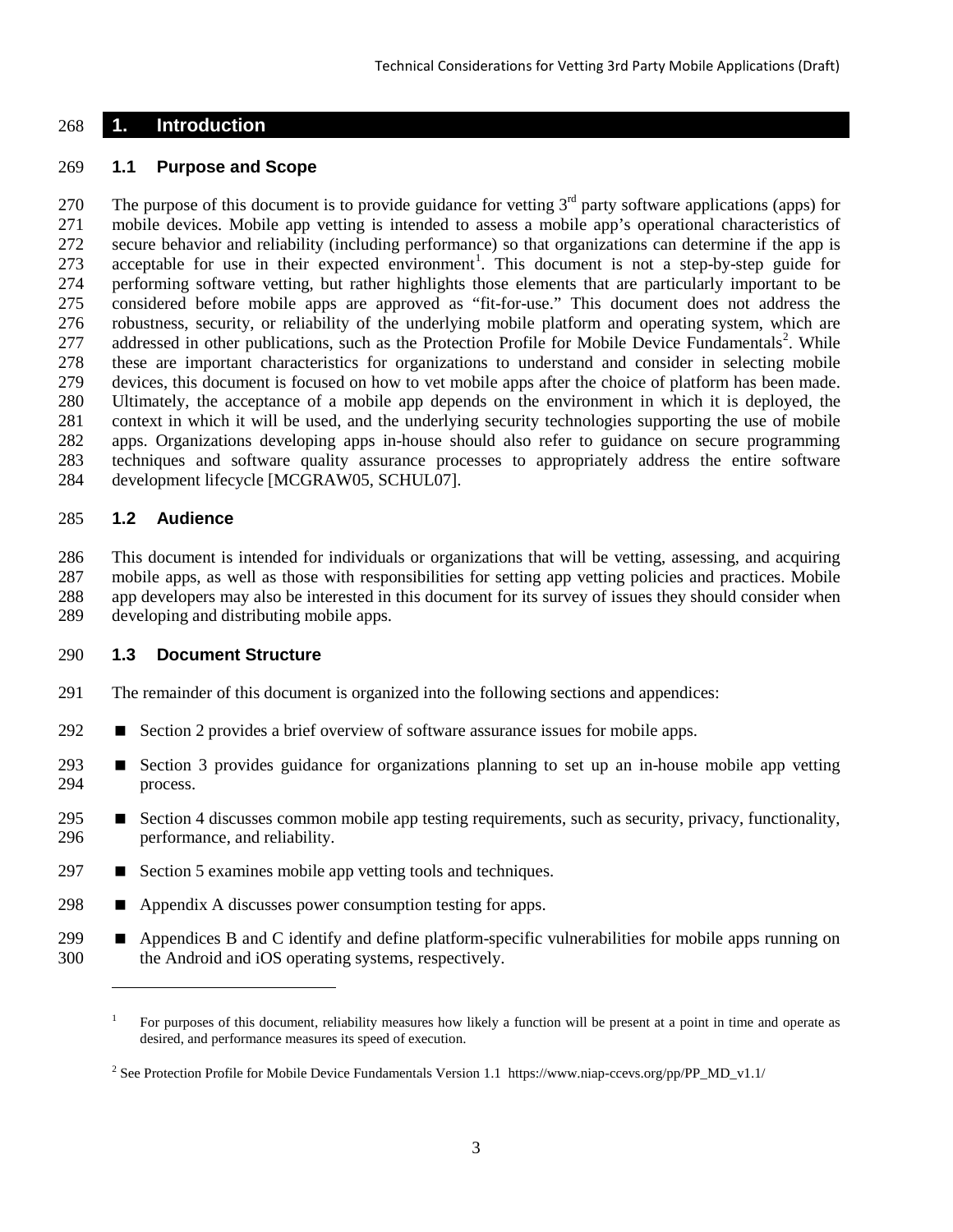- 301 Appendix D defines selected terms used in the document.
- 302 **Appendix E defines selected acronyms and abbreviations used in the document.**
- 303 Appendix F lists references for the publication.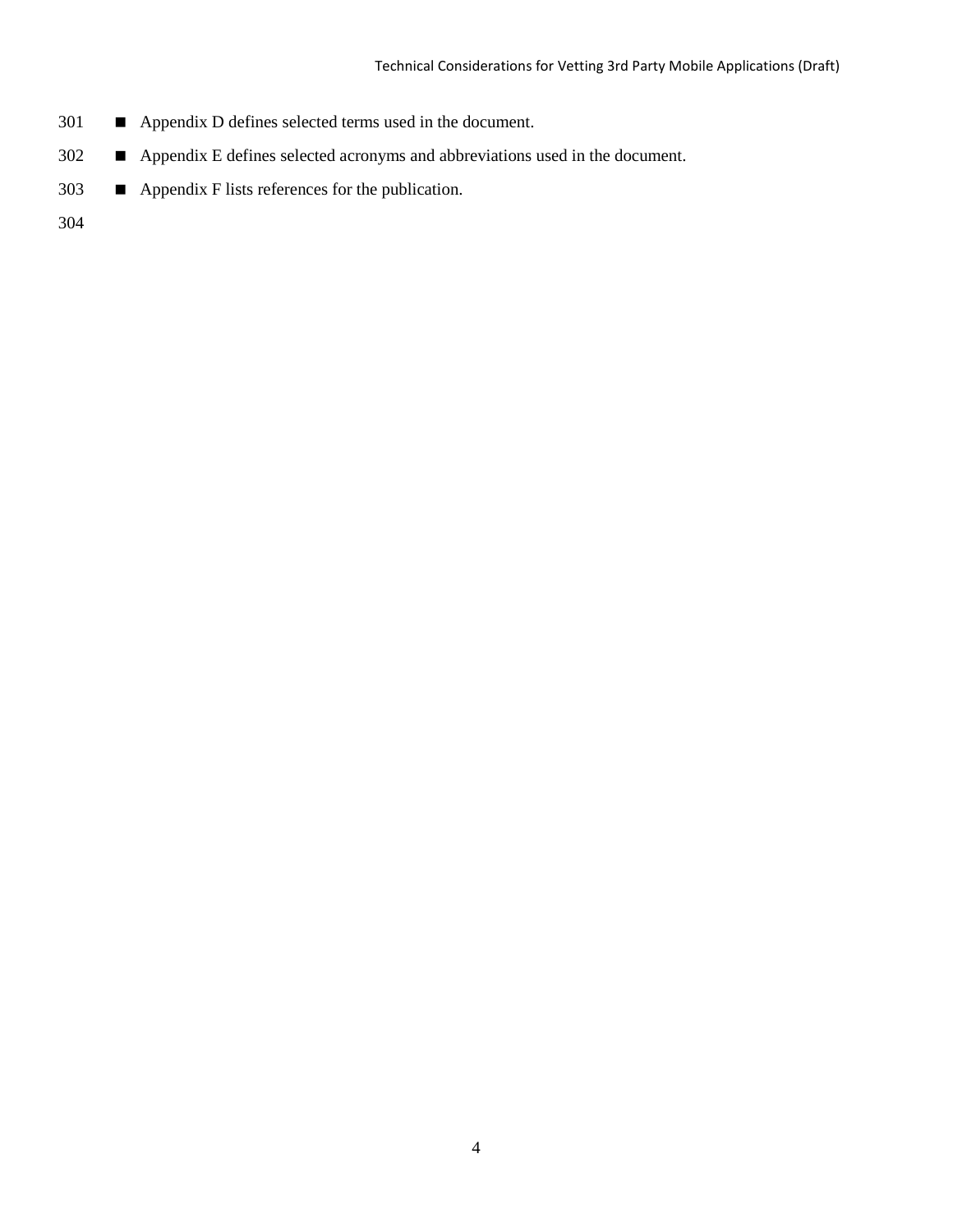## <span id="page-12-0"></span>**2. Software Assurance for Mobile Apps**

 This section discusses the challenges of software assurance in mobile computing and software assurance in apps. *Software assurance* can be defined as "the level of confidence that software is free from vulnerabilities, either intentionally designed into the software or accidentally inserted at any time during its life cycle, and that the software functions in the intended manner." [CNSS-4009] The software assurance process includes "the planned and systematic set of activities that ensures that software processes and products conform to requirements, standards, and procedures." [NASA-8739] There are a number of government and industry legacy software assurance standards that are primarily directed at the process for developing applications that require a high level of assurance: for example, space flight, 14 automotive systems, and critical defense systems.<sup>3</sup>

 Although considerable progress has been made in the past decades in the area of software assurance, and considerable research and development efforts have resulted in a growing market of software assurance tools and services, the state of practice for many today still includes manual activities that are time- consuming, costly, and difficult to quantify and make repeatable. The advent of mobile computing adds new challenges because the model under which mobile applications are developed and used does not necessarily support traditional software assurance techniques. At the same time, mobile apps are smaller and more addressable by the static and dynamic analysis techniques available then the large applications used in traditional IT platforms. This document discusses how app vetting might be used to further improve the secure behavior and correctness of mobile apps.

## <span id="page-12-1"></span>**2.1 Challenges of Software Assurance in Mobile Computing**

 $\overline{a}$ 

 The rapidly-evolving mobile app marketplace economic model challenges the traditional software development process in a number of ways. Mobile app developers are attracted by the opportunities to reach a market of millions of users overnight. However they may have little experience building quality software that is reliable and secure and do not have the budgetary resources or motivation to conduct extensive testing. Rather than performing comprehensive software tests on their code before making it available to the public, developers often release free trial versions that may contain functionality flaws and/or security and resilience-relevant weaknesses. That can leave an app, the user's device, and the user's network vulnerable to exploitation by attackers. Developers and users of this free or inexpensive software often tolerate buggy, unreliable, and insecure code in exchange for the low cost. Mobile app developers typically update their apps much more frequently than traditional applications. This "open- ended" development cycle can foster dangerous behaviors when it comes to the reliability and secure behavior of the application. At the same time, the mobile app deployment model offers the opportunity to ensure security patches are widely and rapidly deployed.

 Enterprises that once spent considerable resources to develop in-house applications are taking advantage of inexpensive third-party apps and web services to improve their organization's productivity. They are also finding that an increasing amount of their business processes are conducted on employee-owned mobile devices. This contrasts with the traditional information infrastructure, where enterprises support approved desktop applications and the average employee only uses a handful of applications and web-based enterprise databases to do the majority of their work. Mobile devices provide access to potentially

<span id="page-12-2"></span> Examples of these software assurance standards include DO-178B, Software Considerations in Airborne Systems and Equipment Certification [DO-178B], IEC 61508 Functional Safety of Electrical/Electronic/Programmable Electronic Safetyrelated System [IEC-61508], and ISO 26262 Road vehicles -- Functional safety [ISO-26262].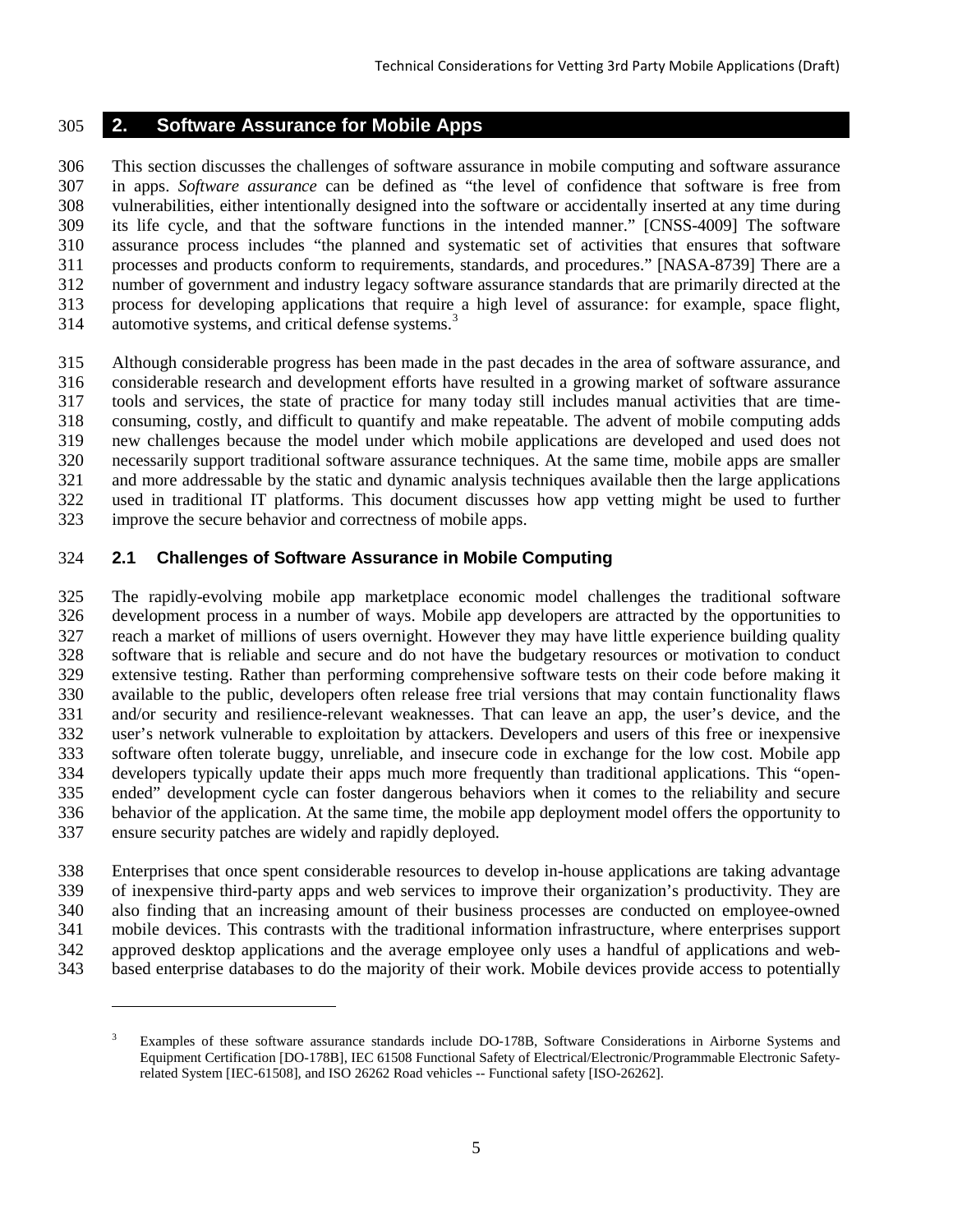millions of mobile apps for a user to choose from. This trend challenges the traditional mechanisms of

 enterprise IT security, which relied on a tightly controlled environment, where the software available to employees was uniform throughout the organization and communication was filtered using corporate

firewalls and common endpoint configurations.

 Like traditional software applications, mobile apps also suffer from other issues. For example, some apps are not entirely self-contained, but instead rely on third-party libraries that can be closed source, self- modifying code, or that can execute unknown server-side code for additional functionality. These third-party libraries, over which a developer has no control, can contain malware and can have vulnerabilities at

the time of use or that are found later and become an operational risk until patched.

 A major difference between mobile apps and enterprise applications is that unlike a desktop computing system, far more precise and continuous device location information, physical sensor data, and pictures and audio about a user can be exposed to third-party app developers or third-party services. Mobile apps can sense and store information including user Personally Identifiable Information (PII) data through mobile device services. Although many mobile apps are advertised as being free to consumers, the hidden cost of these apps may be selling the user's profile to marketing companies or online advertising agencies. Therefore, mobile app vetting must also include identifying potential privacy issues.

 Unlike traditional laptop computers, mobile devices have access to a wide variety of network services, including Wi-Fi and 2G/3G and 4G/Long Term Evolution (LTE). This is in addition to the short-range data connectivity provided by services such as Bluetooth, and Near Field Communications (NFC). All these avenues of data transmission are typically available to the apps that run on a mobile device and many have been shown to be potential vectors for remote exploits. Mobile devices cannot be physically protected in an agency's buildings and therefore an adversary can much more easily get their hands on a lost or stolen mobile device.

## <span id="page-13-0"></span>**2.2 Software Assurance for Mobile Apps**

 The software distribution model that has arisen with mobile computing presents challenges to software assurance analysts, but it also creates opportunities. The mobile app vetting process acknowledges the concept that someone other than the software vendor is entitled to evaluate the software's reliability and secure behavior. This may make it easier for organizations to evaluate software in the context of their own security policies, planned use, and risk tolerance, especially if they are willing to set up their own app vetting capability. But distancing the developer from software assurance activities can also make those activities less effective with respect to improving secure behavior and reliability.

 To provide long-term assurance of the software throughout its lifecycle, all apps, as well as their updates, should go through a software assurance vetting process, because each new version of a software application can introduce new unintentional weaknesses or unreliable code.

 Mobile apps should be tested for secure behavior and reliability before being released to the community of users within the organization. The purpose of these tests is to validate that the app adheres to a predefined acceptable level of security risk and identify whether the developers have introduced any latent weaknesses that could make the IT infrastructure vulnerable.

 Organizations will need to define their own acceptance criteria for mobile app tests to address their unique mission requirements, platform, configuration, and threat environment. Acceptance criteria refer to the evidence provided that demonstrates that a mobile app meets the reliability and security expectations of the final approver. A military hospital may use mobile device sensors to allow doctors to record observations or instructions related to patient medical care while other organizations may prohibit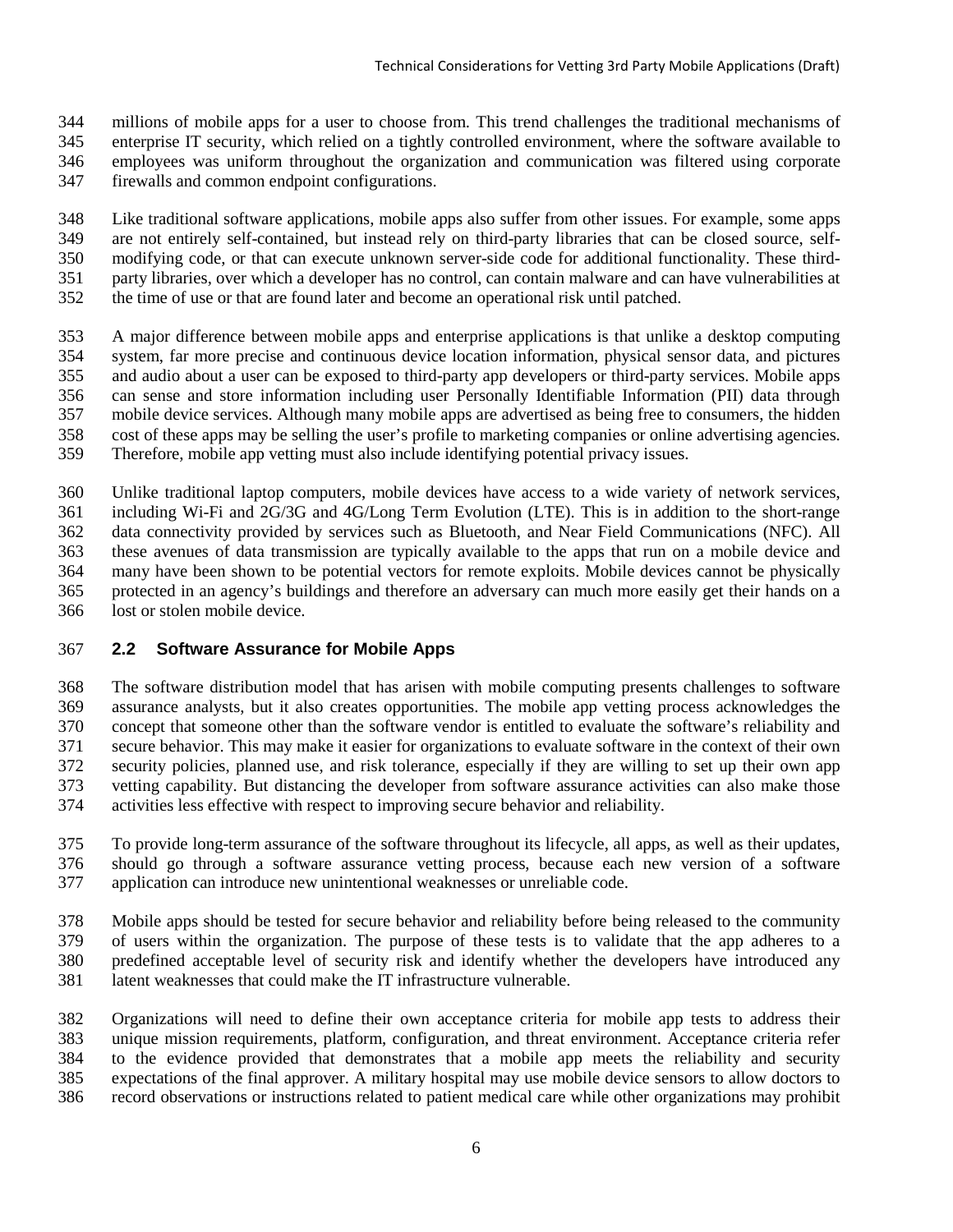the use of sensing devices in sensitive areas. Some organizations may encourage the use of social networking apps as part of their outreach programs to the public while other organizations may prohibit the use of any apps that profile their users. Some risks may be mitigated by security services offered through Mobile Device Management (MDM) technologies while other risks may be mitigated by the use of sandboxing or other commercially available technologies. Enterprise administrators can make use of MDM software that can provide access to administrative functions and regulate some of the mobile device functionality. One such feature is the ability of an MDM to allow users to download apps that are on lists of preapproved apps and for the organization to keep track of apps and version numbers installed on the organization's managed mobile devices. The MDM can respond to a report of a vulnerability and release a patched version to address the risk to the organization. However, using such technologies to decide which apps to allow relies on a mobile app approval process and some method for deciding which apps to approve. That approval process should be based on some measurable software assurance properties and enterprise IT policy criteria.

 Apps should be used within a certain security context; conducting risk analysis before deploying mobile apps should identify the roles of users, the risks, and the available countermeasures (See NIST SP 800- 124, *Guidelines for Managing the Security of Mobile Devices in the Enterprise*, for more information). [4](#page-14-0)

 Application software assurance activity costs should be included in project budgets and should not be an afterthought. Organizations that are hiring contractors to develop mobile apps should specify that mobile app assessment costs for static, dynamic, penetration testing, and directed misuse and abuse testing be included as part of the development process. For apps developed in-house, attempting to implement mobile app assessments solely at the end of the development effort will lead to increased costs, lengthened project timelines, and poorer quality apps reaching the user community. It is essential to identify any potential vulnerabilities or weaknesses during the development process when they can still be addressed by the original developers without leading to a cascade effect across the rest of the app.

 Because mobile apps and their behaviors are context-sensitive, it may be the case that individual organizations will need to conduct their own vetting and testing processes. It is doubtful that given the current state of the technology a "one size fits all" approach to app vetting is plausible but the basic findings from app vetting may be reusable by others. Sharing an organization's findings with others or leveraging another organization's findings for an app should be contemplated to avoid duplicating work and wasting scarce app vetting capabilities. With appropriate standards for scoping, managing, licensing, and recording the findings from assurance activities in consistent ways, the different activities can possibly be looked at collectively and common problems and solutions may be applicable across the industry or with similar organizations.

 $\overline{a}$ 

<span id="page-14-0"></span>http://nvlpubs.nist.gov/nistpubs/SpecialPublications/NIST.SP.800-124r1.pdf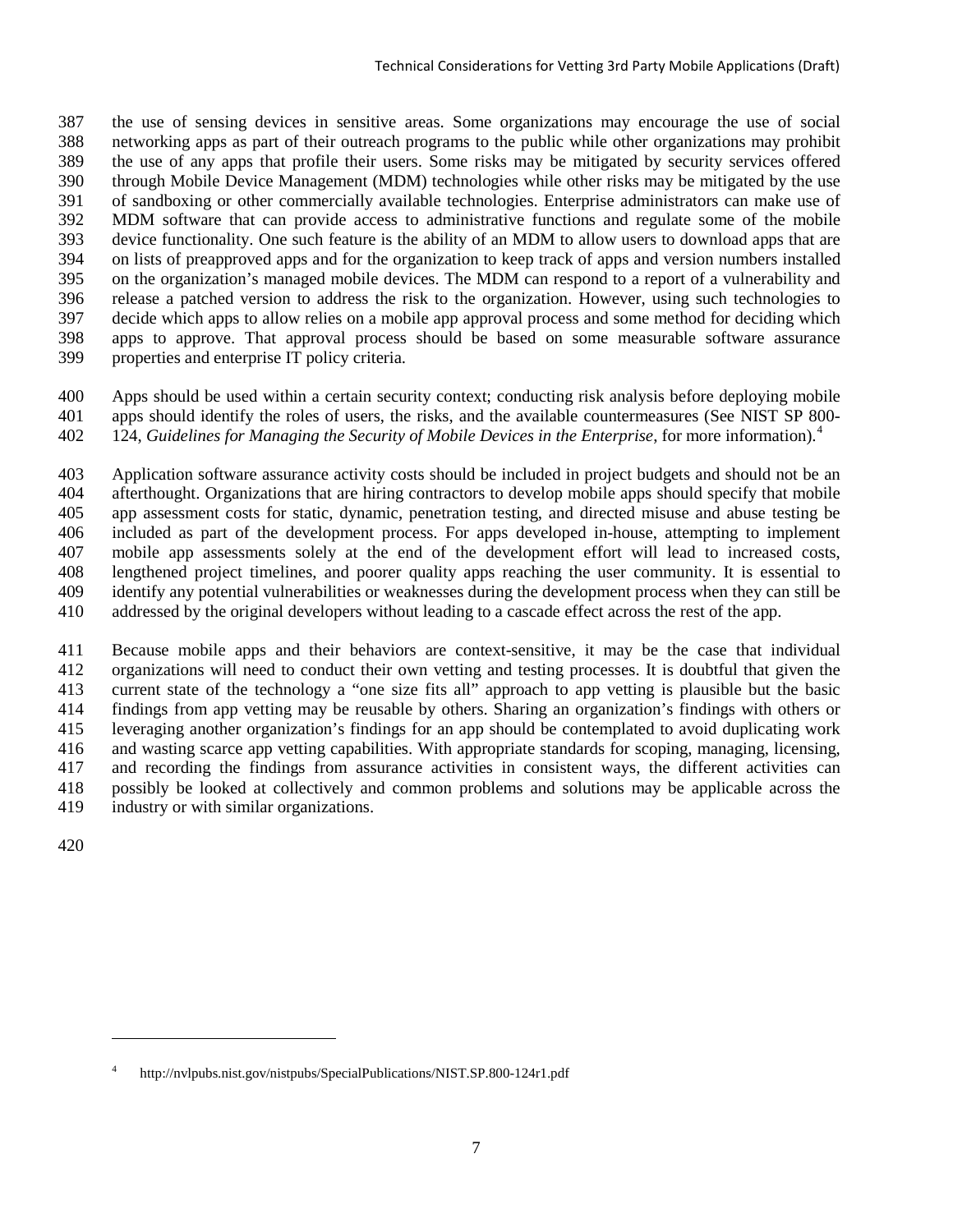## <span id="page-15-0"></span>**3. Mobile App Vetting Planning**

 When deploying a new technology, organizations should be aware of the potential security and privacy impact these technologies may have on the organization's IT resources, data, and users. New technologies may offer the promise of productivity gains and new capabilities, but if these new technologies present new risks, the organization's IT professionals and users should be fully aware of these new risks and develop plans to mitigate them or be fully informed before accepting the consequences of them. Organizations should develop mobile app testing requirements to ensure that mobile apps comply with their organization's policies. The process of verifying that an app meets those requirements is known as *vetting*. App stores may perform some app vetting processes to verify compliance with their own requirements; however, because each app store has its own unique vetting processes and requirements which are not always transparent, it is necessary to consult the current agreements and documentation for a particular app store to get more precise information about its practices. Organizations should not assume that an app has been fully vetted to their organizational needs just because it is available through an official app store. Mobile Device Management (MDM), Mobile Application Management (MAM), or other technologies may also include mobile app vetting as a precondition for allowing users to download mobile apps onto their devices. Moreover, third party assessments that carry a moniker of "approved by" or "certified by" without providing details of which tests are performed, what the findings were, or how apps are scored or rated, do not provide a reliable indication of assurance.

 Organizations should assess the potential risk introduced by use of each app and perform the necessary degree of vetting to ensure that the risk is properly addressed. It is noted that some types of vulnerabilities or weaknesses discovered in mobile apps may be mitigated by other security controls included in the enterprise mobile device architecture.

## <span id="page-15-1"></span>**3.1 Mobile App Vetting Planning**

 Any vetting approach should be repeatable, efficient, consistent, and limit errors (e.g., false positives, false negatives). It may be effective to initially gear assessment processes to the specific policies of the organization and should not just be an embodiment of the organization's existing security policy. Mobile app vetting process presents the opportunity to improve the organization's security capabilities rather than merely perpetuating it.

- Additional considerations for mobile app evaluations include the following:
- Do the stakeholders have specific security needs, secure behavior expectations and/or risk management needs? For example, what assets in the organization must be protected, and what events must be avoided? What is the impact if the assets are compromised or the undesired events occur? All of these questions will have to be explored in detail once the mobile app vetting process is operational, but knowing the stakeholders' concerns can help establish a more effective vetting process.
- **Are the critical assets located on mobile devices, or is the concern simply that mobile devices will be** used as a springboard to attack those assets?
- 458 Are threat assessments being performed?
- What characteristics of attacks and attackers are the stakeholders concerned about? For example:
- o What information about personnel would harm the organization as a whole if it were disclosed?
- o Is there a danger of espionage?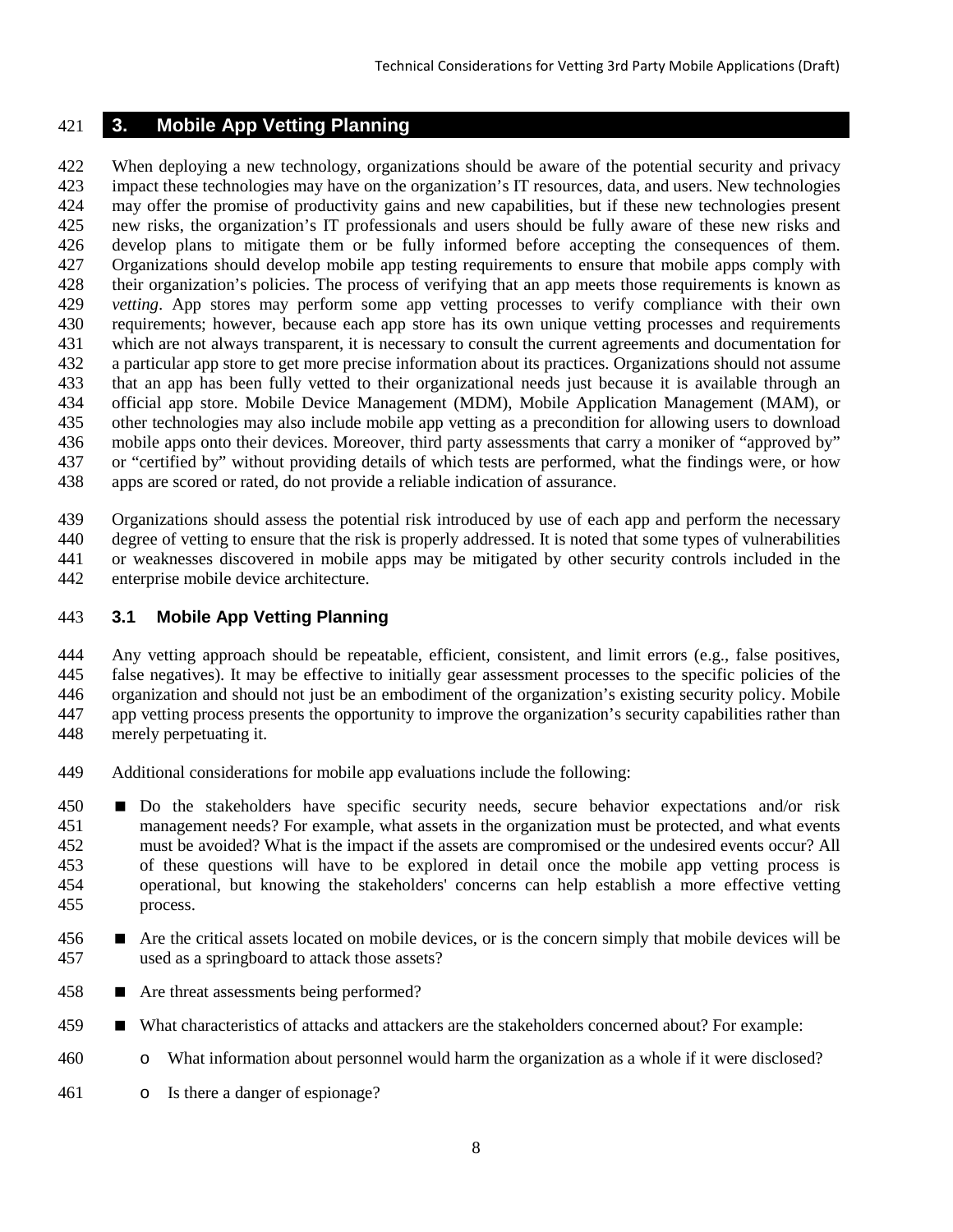- o Is there a danger of malware designed to disrupt operations at critical moments?
- o What kinds of entities might profit from attacking the organization?

 What is the mobile computing environment? Do wireless devices carried by personnel connect to public providers, a communication infrastructure owned by the organization, or both at different times? How secure is the organization's wireless infrastructure if it has one?

 Are the stakeholders only interested in vetting apps, or is a mobile app vetting process expected to evaluate other aspects of mobile device security such as the OS, firmware, hardware, and communications? Is the mobile app vetting process only meant to perform evaluations or does it play a broader role in the organization's approach to mobile security? Is the vetting process part of a larger security infrastructure, and if so, what are the other components? Note that only software-related vetting is in the scope of this document, but if the stakeholders expect more than this the vetting system designers should be aware of it.

**How many apps per week will the mobile application vetting process be expected to handle, and how**  much variation is permissible in the time needed to process individual apps? High volume combined with low funding might necessitate compromises in the quality of the evaluation. Some stakeholders may believe that a fully automated assessment pipeline provides more risk reduction than it actually does and therefore expect unrealistically low day-to-day expenses.

## <span id="page-16-0"></span>**3.2 Existing Security Infrastructure**

 A mobile apps vetting system should be part of the stakeholders' overall security strategy. For example, if the stakeholders can use detailed information about types of software vulnerabilities, or weaknesses, to perform in-depth risk assessments, a mobile app vetting system should be able to provide such information. On the other hand, if the stakeholder cannot evaluate security risks, a mobile app vetting system may have to be prepared to do so, since in some cases there may have to be a tradeoff between the risks and benefits of deploying specific apps. If the stakeholders have a formal process for establishing and documenting security requirements, the mobile app vetting system should be able to consume requirements created by that process. Bug and incident reports created by the stakeholder's organization(s) might also be consumed by a mobile application vetting system as could public advisories about vulnerabilities in commercial and open source apps as well as in libraries used in app development, and conversely evaluation results from mobile app assessments might have to be consumed by the organization's bug tracking system.

## <span id="page-16-1"></span>**3.3 Expectation Management**

 As with any software assurance process, there is no guarantee that even the most thorough vetting processes will uncover all potential vulnerabilities. Stakeholders should be made aware that although app security assessments should generally improve the security posture of an organization, the degree to which it does so may not be easily or immediately ascertained. Stakeholders should be made aware of what the vetting process does and does not provide in terms of security.

Stakeholders should also be educated on the value of humans in security assessment processes and ensure

that their app vetting doesn't rely solely on automated tests. Security analysis is primarily a human-driven

 process (see [DOWD06, MCGRAW05] for example); automated tools by themselves cannot address many of the contextual and nuanced interdependencies that underlie software security. The most obvious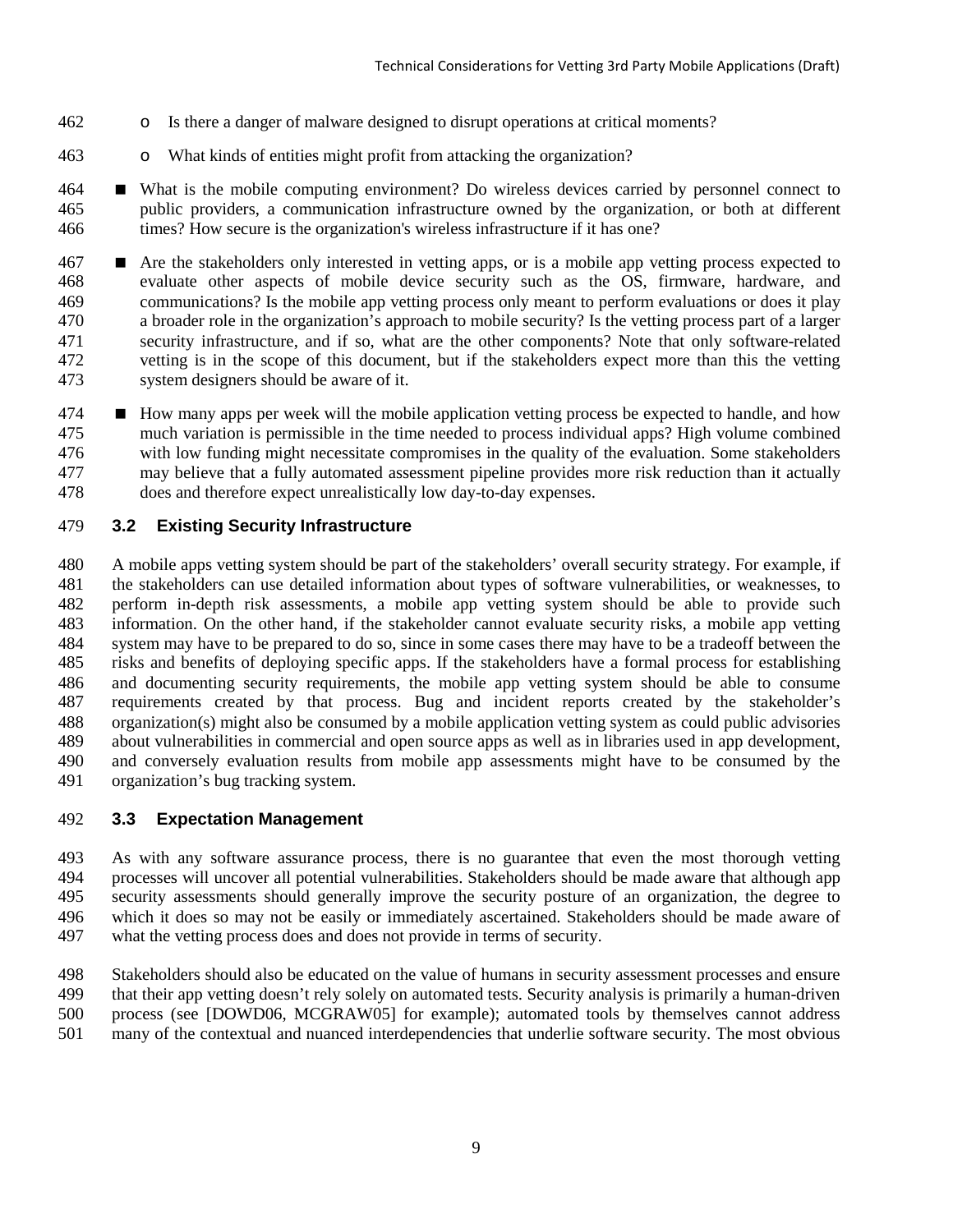- reason for this is that fully understanding software behavior is one of the classic impossible problems of
- 03 computer science<sup>5</sup>, and in fact current technology has not even reached the limits of what *is* theoretically
- possible. Complex, multifaceted software architectures cannot be analyzed by automated means.

 A further problem is that current software analysis tools do not inherently understand what software has to do to behave in a secure manner in a particular context. For example, failure to encrypt data stored in the cloud is a security issue if the data is company sensitive, but not if the data consists of employee- owned digital pictures. Even if the security requirements for a mobile app have been correctly predicted and are completely understood, there is no current technology for unambiguously translating human-readable requirements into a form that can be understood by machines.

- For these reasons, it is a general dictum that security analysis requires humans in the loop, and by extension the quality of the outcome depends, among other things, on the amount of human effort available for an evaluation. Software assurance analysts should be familiar with standard processes and best practices for software security assessment (for example, see [MCGRAW05, STRIDE, TRIKE, BSI]). A robust mobile app vetting process should use multiple assessment tools and processes, as well as human interaction, to be successful; reliance on only a single tool, even with human interaction, is a significant risk because of the inherent limitations of each tool.
- Relying solely on app vetting for security instead of planning to build security into a mobile architecture inherently violates a fundamental best practice for software security, which is to include security considerations from the very start of the software development lifecycle [MCGRAW05] The final decision of whether a particular app will be used in an organization must include consideration of the mobile platforms that will host the apps, the configuration of those mobile platforms, the intended mission/business being conducted/supported by the apps, and the security capabilities of the networks and connections needed by the app.

## <span id="page-17-0"></span>**3.4 Getting Started**

 $\overline{a}$ 

 At an absolute minimum, vetting an app requires access to the app's binary code and the most basic metadata for the app, such as the primary point of contact who can answer questions regarding the app's intended use within the organization. However, vetting can be easier to perform and produce more accurate results if source code is available and if additional information about the app is collected before the vetting evaluation begins. This section describes the information that may be collected to help better assess a mobile app. Note that in many cases, this additional information will only be available if the app was developed on behalf of the organization, for example by internal developers or contractors.

 Subsequent to vetting the of the mobile app itself, a human analyst will need to evaluate the test results within the context of the app's planned use, the mobile platforms it will be deployed on, the configurations and capabilities of those platforms when deployed, and the capabilities of the rest of the mobile infrastructure in use by the organization before a determination of whether the organization can accept the residual risks that the app would place on the organization.

 Information that is most often deemed helpful for deciding whether or not a mobile app is acceptable for use within an organization's own context includes:

<span id="page-17-1"></span> H. G. Rice, "Classes of Recursively Enumerable Sets and Their Decision Problems." Transactions of the American Mathematical Society 75, 358-366, 1953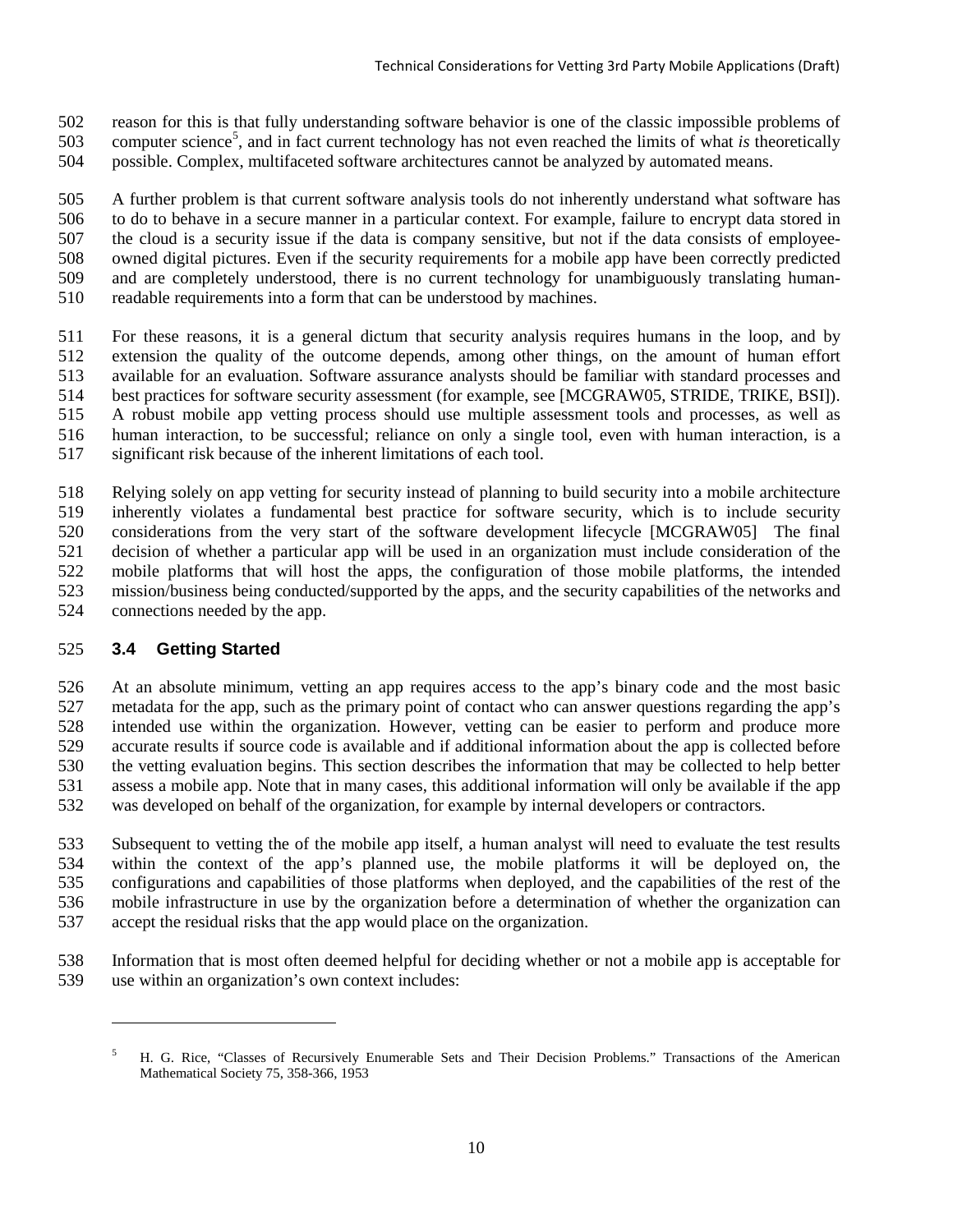- **Requirements**: Collect all the pertinent requirements, security policies, privacy policies, acceptable use policies, and social media guidelines that are applicable to your organization.
- **Provenance**: Identity of the developer, developer's organization, developer's reputation, date received, marketplace/app store consumer reviews, etc.
- **Target Hardware**: The intended hardware platform and configuration on which the app will be deployed. ).
- **Target Environment**: The intended operational environment of the app (e.g., general public use vs. sensitive military environment).
- **Digital Signature**: Digital signatures applied to the app binaries or packages.<sup>[6](#page-18-0)</sup>
- **Code Components:** Access to the source code provides the ability to conduct additional review not 550 possible with app binaries. Software libraries<sup>[7](#page-18-1)</sup>, scripts, images, debugging information, configuration files, and compilation instructions will allow more in depth testing than simply collecting binary code.
- **Mobile App Documentation:**

 $\overline{a}$ 

- o **User Guide:** The mobile app's user guide assists testing by specifying the expected functionality and expected behaviors. This is simply a statement from the developer describing what they claim their app does and how it does it.
- **b Test plans:** Reviewing the developer's test plans may help focus app testing by identifying any areas that have not been tested or were tested inadequately. A developer could opt to any areas that have not been tested or were tested inadequately. A developer could opt to submit a test oracle in certain situations to demonstrate their internal test effort.
- 560 **Testing results:** Code review results, penetration test results, and other testing results will<br>561 online indicate what reliability, security, and development standards were followed. For example, if indicate what reliability, security, and development standards were followed. For example, if an application threat model was created, this should be submitted. This will list weaknesses that were identified and should have been addressed during design and actual coding of the app.
- **Service Level Agreement:** If an app was developed for an organization by a third party, a Service Level Agreement (SLA) may have been included as part of the vendor contract. This Service Level Agreement (SLA) may have been included as part of the vendor contract. This contract should require the mobile app to be compatible with the organization's security policy.
- <span id="page-18-0"></span> Some information can be gleaned from app documentation in some cases, but even if documentation does exist it might lack technical clarity and/or use jargon specific to the circle of users who would normally

 The level of assurance provided by digital signatures varies widely. For example, one organization might have stringent digital signature requirements that provide a high degree of trust, while another organization might allow self-signed certificates to be used, which do not provide any level of trust.

<span id="page-18-1"></span><sup>&</sup>lt;sup>7</sup> App vetting might require the vetting of other components with which the app communicates, such as a third-party library, device, or server. Such vetting is typically difficult because licensing issues can restrict access, and user privileges can restrict access to an app's associated server.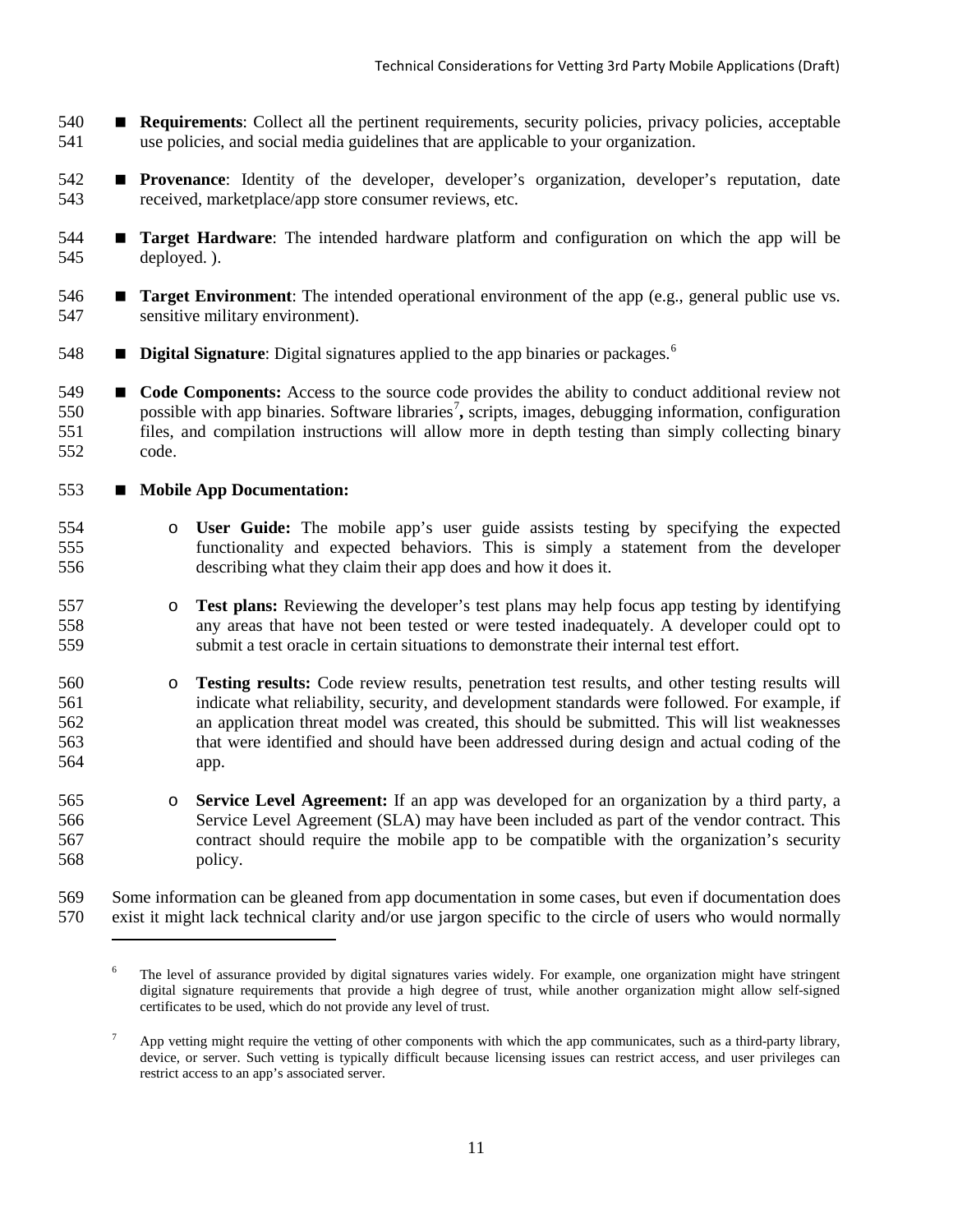purchase the app. Since the documentation for different apps will be structured in different ways, it may also be time-consuming to find the information for evaluation. Therefore, a standardized questionnaire might be appropriate for determining the software's purpose and assessing an app developer's efforts to address security weaknesses. Such questionnaires aim to identify software quality issues and security weaknesses by helping developers address questions from end users/adopters about their software 576 development processes. For example, developers can use the DHS Custom Software Questionnaire<sup>[8](#page-19-2)</sup> to answer questions such as, "Does your software validate inputs from untrusted resources?" and "What threat assumptions were made when designing protections for your software?" Another useful question (not included in the DHS questionnaire) is "Does your app access a network API?"

## <span id="page-19-0"></span>**3.5 Sharing Software Assurance Information**

 Information sharing within the software assurance community is vital and can help analysts benefit from the collective efforts of security professionals around the world. The National Vulnerability Database (NVD) is the U.S. government repository of standards-based vulnerability management data represented using the Security Content Automation Protocol (SCAP). This data enables automation of vulnerability management, security measurement, and compliance. NVD includes databases of security checklists, security related software flaws, misconfigurations, product names, and impact metrics. The SCAP is a suite of specifications that standardize the format and nomenclature by which security software products communicate software flaw and security configuration information. SCAP is a multi-purpose protocol that supports automated vulnerability checking, technical control compliance activities, and security measurement. Goals for the development of SCAP include standardizing system security management, promoting interoperability of security products, and fostering the use of standard expressions of security content. The Common Weakness Enumeration (CWE) and Common Attack Pattern Enumeration and Classification (CAPEC) collections can provide a useful list of weaknesses and attack approaches to drive a binary or live system penetration test. Classifying and expressing software vulnerabilities is an ongoing and developing effort in the software assurance community. Semantic Templates and Software Fault Patterns are evolving approaches to standardizing the description of software flaws.

 In some cases, agencies will need to use multiple app vetting tools when a single app vetting tool may not meet all their testing requirements or be available for all platforms. Government agencies that are likely to be testing the same apps should discuss licensing agreements with automated mobile app test tool vendors that allow for the sharing of test results. Sharing and comparing machine readable test results can benefit software assurance analysts and help the software assurance industry build new automation tools and services.

## <span id="page-19-1"></span>**4. Mobile App Evaluation**

 $\overline{a}$ 

 Mobile app requirements state an organization's expectations for app behavior and drive the evaluation process. The policies and goals of the organization can help drive and customize app assessment. When possible, tailoring app assessments to the organization's security, privacy, and acceptable use policies of the organization can help drive and customize mobile app assessments. When possible, tailoring app assessments to the organization's unique mission requirements, risk tolerance, and available security countermeasures is prudent within the overall context of security and reliability concerns and more cost effective in time and resources. Such assessments could minimize the risk of an attacker exploiting behaviors that a mobile app vetting system did not know were insecure since it could not know how the

<span id="page-19-2"></span>https://buildsecurityin.us-cert.gov/swa/downloads/CustomSoftwareQuestionnaire.doc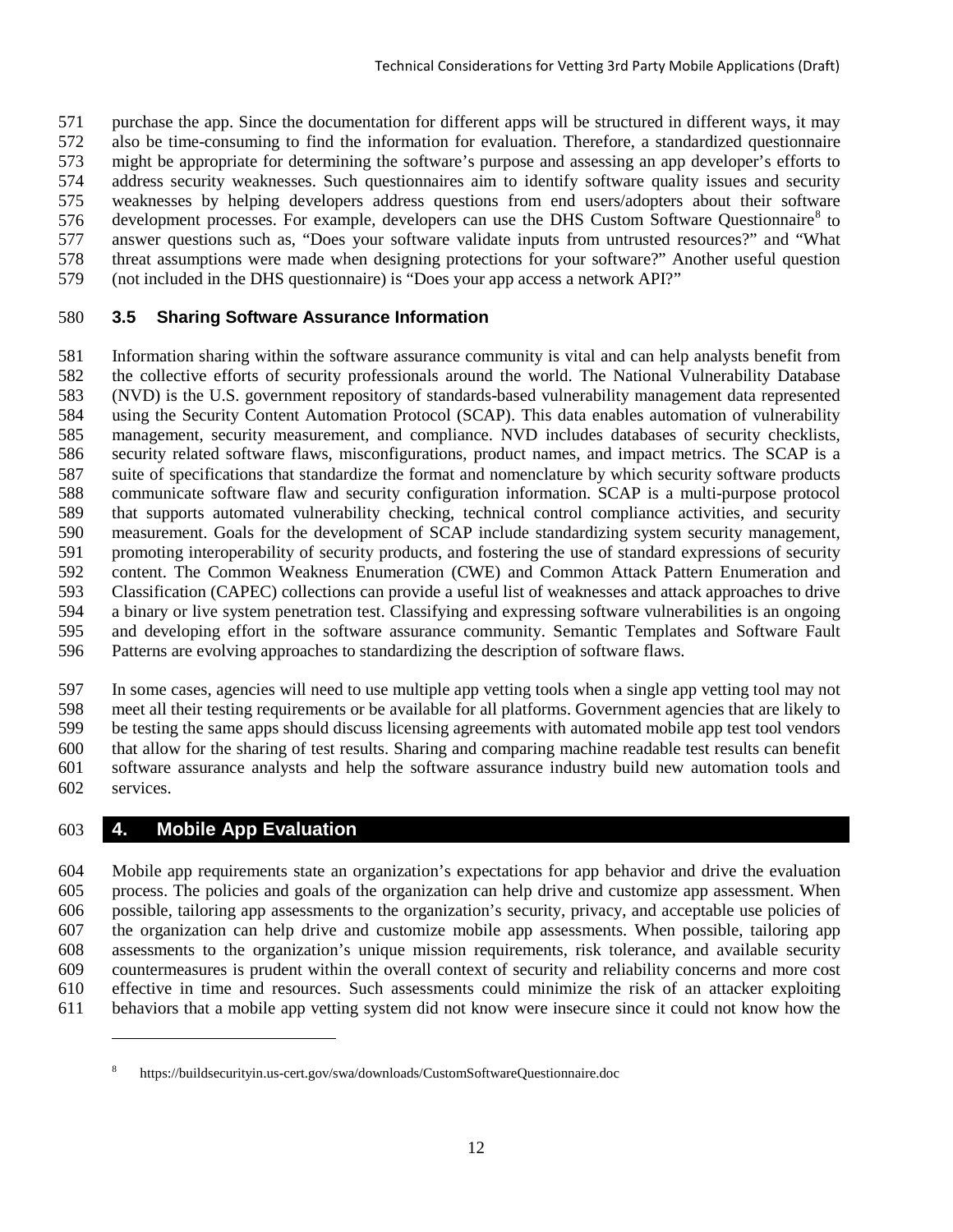app would be deployed. Unfortunately, it is not always possible to get security requirements from the app end users; the user base may be too broad, the user base may not be able to state their security requirements concretely enough for testing, or they might not have articulated any security requirements or expectations of secure and reliable behavior. (In the two latter cases a skilled and well-resourced software analyst may be able to extract requirements from the users anyway, but it is not to be expected that all mobile application vetting processes will have the means to do this.)

 A software analyst may be able to anticipate end user expectations successfully based on what the app claims to do and common notions about what constitutes insecure behavior of software. For example, there may be architectural weaknesses that are commonly found in applications of this sort. The resulting requirements should be taken into account even when end users have supplied specific security policies and descriptions of the intended secure behavior. Examples of mobile app test requirements include:

- **Protect Sensitive Data.** Mobile apps collect, store, and transmit sensitive data whether it is user- generated content (text, photographs, video, email, etc.), location information, data collected by on- board physical sensors, and data shared through network communications. Mobile apps should protect sensitive data at rest and in transit by using cryptographic security services provided by the underlying platform.
- **Preserve Privacy.** The app must properly use any personal information it interacts with—such as asking permission to use personal information and using it only for authorized purposes. This includes location services, geotagging photographs, accessing the microphone and the camera, and other data gather by physical sensors..
- **Perform Basic Functionality.** The app must work as described; all buttons, menu items, and other interfaces must work. When a service or function is unavailable (disabled, unreachable, etc.), the error condition must be handled gracefully.
- **Performance.** The app's launch time and suspend time must be reasonable. The app must meet requirements regarding the usage of metered networks, such as cellular networks (e.g., restrictions on using certain protocols over such networks; data rate restrictions; download size restrictions; asking permission to use cellular network instead of Wi-Fi).
- **Power Consumption.** The app must not consume power in excess of a user- or agency-defined rate consistent. This predefined rate may depend on the underlying hardware and the environment in which the app will be used. For example, a first responder may need to have network and GPS services available for a minimum time while using a set of critical apps.
- **Reliability/Availability.** The app must not crash or hang; it must not enter an endless loop, where the user cannot terminate it in an orderly way. Behavior that strikes the evaluator as inconsistent with the implied or documented purpose of the app will probably seem incorrect to the user as well; in the absence of clear and unambiguous documentation stating otherwise, the evaluator is justified in reporting this as a bug.
- <span id="page-20-0"></span> **Security Functionality.** The app only uses designated APIs (from the vendor-provided software development kit  $[SDK]$  and uses them properly; no other API calls are permitted.<sup>[9](#page-20-0)</sup> The app has

 $\overline{a}$ 

<sup>&</sup>lt;sup>9</sup> The existence of an API raises the possibility of malicious use. Even if the APIs are used properly, they may pose risks because of covert channels, unintended access to other APIs, access to data exceeding original design, and the execution of actions outside of the app's normal operating parameters.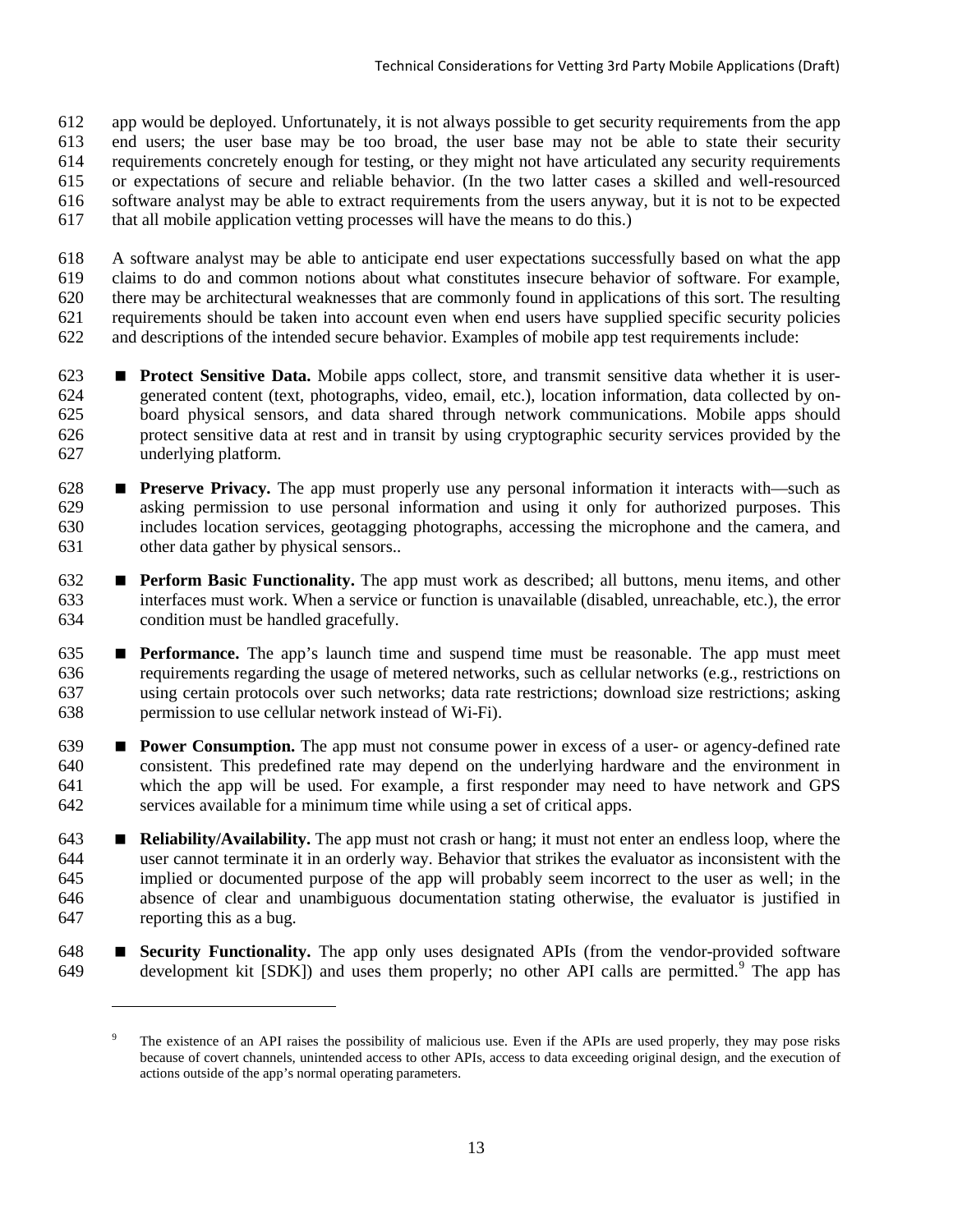strong access control lists (ACLs) for its executable code, directories/folders, and other objects. Static analysis performed against the binary must not detect the use of any unsafe coding or building practices. The app must also not share memory locations with other apps, possess OS privileges, or contain hard-coded passwords.

 **Content.** The app must have appropriate content, for example, no copyright or trademark infringement, and no offensive material.

 Well-written security requirements are most useful to the software analyst when they can easily be translated into specific evaluation activities, The various processes concerning the elicitation, management, and tracking of requirements are collectively known as requirements engineering (c.f., [GAU89, NUS00]), and this is a relatively mature activity with tools support. Presently, there is no 660 methodology for driving all requirements down to the level where they could be checked completely<sup>[10](#page-21-1)</sup> by automatic software analysis, while ensuring that the full scope of the original requirements is preserved. Thus, the best we can do may be to document the process in such a way that human reviews can find gaps and concentrate on the types of vulnerabilities, or weaknesses, that fall into those gaps.

## <span id="page-21-0"></span>**4.1 Identifying Undesirable App Characteristics**

 $\overline{a}$ 

 This section discusses security and privacy-relevant characteristics of mobile apps that are generally undesirable: insecure, malicious functionality contains malware, vulnerable, and poorly designed. The mobile app vetting process attempts to identify mobile apps with these characteristics.

 **Insufficient Data Protection**. Sensitive data stored on the device and transmitted over one of many wireless interface now available on mobile device should be protected from eavesdropping, from other mobile apps, and even in the case of a lost or stolen device. When implemented properly, the use of cryptography can help maintain the confidentiality and integrity of sensitive data. FIPS 140-2 precludes the use of unvalidated cryptography for the cryptographic protection of sensitive or valuable data within Federal systems. Unvalidated cryptography is viewed by NIST as providing no protection to the information or data - in effect the data would be considered unprotected plaintext. If the agency specifies that the information or data be cryptographically protected, then FIPS 140-2 is applicable. In essence, if cryptography is required, then it must be validated. Guidelines for proper key management techniques can be found in NIST Special Publication P 800-57 Part 3, Recommendation for Key Management: 678 Application-Specific Key Management Guidance.<sup>[11](#page-21-2)</sup>

 **Malicious Functionality.** Some functionally-inconsistent apps (as well as their libraries) are malicious and intentionally perform functionality that is not disclosed to the user and violates most expectations of secure behavior. This undocumented functionality may include exfiltration of confidential information or PII to a third party, defrauding the user by sending premium SMS messages (premium SMS messages are meant to be used to pay for products or services), or tracking users' locations without their knowledge. Other forms of malicious functionality include injection of fake websites into the victim's browser in order to collect sensitive information, acting as a starting point for attacks on other devices, and generally disrupting or denying operation. Another example is the use of banner ads that may be presented in a manner in which causes the user to unintentionally select ads that may attempt to deceive the user. These

<span id="page-21-1"></span><sup>&</sup>lt;sup>10</sup> In the mathematical sense of "completeness" completeness means that no violations of the requirement will be overlooked.

<span id="page-21-2"></span> $<sup>11</sup>$  See NIST Special Publication P 800-57 Part 3, Recommendation for Key Management: Application-Specific Key Management</sup> Guidance http://csrc.nist.gov/publications/drafts/800-57pt3\_r1/sp800\_57\_pt3\_r1\_draft.pdf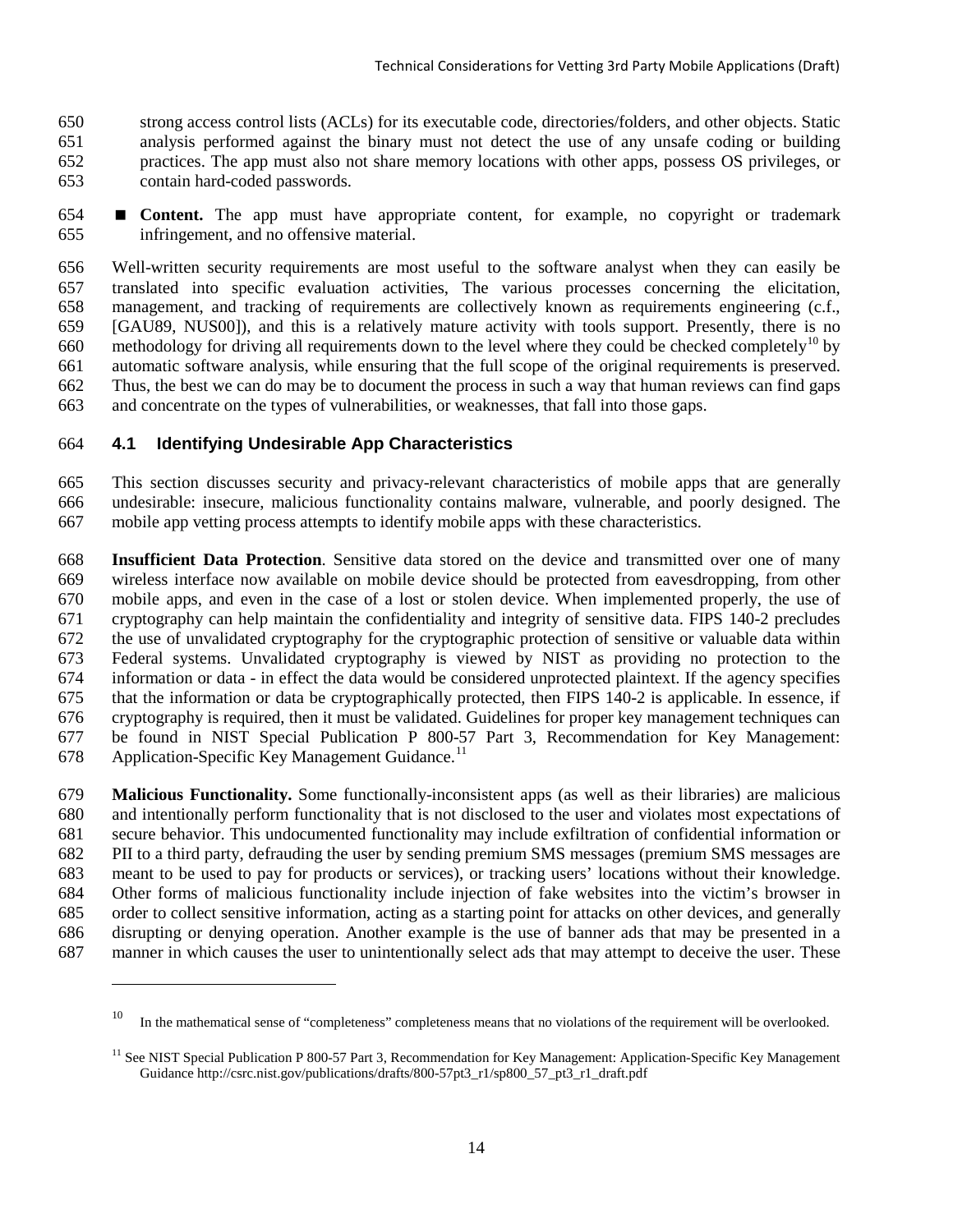types of behaviors support phishing attacks and may not be detected by mobile antivirus of software vulnerability scanners as they are served dynamically and not available for inspection prior to the installation of the mobile app.

 **Excessive Permissions**. Functionally inconsistent apps have permissions that are not consistent with End User License Agreements (EULAs), application permissions, application descriptions, in-program notifications, or other expected behaviors and would not be considered to exhibit secure behavior. An example is a wallpaper app that collects and stores sensitive information, such as passwords or PII. Although these apps might not have malicious intent—they may just be poorly designed—their excessive permissions still expose the user to threats that stem from the mismanagement of PII and the loss or theft of a device. Similarly, some apps have permissions assigned that they don't actually use. Moreover, users routinely reflexively grant whatever access permissions a newly-installed app requests. It is important to note that identifying functionally inconsistent apps is a manual process. It involves a subjective decision from an evaluator that certain permissions are not appropriate and the behavior of the app insecure.

 **Malware**. Malware is a particular challenge for evaluators because there may be a deliberate attempt to conceal it. To make matters worse, malware can be designed and tested to evade automated detection tools (such as antivirus scanners) as long as the malware author has a copy of the detection tool that he or she can use to test the malware. Because of these challenges, it is essentially impossible for a vetting process to guarantee that a piece of software is free from malicious functionality. Mobile devices do have some built-in protections against malware, for example application sandboxing and user approval in order to access subsystems such as the GPS or text messaging. But sandboxing only makes it harder for apps to interfere with one another or with the operating system; it does not prevent many of the types of malicious functionality listed above.

 **Vulnerabilities**. Mobile apps may have residual weaknesses that make them vulnerable to attacks. Traditionally, a vulnerability is defined as a weakness that allows an attacker to reduce the system's reliability, integrity, availability, confidentiality, or functionality and is the intersection of three elements: system weakness, attacker access to the weakness, and attacker capability to exploit the weakness. To exploit vulnerability, an attacker must have at least one applicable attack tool or attack technique that can work against the system weaknesses that exploit the vulnerability. The attacker's access paths and access mechanisms to the weaknesses in a system are often referred to as the system's attack surface.

 **Poor Design**. Mobile apps that are poorly designed may drain or misuse the device resources or have inconsistent behavior across different sets of devices. An example of such an app is one that goes into an endless loop, draining the computational resources and power rendering the device unusable. Another example is an app that has device or functional dependencies that are not disclosed to the user, altering the behavior or functional capabilities of the app across different devices. This problem has been common for some apps that have display size requirements and no clear functional specifications. As part of software testing, the functional dependencies of an application should be tested and any discrepancies or issues should be identified before the application is deployed. Commercial services are available to provide app user interface testing and usability testing on several manufacturers' devices, a variety of models and form factors.

## <span id="page-22-0"></span>**4.2 Mobile App Tests.**

 Below are automated and manual tests that can be performed to evaluate how well an app meets an organization's requirements, to help them better understand the risks the apps introduce, and to decide which countermeasures may be needed to mitigate these risks.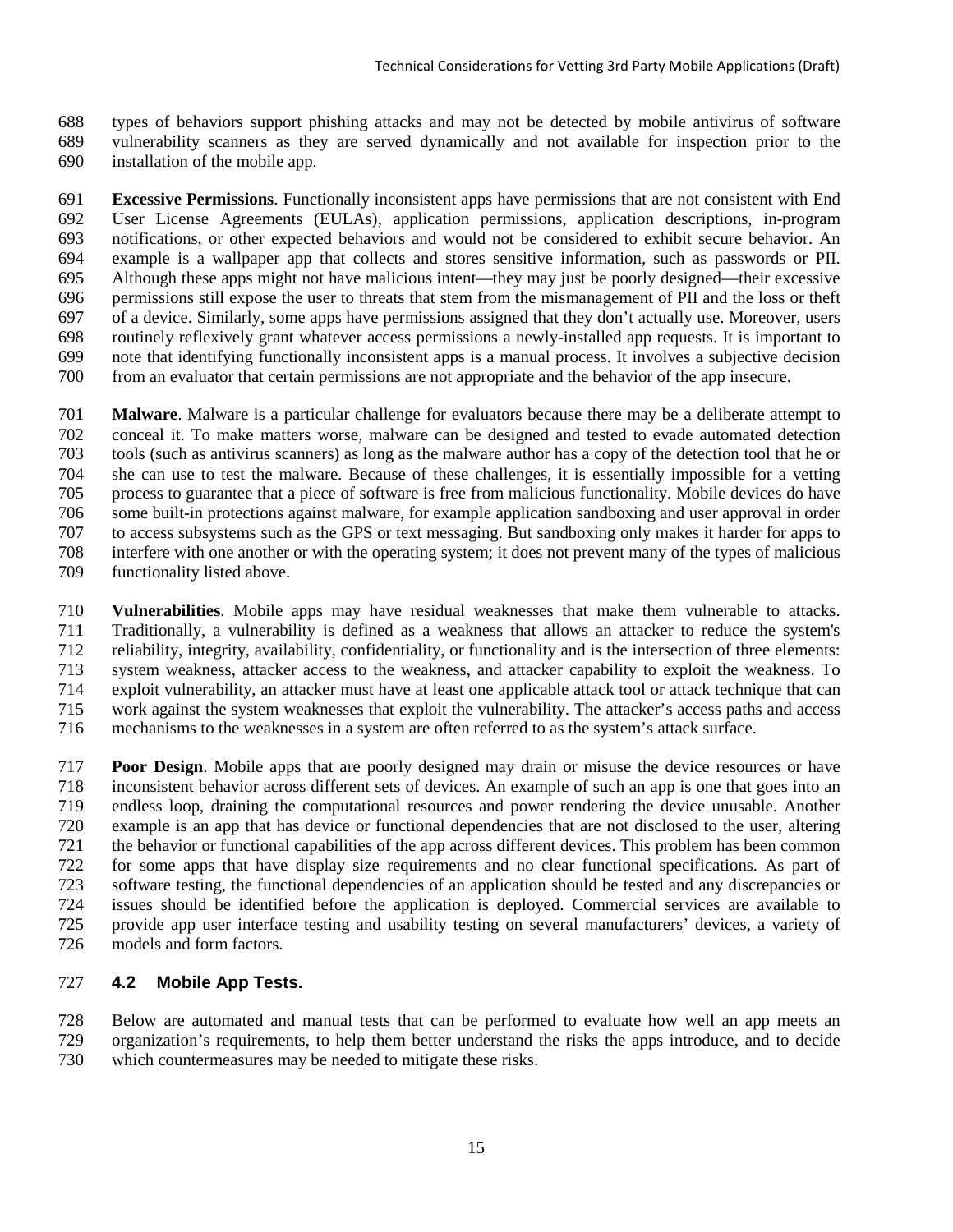- **User Interface:** Mobile user interface display can vary greatly for different device screen sizes and resolutions. The rendering of images or position of buttons may not be correct due to these differences. If applicable, the User Interface (UI) should be viewed in both portrait and landscape mode. If the page allows for data entry, the virtual keyboard should be invoked to confirm it displays and works as expected.
- **Malware Detection**: Although mobile malware scanning products suffer some of the same limitations of their desktop counterparts, open source and commercially-available malware detection tools can identify known and published malware signatures. Anti-virus and scanning tools can be incorporated as part of an organization's enterprise MDM, organization's app store, or as part of the mobile app vetting process. Note that just because an app has been scanned by an anti-virus software tool and no known malware signatures have been detected, does not mean that app does not contain vulnerabilities that can be exploited by an adversary or that the app does not perform functions that do not comply with an organization's policies.
- **Input Validation:** Due to the short timeframes mobile apps are typically used (and relevant), it is crucial to verify data input. Inputting data, testing actions, and completing transactions confirms an app's performance matches the stated app's functionality from the developer. Negative test cases based on critical actions that the app is not supposed to do should also be conducted.
- **Physical Sensors:** Test any device physical sensors used by the app such as GPS, front/back cameras, video, microphone for voice recognition, accelerometers (or gyroscopes) for motion and orientation- sensing, and communication between devices (e.g., phone "bumping"). If the app initiates a telephone call or SMS, it is suggested to use a working mobile telephone number to verify the call or SMS was received.
- **Overall Functional Reliability:** Performance testing confirms that the time the app takes to display information, navigate to another page, or process a transaction is fast enough to meet user expectations. Confirm pages heavy with content, images, animations, or video load in a reasonable timeframe without crashing. Also, transactions accessing backend systems using APIs and "screen scraping" are at high risk of performance issues. If possible, it is recommended to test with different carriers, ranges of network bandwidth (LTE, 3G), and wireless internet to truly determine an app's performance.
- **Network Events:** The network events category includes any functionality related to connections to an external network as well as internal and external content providers. All mobile apps can use network connections to retrieve content, including configuration files, from a variety of external systems. Mobile apps can receive and process information from external sources and also send information out, potentially exfiltrating data from the mobile device without the user's knowledge. Be sure to consider not only cellular and Wi-Fi network events, but also Bluetooth, NFC, and other forms of networking. Mobile apps should use the Hypertext Transfer Protocol over Secure Socket Layer (HTTPS) instead of HTTP when transferring sensitive information over the web, especially when using public Wi-Fi access points.
- **Communication with Known Disreputable Sites.** Can the app be observed communicate with sites known to harbor malvertising, spam, phishing attacks, or other malware? Does the app connect with unauthorized cloud services?
- **Protecting Data at Rest and in Transit.** Mobile apps may collect, store, and share sensitive information. Should the system owner decide that the use of cryptography is warranted, his information. Should the system owner decide that the use of cryptography is warranted, his information should be protected while at rest and in transit using FIPS-140-2 validated cryptography. Information that is transmitted without being encrypted is susceptible to eavesdropping. Encrypting data at rest can protect sensitive data on a lost or stolen mobile device. A list of FIPS-140-2-validated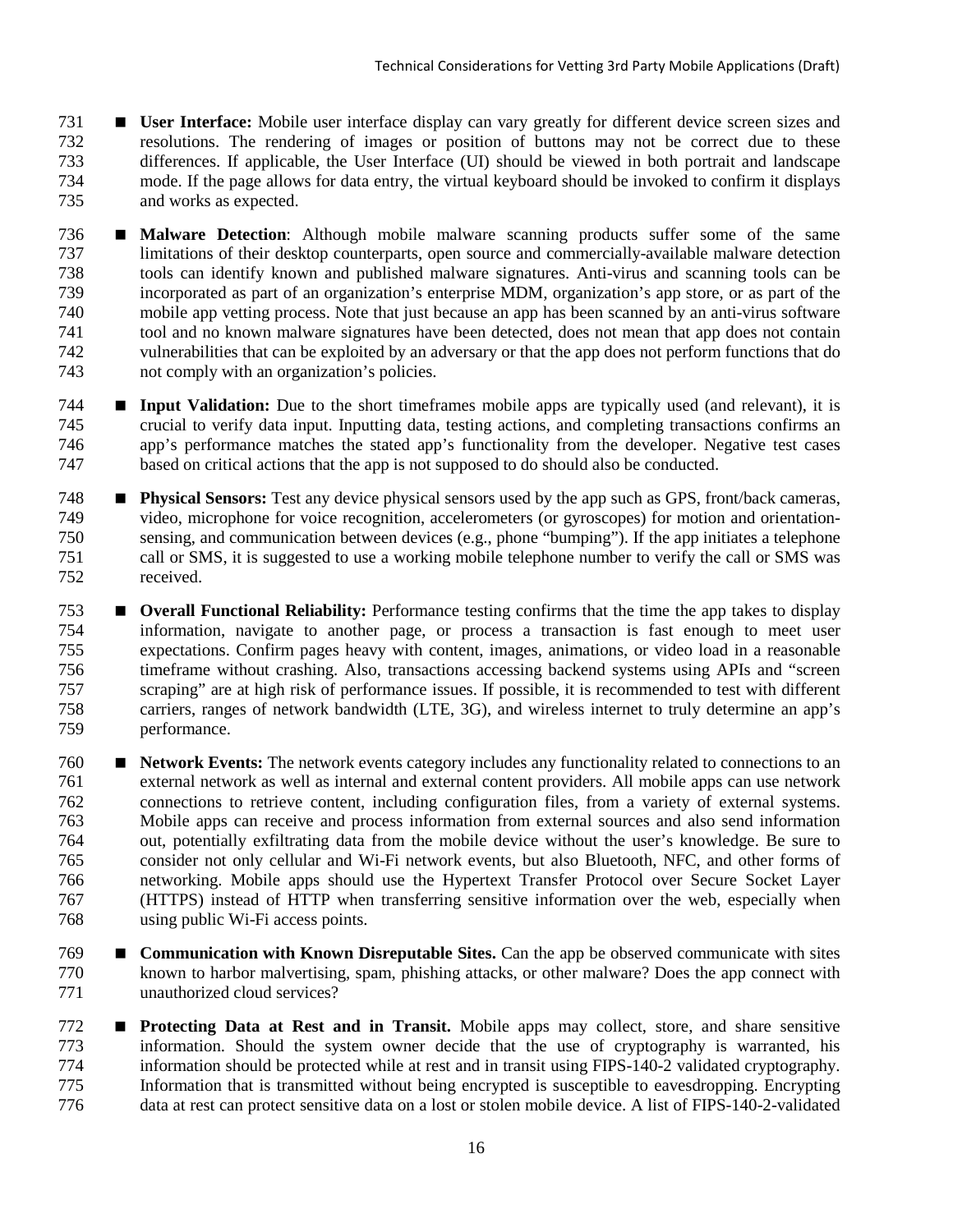- cryptographic modules and an explanation of the applicability of the Cryptographic Module 778 Validation Program (CMVP) can be found on the CMVP web site<sup>[12](#page-24-0)</sup>.
- **Hard-coded Cryptographic Keying Material**: When properly implemented, the use of cryptography can help provide data confidentiality, authenticity, and integrity as well as other security- and privacy-enabling services. The presence of hardcoded cryptographic keying material (keys, initialization vectors, etc.) is an indication that in-app cryptography has not been properly implemented and might be used by an attacker to compromise data or network resources.
- **File I/O and Removable Storage:** File I/O can be a security risk, especially when the I/O happens on a removable or unencrypted portion of the file system. File scanning or access to files that are not part of an application's own directory could also be an indicator of malicious activity or bad coding practice. Files written to external storage, such as a removable SD card, may be readable and writeable by other mobile apps that may have been granted different permissions, thus placing data written to unprotected storage at risk.
- **Native Methods:** Native method calls are typically calls to a library function that has already been loaded into memory. These methods provide a way for an app to reuse code that was written in a different language. These calls, however, can provide a level of obfuscation that impacts the ability to perform analysis of the app.
- **Privileged Commands:** Apps possess the ability to invoke lower-level command line programs, which may allow access to low-level structures, such as the root directory, or may allow access to sensitive commands. These programs potentially allow a malicious app access to various system resources and information, for finding out the running processes on a device. Although the mobile operating system typically offers protection against directly accessing resources beyond what is available to the user id that the application is running under, this opens up the potential for privilege elevation attacks.
- **Libraries Loaded:** The libraries loaded category includes any third-party libraries that are loaded by the app at run time. Legitimate uses for loaded libraries might be for the use of a cryptographic library or a graphics API. Malicious apps can use library loading as a method to avoid detection. From a vetting perspective, libraries are also a concern because they introduce outside code to an application without the direct control of the developer.
- **Dynamic Behavior**: When apps execute, they exhibit numerous dynamic behaviors. Not all of these operating behaviors are solely from device user inputs. Executing apps also receive input data from information stored in the device. For example, what app data is stored, and is it stored in the sandbox or elsewhere? What external data can the app leave in the sandbox? Likewise, where does data used 810 by the app originate from and how is it sanitized? Can a mobile app vetting system determine what data is permitted and how it affects app behavior? It is critical to recognize that data downloaded from an external source is particularly dangerous as a potential exploit vector unless it is clear how the app prevents insecure behaviors resulting from data from a source not trusted by the organization using 814 the app.
- **Side-channel Leakage**: Unintended channels used by an app that might make data visible to untrusted persons or apps. For example, in addition to the normal issues with concerns over what data is written to log files or cached such as user PII, passwords or failed password attempts, mobile

 $\overline{a}$ 

<span id="page-24-0"></span>For more information on NIST's Cryptographic Module Validation Program see http://csrc.nist.gov/groups/STM/cmvp/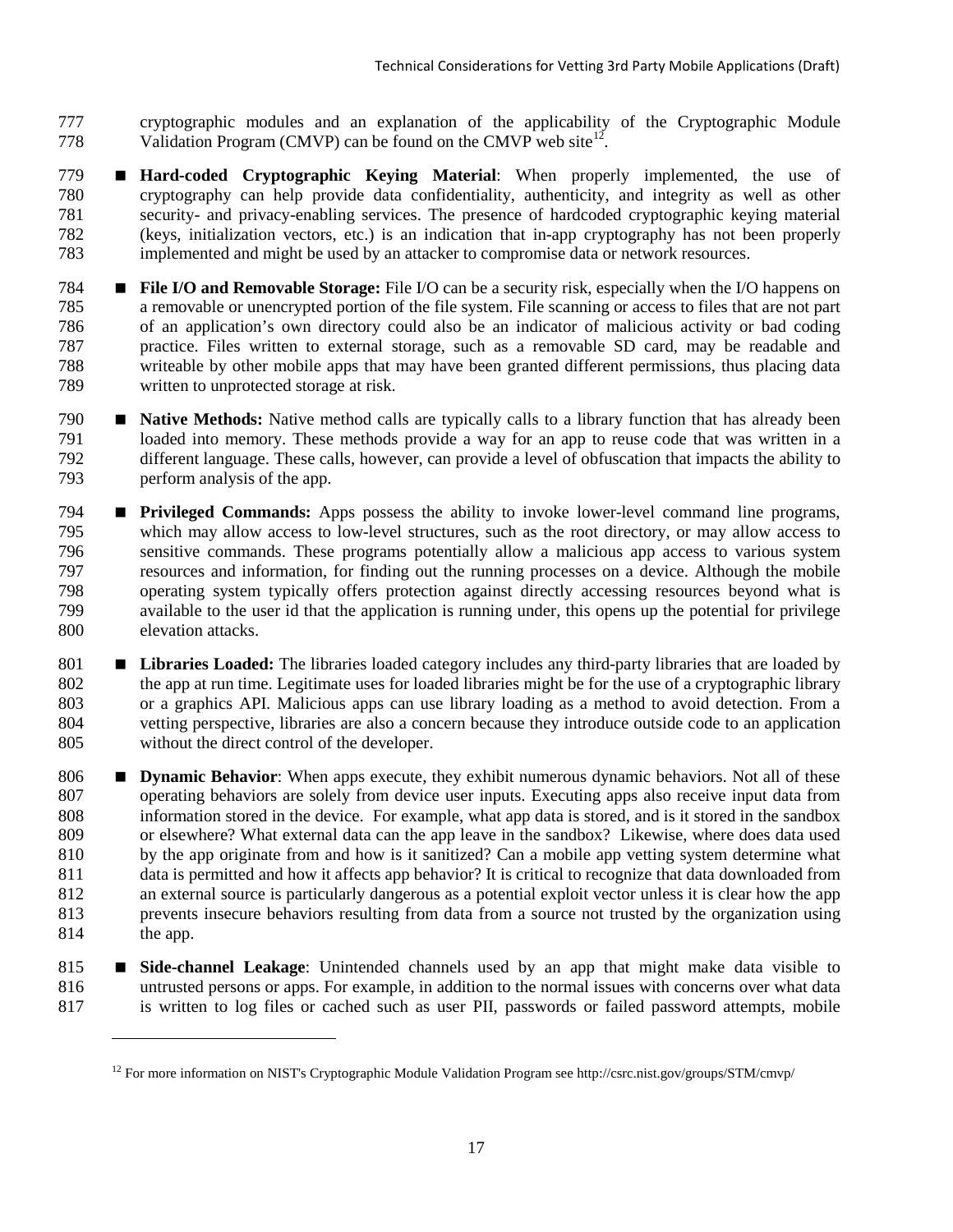devices can also capture location data that is sensitive, pictures taken by onboard cameras, both still and video, as well as the broadcast ID of the device that mobile apps may have access to and thus need to be developed and tested in a manner that protects this additional data from side-channel leakage attacks.

- **Telephony Functionality:** Telephony functionality encompass a wide variety of method calls that an app can use if given the right permissions, including making phone calls, transmitting SMS messages, and retrieving unique telephone identifier information. Most, if not all of these telephony events are sensitive and some of them provide access to personally identifiable information (PII). Many applications make use of the unique telephone identifier information in order to keep track of users instead of using a username/password scheme. Another set of sensitive calls can give an application access to the telephone number. Many legitimate applications use the telephone number of the device as a unique identifier, but this is a bad coding practice and can lead to loss of PII. To make matters worse, many of the carrier companies do not take any caution in protecting this information. Any application that makes use of the telephone call or SMS messages that is not clearly stated in the EULA or application description as intending to use them should be immediate cause for suspicion.
- **Classes Loaded:** Classes being loaded by an application can also present a security risk. Classes being loaded by an application are very similar to libraries being loaded with the exception that the classes loaded are written in Java. On the Android platform, for example, these classes are in *dex* 836 form and contained inside of a jar file to be loaded. Dex is the file format that Java classes are compiled into for use on Android. Similar to libraries being loaded, classes being loaded can present a level of code obfuscation. Unlike library loading, class loading can be device dependent, adding one extra layer of obfuscation since some of the functionality can only manifest itself on a specific device or version of a mobile OS.
- **Inter-Application Communications:** Mobile apps that communicate with each other can provide useful capabilities and productivity improvements, but these inter-application communications can also present a security risk. For example, in Android platforms, inter-application communications are 844 allowed but regulated by what Android calls "intents." Therefore, the Intent class and its subclasses provide a mechanism for Android apps to perform inter- and intra-application communication. An intent object can be used to start an app component in a different app or the same app that is sending 847 the intent. Intent objects can also be used to interact and request resources from the operating system.
- **•• Media Events & Access to Audio/Video/Camera(s)**: Media events, similar to telephony events, are cause for immediate concern if an app does not explicitly state it intends to use them in its permissions manifest. These events are method calls relating to use of the camera (for pictures or video) and the microphone (for recording of audio). Since these events can take place completely in the background without the user's knowledge, they are particularly suspicious for an app that does not advertise the use of them.
- **Dynamic Behavior**: Mobile app security testing identifies weaknesses that are exploitable. Review of the binary code can determine if the app is only using the appropriate APIs and where the APIs are transferring data to and from an app. Review of the running code can also determine if access control is set correctly on files, folders, communication channels, and other objects. Dynamic testing of the live app can be used to identify weaknesses in how the user interface handles input and to understand or test the "business logic" of the application (which isn't what people traditionally think of as input).
- **Privacy and Personally Identifiable Information**: Privacy considerations, such as revealing traditional PII also include mobile-specific personal information like location data, pictures taken by onboard cameras, both still and video, as well as the broadcast ID of the device. This needs to be dealt with in the User Interface (UI) as well as in the portions of the apps that manipulate this data. For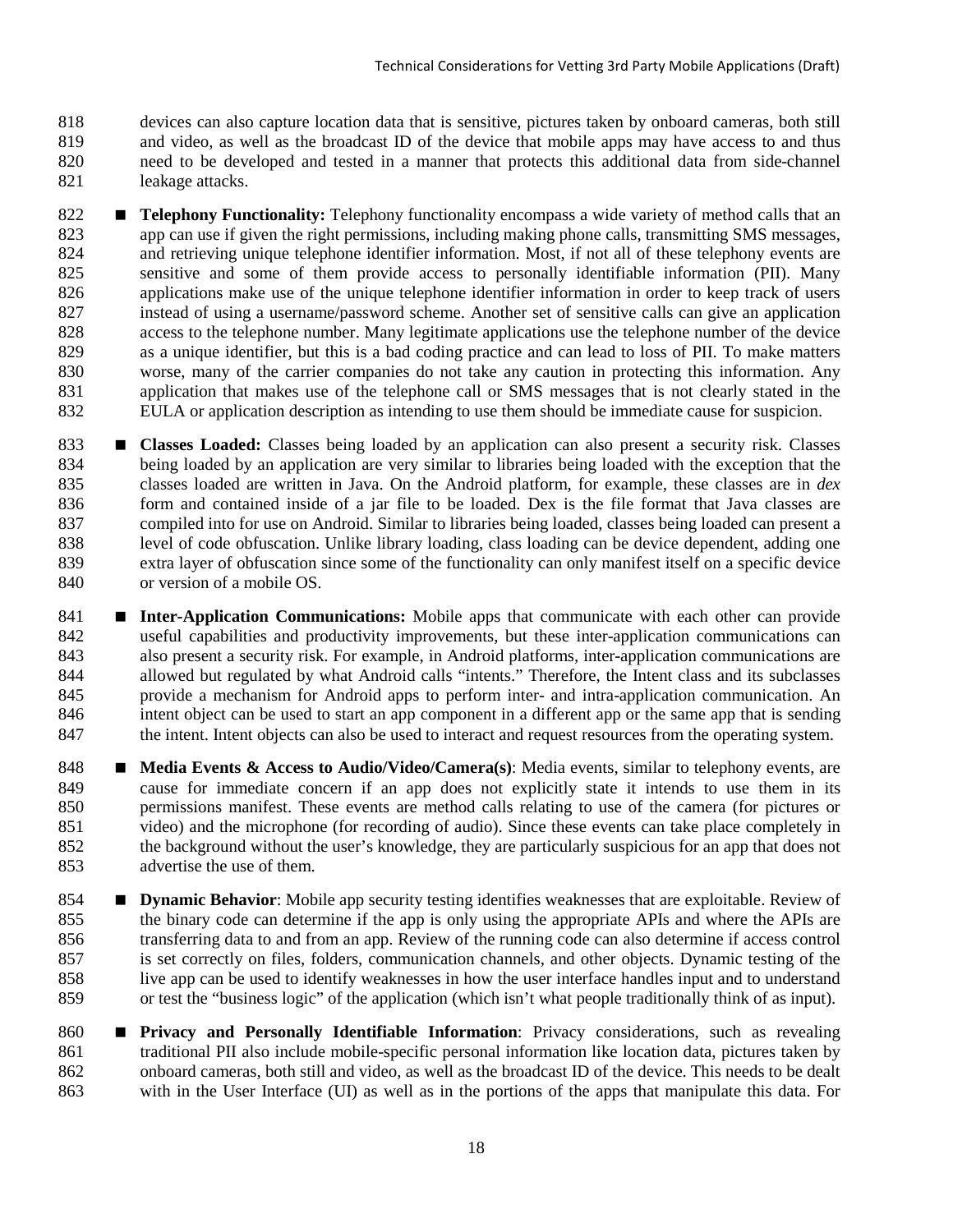example, a tester can verify that the app complies with privacy standards by masking characters of any sensitive data within the page display, but they should also review audit logs, when possible, for appropriate handling of this type of information. Examples of traditional types of sensitive data include financial data (e.g., credit card number), personal data (e.g., social security number) or login credentials (e.g., password). The login page should limit the number of failed authentication attempts and not provide the ability to save a password for automatic login if the app contains sensitive data. Another important privacy consideration is that sensitive data should not be disclosed without prior notification to the user by a prompt or a license agreement.

- **Excessive Resource Consumption**. Mobile apps may intentionally, or through poor programming practices, consume excessive resources such as CPU cycles, memory, external storage, networking resources, and battery power. Mobile device hardware capabilities are commensurate with those of laptops, but battery resources remain a critical resource. Mobile apps that are designed to help medical personnel or first responders need to manage and in some cases compete for limited power resources. Mobile apps that consume excessive resources should be identified so that users will know what to expect in terms of their mobile device's availability.
- **Accessibility**. Section 508 requires that when Federal agencies develop, procure, maintain, or use electronic and information technology, Federal employees with disabilities have access to and use of information and data that is comparable to the access and use by Federal employees who are not individuals with disabilities, unless an undue burden would be imposed on the agency. Section 508 also requires that individuals with disabilities, who are members of the public seeking information or services from a Federal agency, have access to and use of information and data that is comparable to that provided to the public who are not individuals with disabilities, unless an undue burden would be 886 imposed on the agency.<sup>[13](#page-26-0)</sup>

 $\overline{a}$ 

<span id="page-26-0"></span> Se[e http://www.access-board.gov/guidelines-and-standards/communications-and-it/about-the-section-508](http://www.access-board.gov/guidelines-and-standards/communications-and-it/about-the-section-508-standards/section-508-standards) [standards/section-508-standards](http://www.access-board.gov/guidelines-and-standards/communications-and-it/about-the-section-508-standards/section-508-standards) for more information on Section 508 Standards for Electronic and Information Technology.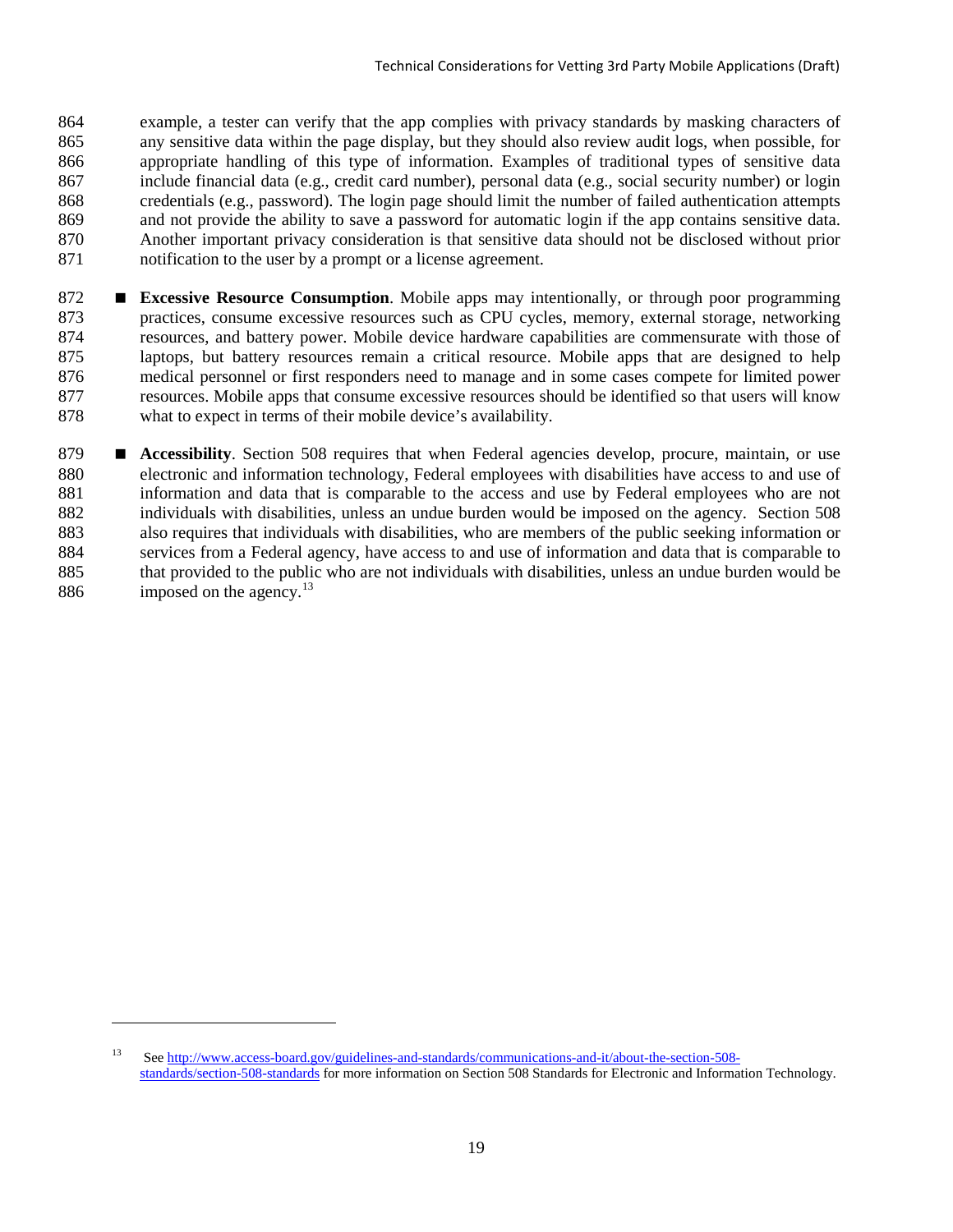## <span id="page-27-0"></span>**5. App Vetting Tools and Techniques**

 This section addresses selected considerations for mobile app vetting tools and techniques, including designing analysis processes, vetting source code versus binary code, and selecting automated tools. For basic information on security testing and assessment tools and techniques that may be helpful for performing vetting, see NIST SP 800-115, *Technical Guide to Information Security Testing and*  892 Assessment.<sup>[14](#page-27-3)</sup>

#### <span id="page-27-1"></span>**5.1 Designing Analysis Processes**

 Evaluation processes may use automated tools or may be entirely manual. Such processes may also be 895 performed by systems that provide (semi-) automatic management of the app vetting workflow (i.e., the 896 uploading, testing, and analysis of apps).<sup>[15](#page-27-4)</sup> (Naturally there can also be entirely automated evaluations, but with current technology this can only be expected to yield partial results.) Furthermore, evaluation processes for security differ from those intended to assess software correctness, though correctness tests should be performed even if security is the main goal.

 Software correctness testing [PY07] is a more mature field than current security analysis. The main reason is that correctness testing has been around longer, but in some ways it is also easier. First, one can argue (as a first approximation) that with appropriate test selection, if the software is unlikely to fail during testing then it is also unlikely to fail in the field [MUSA 99]. Secondly, correctness testing has traditionally been based on specifications, or at least some sort of description of what the software is supposed to do. Even if this information is sometimes hard to come by in practice, there is an expectation in the software industry that testers should have it. This is not always the case in security assessments; often the software analysts are expected to derive the requirements themselves, and automated tools are largely based on security requirements that are considered to be common across many different software artifacts. Nonetheless, correctness testing contributes to software security. For example, crashes and other unexpected behaviors are often indicative of a security flaw.

 Some traditional software assurance activities may have to be omitted or adapted to the current circumstances of a mobile app vetting system It is also important to determine how many combinations of devices and operating system versions that an app may be expected to execute on can be tested based on budget, time, and resources.

## <span id="page-27-2"></span>**5.2 Vetting Source Code versus Binary Code**

 $\overline{a}$ 

 A major factor in performing an app evaluation is whether the mobile app's source code or only binary code is available. Typically, mobile apps downloaded from an app store do not provide access to source code. When source code is available, there are a variety of tools that can be used to analyze the source code or run it in an emulated environment. The goals of performing a source code review are to find vulnerabilities in the source code, and to make sure that performing risky activities in the source code is done in such a way that they are safer from a security perspective. These tasks need to be performed manually by a secure code reviewer by reading through the contents of source code files. Even with automated aids, the analysis is labor intensive. Benefits to using automated static analysis tools include

<span id="page-27-3"></span><sup>&</sup>lt;sup>14</sup> See http://csrc.nist.gov/publications/nistpubs/800-115/SP800-115.pdf

<span id="page-27-4"></span>See NIST AppVet at http://csrc.nist.gov/projects/appvet/index.html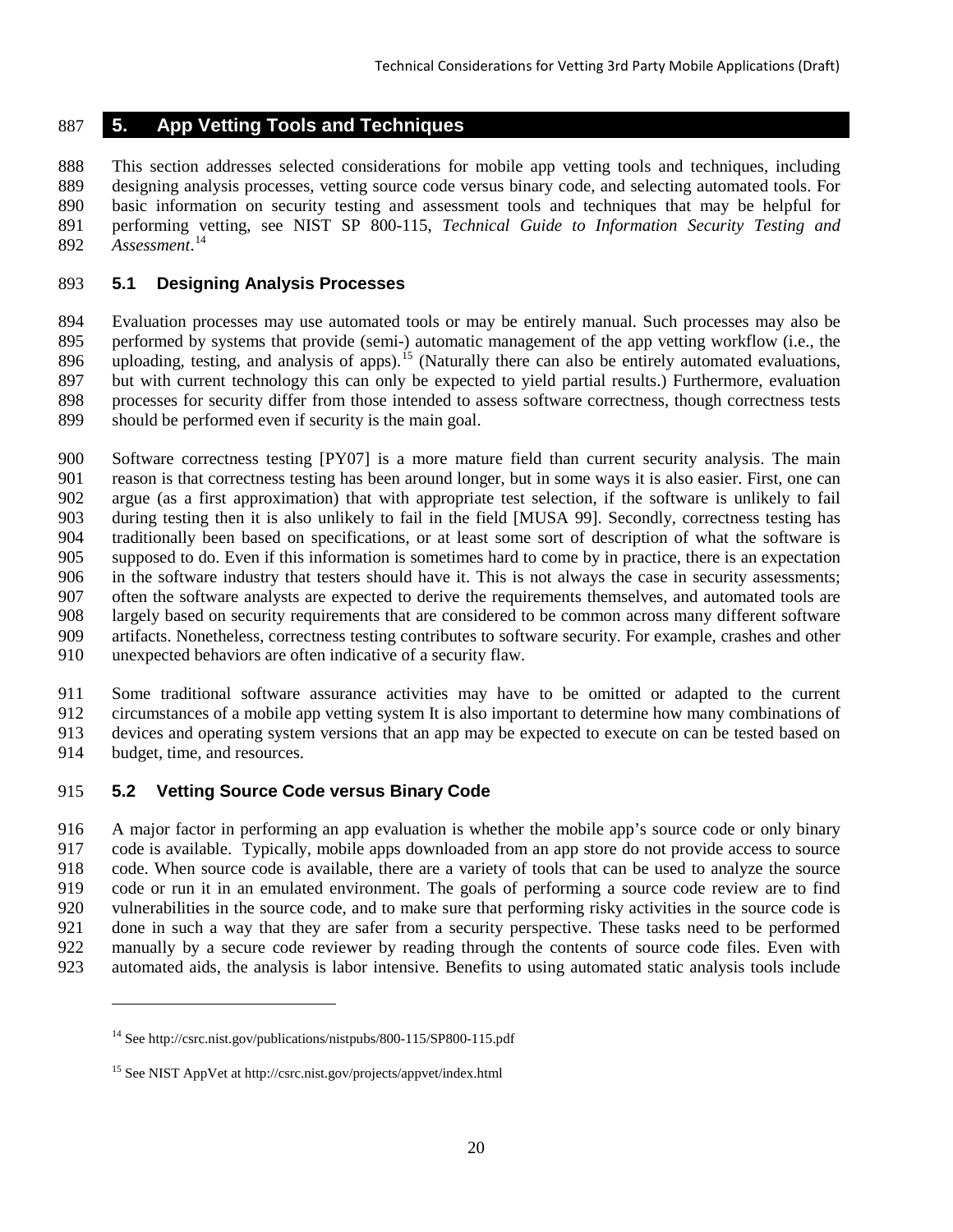introducing consistency between different reviews, and making review of large codebases possible. Reviewers should generally use automated static analysis tools whether they are conducting an automated or a manual review and they should express their findings in terms of CWE Identifiers or some other widely accepted nomenclature. Performing a secure code review requires software development and domain-specific knowledge in the area of application security. Organizations should ensure that the individuals performing source code reviews have the necessary skills and expertise.

 When source code is not available, binary code can be vetted instead. In the context of mobile apps, the term "binary code" can refer either to byte-code or machine code. For example, Android apps are compiled to byte-code that is executed on a virtual machine, similar to the Java Virtual Machine (JVM), but they can also come with custom libraries that are provided in the form of machine code, that is, code executed directly on the mobile device's CPU. Android binary applications include byte-code that can be analyzed without hardware support using emulated and virtual environments.

 Static analysis requires that the code be reverse engineered when source is not available, which is 937 relatively easy for byte-code<sup>[16](#page-28-0)</sup>, but can be difficult for machine code. Many commercial static analysis tools already support byte-code, as do a number of open source and academic tools.<sup>[17](#page-28-1)</sup> For machine code, it is especially hard to track the flow of control across many functions and to track data flow through variables, since most variables are stored in anonymous memory locations that can be accessed in different ways. The most common way to reverse engineer machine code is to use a disassembler or a de- compiler that tries to recover the original source code. These techniques are especially useful if the purpose of reverse engineering is to allow humans to peruse the code, since the outputs are in a form that can be understood by humans with appropriate skills. But even the best dis-assemblers make mistakes [BALA07], and some of those mistakes can be corrected with formal static analysis. If the code is being reverse engineered for static analysis, then it is often preferable to disassemble the machine code directly to a form that the static analyzer understands rather creating human-readable code as an intermediate byproduct. A static analysis tool that is aimed at machine code is likely to automate this process.

 For testing (as opposed to static analysis), the most important requirement is to be able to see the workings of the code as it is being executed. There are two primary ways to obtain this information. First, a executing the app can be connected to a remote debugger, and second, the code can be run on an 952 emulator that has debugging capabilities built into it.<sup>[18](#page-28-2)</sup> Running the code on a physical device allows the tester to select the exact characteristics of the device on which the app is intended to be used on and can provide a more accurate view about how the app will be behave. On the other hand, an emulator provides more control, especially when the emulator is open source and can be modified by the evaluator to capture whatever information is needed. Although emulators can simulate different devices, they do not simulate of them all and the simulation may not be completely accurate.

958 Useful information can be gleaned by observing an app's behavior even without knowing the purposes of individual functions. For example, the evaluator can observe how the app interacts with its external individual functions. For example, the evaluator can observe how the app interacts with its external resources, recording the services it requests from the operating system and the permissions it exercises. Although many of the device capabilities used by an app are implicitly documented (since the user has to approve its access to those capabilities), this documentation tends to contain a superset of the capabilities

 $\overline{a}$ 

<span id="page-28-0"></span><sup>&</sup>lt;sup>16</sup> The ASM framework [ASM] is a commonly-used framework for byte-code analysis.

<span id="page-28-1"></span><sup>&</sup>lt;sup>17</sup> Such as [FINDBUGS, SHAH05, CHEN07, ZHAO08]

<span id="page-28-2"></span><sup>&</sup>lt;sup>18</sup> The Android Emulator is found in the Android SDK.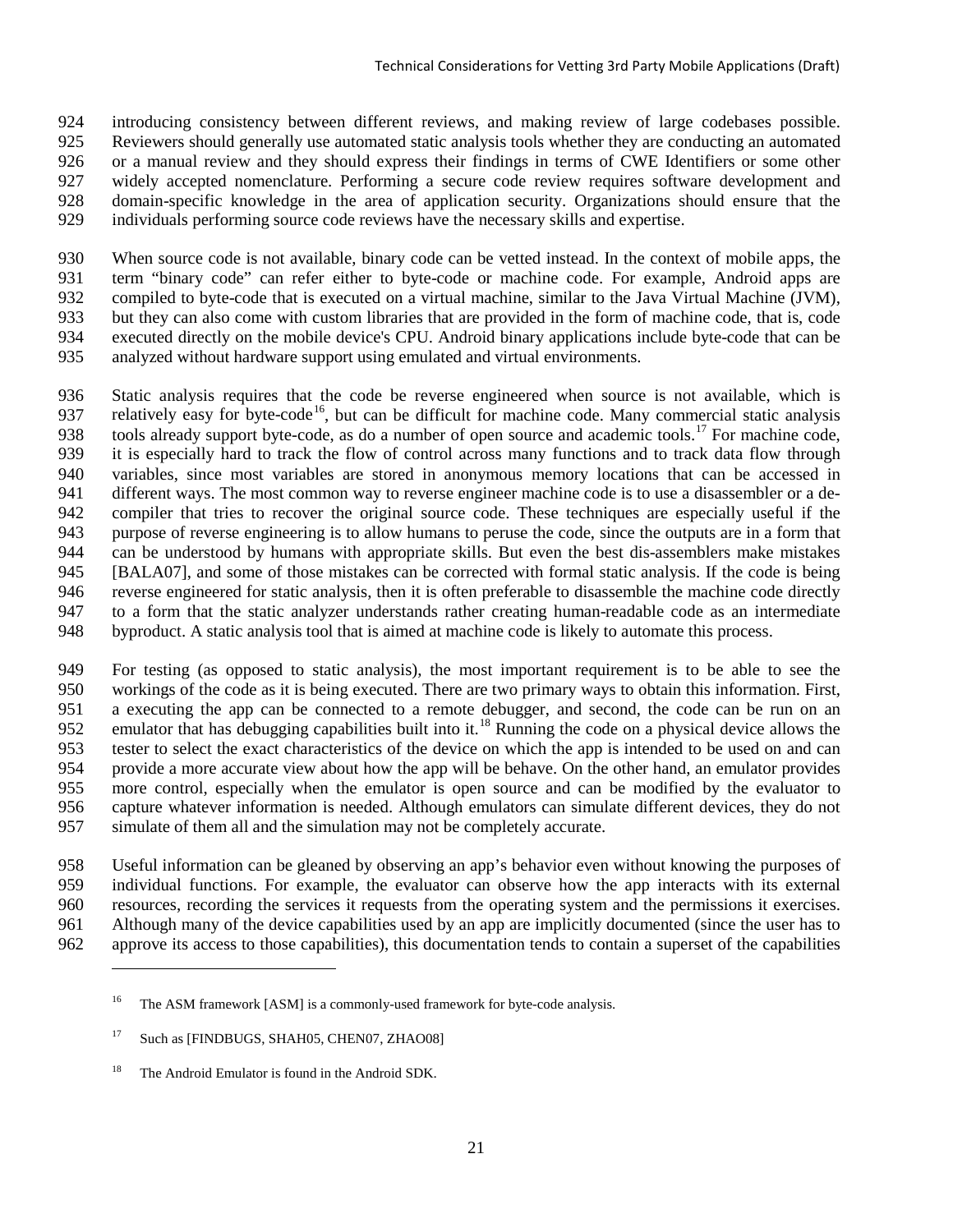actually used. Moreover, if the behavior of the app is observed for specific inputs, the evaluator can ask whether the capabilities being exercised make sense in the context of those particular inputs. For example, a calendar app may legitimately have permission to send calendar data across the network in order to sync across multiple devices, but if the user has merely asked for a list of the day's appointments and the app sends data that is not simply part of the handshaking process needed to retrieve data, the evaluator might ask what data is being sent and for what purpose.

## <span id="page-29-0"></span>**5.3 Selecting Automated Tools**

 Analysis tools are often characterized as being either *static* or *dynamic.* Static analysis examines the app source code and binary, including byte-code, and attempts to reason over all possible behaviors that might arise at runtime. It provides a level of assurance that analysis results are an accurate description of the program's behavior regardless of the input or execution environment. Dynamic analysis operates by executing a program using a set of input use cases and analyzing the program's runtime behavior. In some cases, the enumeration of input test cases is large, resulting in lengthy processing times. However, methods such as combinatorial testing can reduce the number of dynamic input test case combinations, reducing the amount of time needed to derive analysis results. [IEEE-2010] Organizations should consider the technical tradeoff differences between what static and dynamic tools offer and balance their usage given the organization's assurance goals.

 An additional consideration is that tools may analyze either the source code of an application or the binary code. Obviously the choice of tools depends on the availability of source code and the availability of people and tools that can analyze the source code for potential issues. Evaluating source code generally can provide more extensive information on the weaknesses than testing binaries only, but testing source code requires considerably more resources. Examining source code also will not allow the vetting authority to test for and reveal any malicious action that may have taken place during the compiling process. Organizations should carefully consider this tradeoff, along with the level of risk, when determining whether to examine source code, binaries, or both.

 The methods used for testing software reliability tend to be somewhat different from those used to test software for security, although reliability testing can play a role in security analysis. Accordingly, some tools are intended primarily for reliability testing and some primarily for security testing. Some cross-cutting classes of tools useful in software evaluation include:

- **Simulators:** Desktop simulators allow the use of a computer to view how the app will display on a specific device without the use of an actual device. Because the tool provides access to the UI, the app features can also be tested. However, interaction with the actual device hardware features such as a camera or accelerometer cannot be simulated and requires an actual device.
- **Remote Device Access:** These types of tools allow the tester to view and access an actual device from a computer. This allows the testing of most device features that do not require physical movement such as using a video camera or making a telephone call. Remote debuggers are a common way of examining and understanding mobile apps.
- **Automated Testing:** Basic mobile functionality testing lends itself well to automated testing. There are several tools available that allow creation of automated scripts to remotely run regression test cases on specific devices and operating systems.
- 1003 o **User Interface Driven Testing:** If the expected results being verified are UI specific, pixel<br>1004 verification can be used. This method takes a "screen shot" of a specified number of pixels from a verification can be used. This method takes a "screen shot" of a specified number of pixels from a page of the app and verifies it displays as expected (pixel by pixel).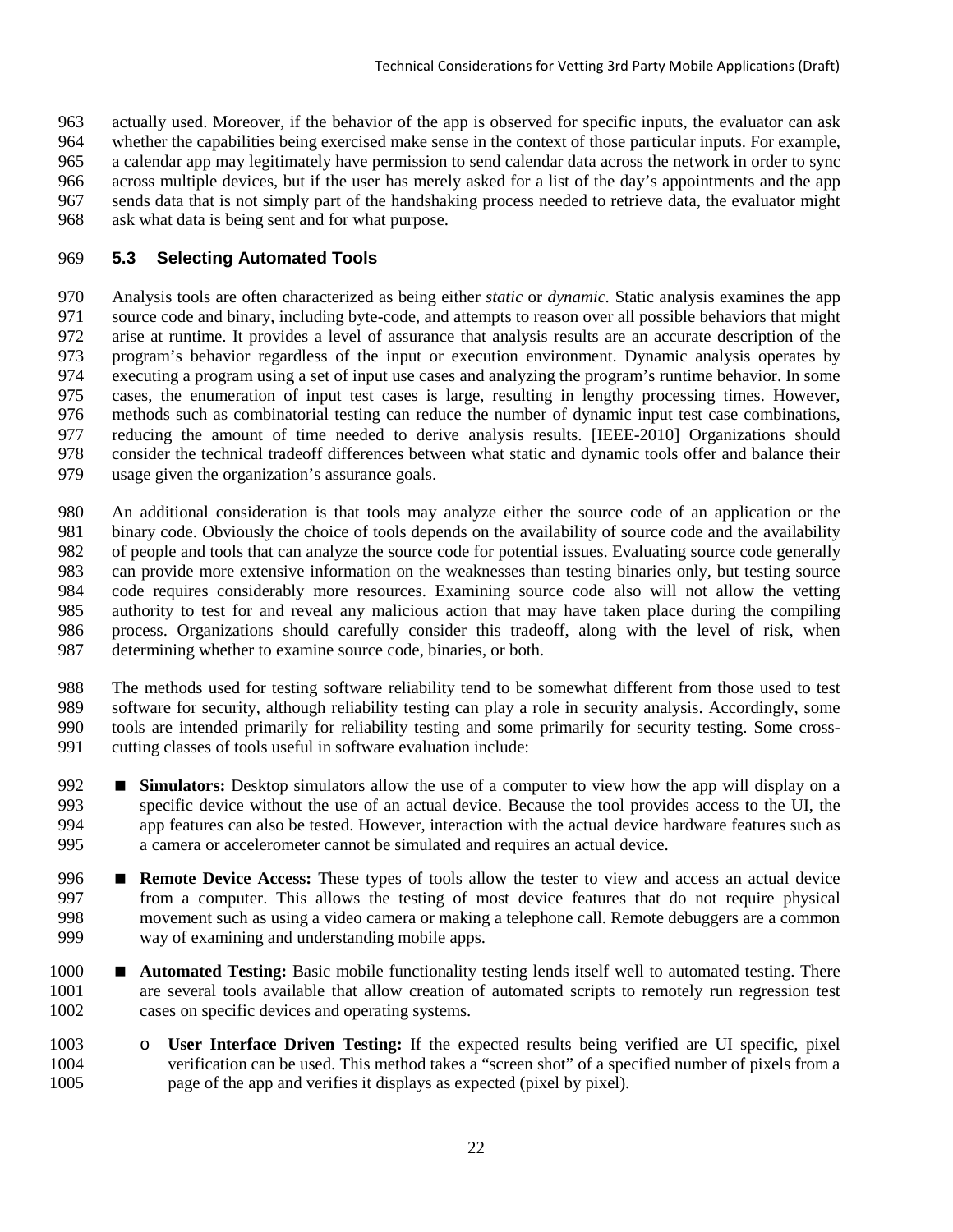- **Data Driven Testing:** Data driven verification uses labels or text to identify the section of the appropriate appropriate appropriate to verify. For example, it will verify the presence of a "Back" button, regardless app page to verify. For example, it will verify the presence of a "Back" button, regardless of where on the page it displays. Data driven automated test cases are less brittle and allow for some page design change without rewriting the script.
- 1010 o **Fuzzing:** Fuzzing normally refers to the automated generation of test inputs, either randomly or hased on configuration information describing data format. Fault injection tools may also be based on configuration information describing data format. Fault injection tools may also be referred to as "fuzzers." This category of test tools is not necessarily orthogonal to the others, but its emphasis is on fast and automatic generation of many test scenarios.
- 1014 o **Network-level testing:** Fuzzers, penetration test tools, and human-driven network simulations can help determine how the app interacts with the outside world. It may be useful to run the app can help determine how the app interacts with the outside world. It may be useful to run the app in a simulated environment during network-level testing so that its response to network events can be observed more closely
- **Test Automation:** The term "test automation" usually refers to tools that automate the repetition of tests after they have been engineered by humans. This makes it useful for tests that need to be repeated often, for example, tests that will be used for many apps or executed many times (with variations) for a single app.

## **Static Tools:**

 $\overline{a}$ 

- o **Style Checkers:** These tools check program syntax to find violations of style guidelines.
- 1024 o **Static Analysis Tools:** These tools generally analyze the behavior of software to find security vulnerabilities, though—if appropriate specifications are available—static analysis can also be vulnerabilities, though—if appropriate specifications are available—static analysis can also be used to evaluate correctness. Some static analysis tools operate by looking for syntax embodying a known class of potential vulnerabilities and then analyzing the behavior of the program to determine whether the weaknesses can be exploited. Static tools should encompass the app itself, but also the data it uses to the extent that this is possible; keep in mind that the true behavior of the app may depend critically on external resources.
- 1031 o **Metrics Tools:** These tools measure aspects of software not directly related to software behavior<br>1032 but useful in estimating auxiliary information such as the effort of code evaluation. Metrics can but useful in estimating auxiliary information such as the effort of code evaluation. Metrics can also give indirect indications about the quality of the design and development process.

 The SAMATE test suite provides a baseline for evaluating static analysis tools (here defined as tools that look for potential vulnerabilities by examining software behavior). Tool vendors may evaluate their own tools with SAMATE, so it is to be expected that over time the tools will eventually perform well on precisely the SAMATE specified tests. Still the SAMATE test suite can help determine if the tool is 1038 meant to do what a MAVS engineers thought, and the SAMATE test suite is continually evolving.

 Commercial automated mobile application testing tools have overlapping or complementary capabilities. 1040 For example, one tool may be based on techniques that find integer overflows<sup>[19](#page-30-0)</sup> very reliably while 1041 another tool may be better at finding weaknesses related to command injection attacks<sup>[20](#page-30-1)</sup>. Finding the right set of tools to evaluate a requirement can be a challenging task because of the varied capabilities of

<span id="page-30-0"></span><http://cwe.mitre.org/data/definitions/190.html>

<span id="page-30-1"></span><http://cwe.mitre.org/data/definitions/77.html>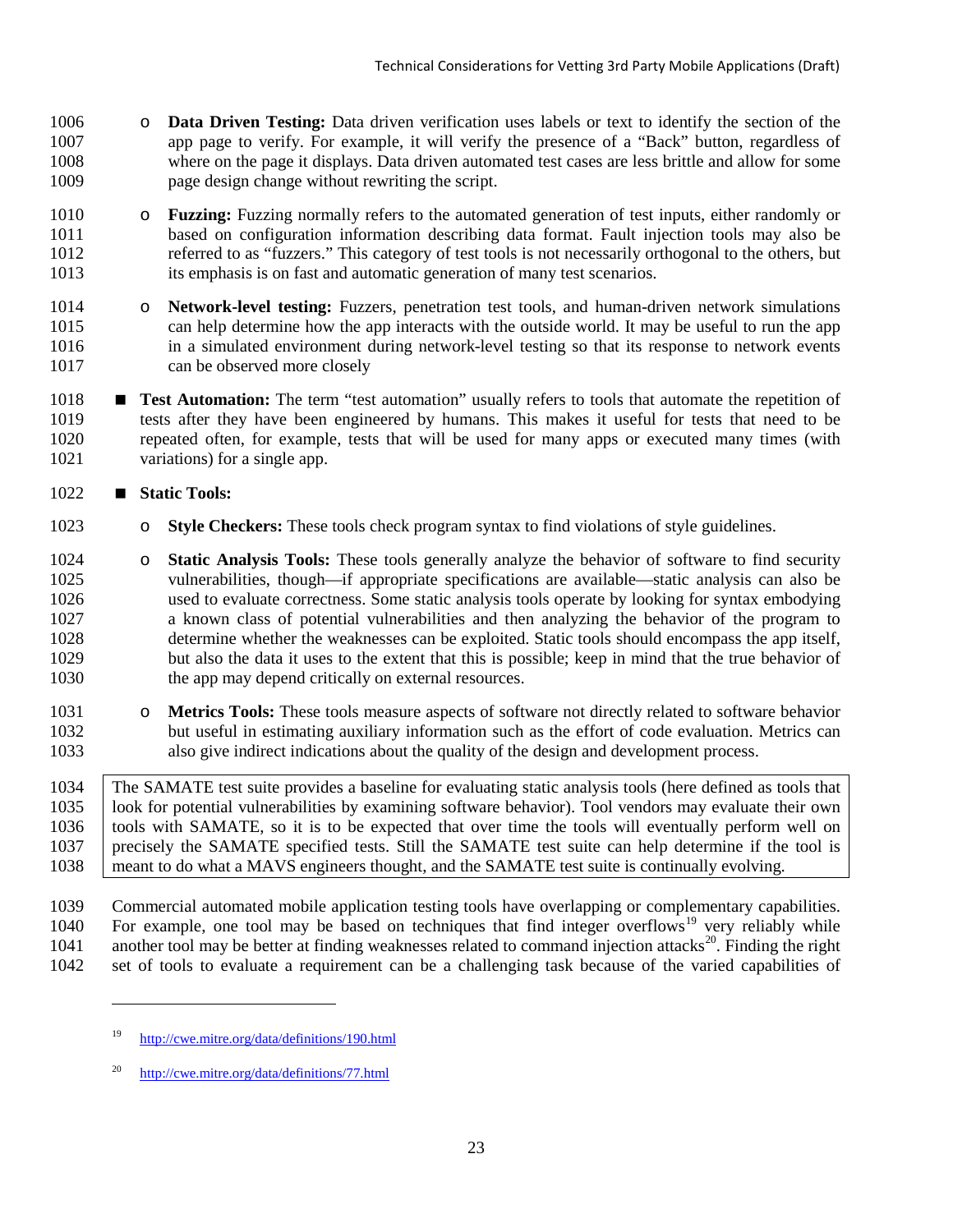diverse commercial and open source tools, and because it can be challenging to determine what the capabilities of a given tool are. Constraints on time and money may also prevent the evaluator from assembling the best possible evaluation process, especially when the best process would involve extensive human analysis. Tools that provide a high-level risk rating should provide transparency on how the score was derived and which tests were performed. Tools that provide low-level code analysis reports should help analysts understand how the tool's findings may impact their security Therefore, it is important to understand and quantify what each tool and process can do, and to use that knowledge to characterize what the complete evaluation process does or does not provide.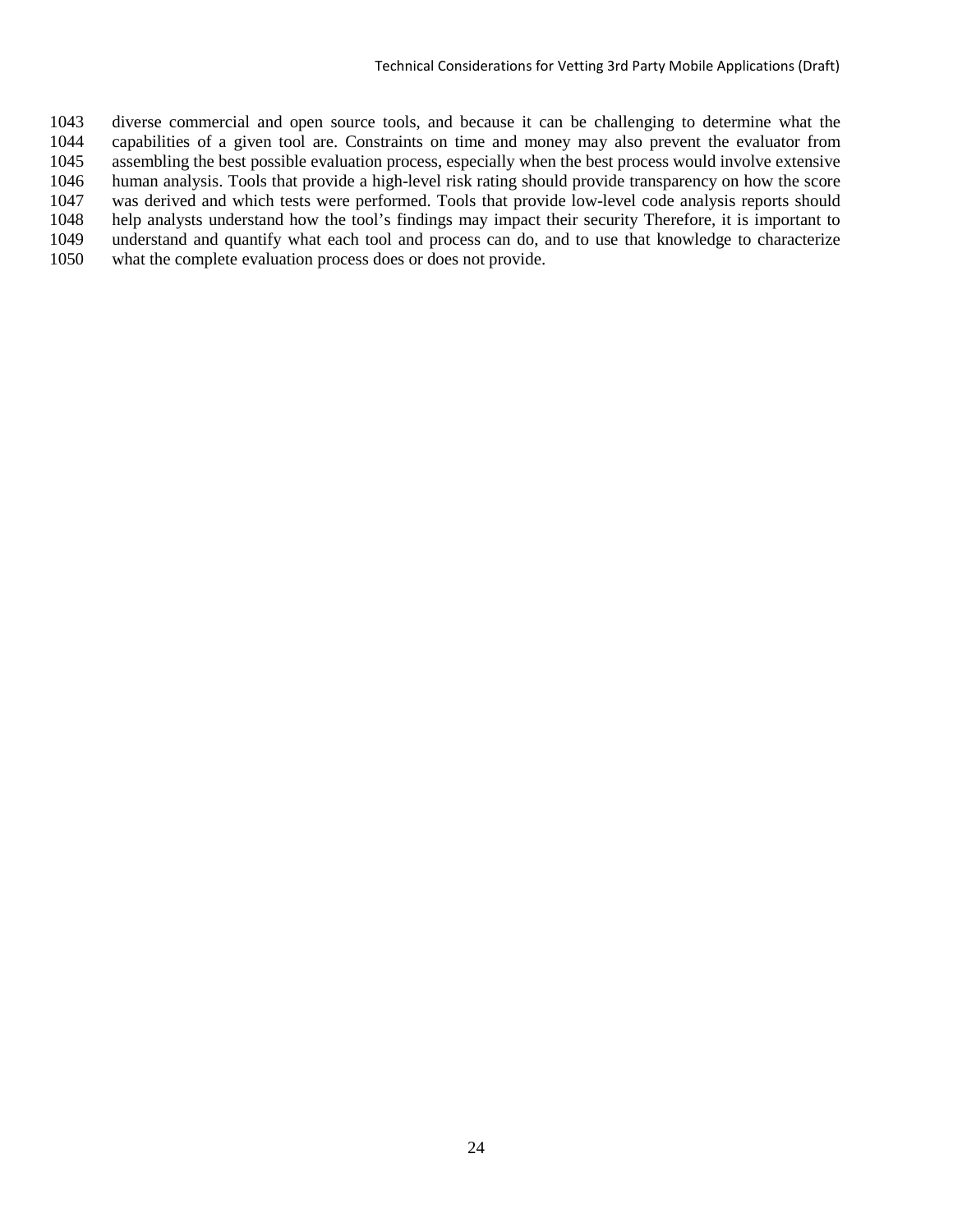#### <span id="page-32-0"></span>**Appendix A—App Power Consumption Testing**

 In this document, we opt to not categorize device battery power drainage that is a performance issue due to apps as simply a reliability issue or a security issue. There are certain vulnerabilities that can lead to denial of service attacks that drain power. However, there are also other non-malicious defects in apps that can cause power drain, thus causing device failure and reducing device reliability. Therefore, battery power drainage caused by mobile apps is both a reliability and security concern.

 Power consumption testing identifies app functionality that can cause the app to consume excessive power leading to battery exhaustion. For example, an app may constantly attempt to initiate the device camera or GPS upon launching the app or during app idle time. The excessive use of a power "expensive" device resource can lead to the device being disabled as a direct result of loss of power. In practice, it is extremely difficult to infer power usage problems just by examining the app code both statically and dynamically. The reason is that neither of these processes looks for power effects; rather, they focus on the analysis of the app code as it pertains to code functionality. Another aspect that hinders power analysis is the numerous devices and configurations of operating systems. For an analysis to be accurate the specific device hardware and software configurations have to be tested. Regression techniques to extrapolate behavior within error ranges can also be applied.

- To help eliminate external factors that can cause battery consumption miscalculations, the following steps 1068 can be taken before power consumption testing begins:
- 1069 Identify the hardware device that the power analysis will take place on.
- **Eliminate all other applications that might be running in parallel.**
- **E** Control the testing environment in terms of availability of network, screen brightness, other active network services, etc.
- **E** Calculate and factor in appropriate measurements the overhead of the framework that attempts to measure the power consumption.
- **Measure the power under different environmental conditions (temperature, rate of measure).**
- Correlate the results across at least five devices to eliminate hardware errors that might crop in.
- **Create an error envelope for the measurements.**

 Recent research has shown that more accurate power analysis can be performed by measuring the power consumption of individual device subsystems including display, GPS, and Wi-Fi, among others. Being able to measure the power consumption of subsystems can help us model the device behavior in various operating states. Furthermore, analysis can be performed at different timescales because the measurements happen cumulatively and at real-time. For each device and operating system, we can generate consumption models that can be used to account for current power consumption and forecast future consumption within an error range. To achieve that, it is important to perform measurements that exercise individual subsystems both in isolation and in concert. The end goal is to be able to generate a power consumption model that will allow us to account for all applications and services as they operate on the device with as minimal measurement error as possible. All of the power consumption calculations should be independent of the time interval used in creating the data and should not require reduction into a fixed predefined set of states with power ratings for each.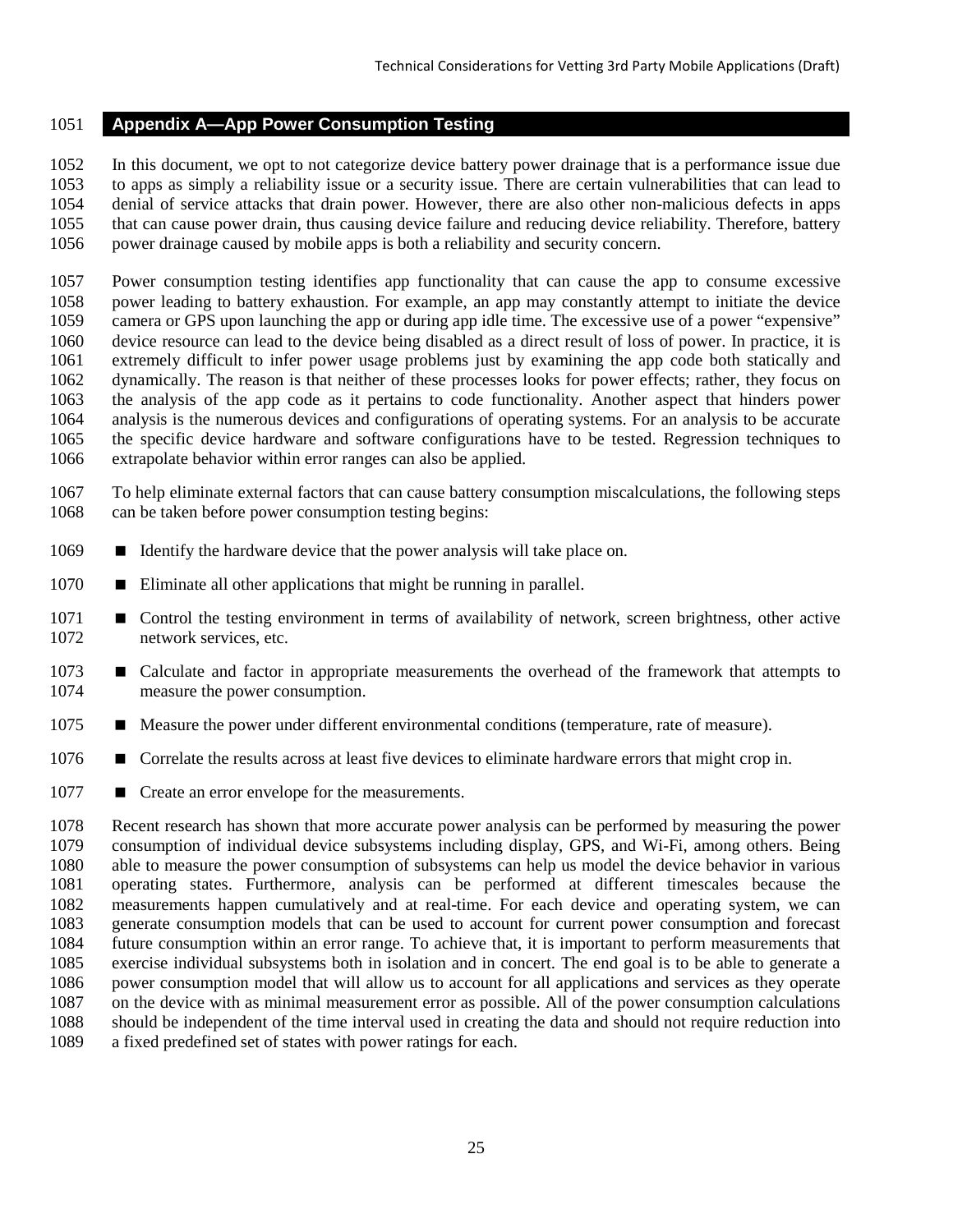- Finally, it is recommended to use measurements of behavior for all the primary device subsystems under
- different conditions, which then provide an in-depth understanding of how the power is consumed on a mobile device.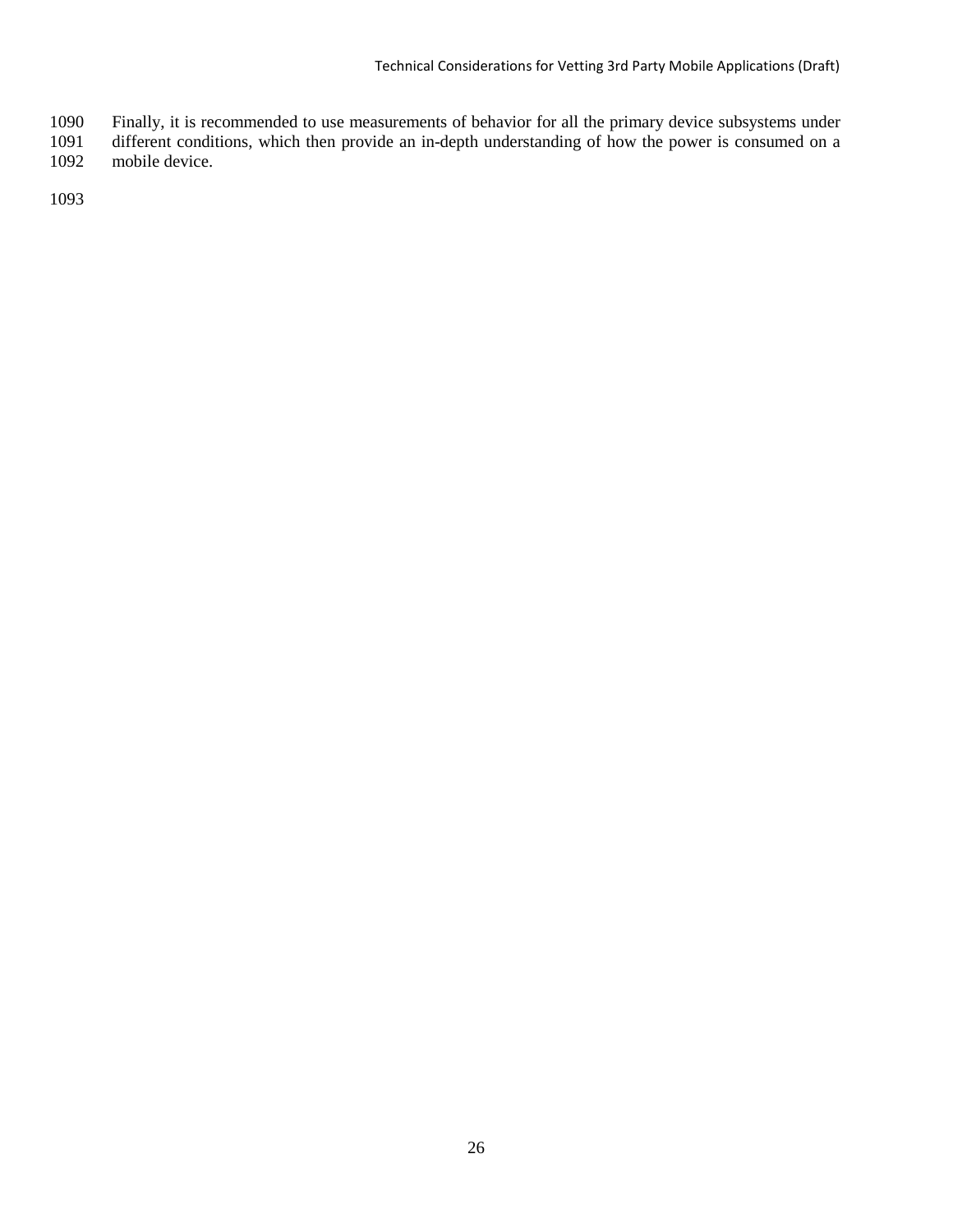#### <span id="page-34-0"></span>1094 **Appendix B—Android Application Vulnerability Types**

 The purpose of this appendix is to identify and define the various types of vulnerabilities that are specific to applications running on mobile devices utilizing the Android operating system. The scope of this appendix includes application vulnerabilities for Android based mobile devices running applications written in Java. The scope does not include vulnerabilities in the mobile platform hardware and communications networks. Although some of the vulnerabilities described below are common across mobile device environments, this appendix only focuses on Android specific vulnerabilities.

 The vulnerabilities in this appendix are broken into three hierarchical levels, A, B, and C. The A level is referred to as the vulnerability class and is the broadest description for the vulnerabilities specified under that level. The B level is referred to as the sub-class and attempts to narrow down the scope of the vulnerability class into a smaller, common group of vulnerabilities. The C level specifies the individual vulnerabilities that have been identified. The purpose of this hierarchy is to guide the reader to finding the type of vulnerability they are looking for as quickly as possible.

- 
- 1107 The A level general categories of Android mobile application vulnerabilities are listed below:
- 

#### 1108 **Table 1: Android Vulnerabilities, A Level**

<span id="page-34-1"></span>

| <b>Type</b>                               | <b>Description</b>                                                                                                                                                                                                                             | <b>Negative Consequence</b>                                                                                                                                                                                                                                                                                                                             |
|-------------------------------------------|------------------------------------------------------------------------------------------------------------------------------------------------------------------------------------------------------------------------------------------------|---------------------------------------------------------------------------------------------------------------------------------------------------------------------------------------------------------------------------------------------------------------------------------------------------------------------------------------------------------|
| Permissions                               | Permissions allow accessing controlled<br>functionality such as the camera or GPS and<br>are requested in the program. Permissions<br>can be implicitly granted to an application<br>without the user's consent.                               | An application with too many permissions may<br>perform unintended functions outside the scope<br>application's intended functionality.<br>of the<br>Additionally, the permissions are vulnerable to<br>hijacking by another application. If too few<br>permissions are granted, the application will not<br>be able to perform the functions required. |
| Exposed<br>Communications                 | Internal communications protocols are the<br>means by which an application passes<br>messages internally within the device, either<br>to itself or to other applications. External<br>communications allow information to leave<br>the device. | internal<br>allow<br>Exposed<br>communications<br>applications to gather unintended information<br>and inject new information. Exposed external<br>communication (data network, Wi-Fi, Bluetooth,<br>NFC, etc.) leave information open to disclosure<br>or man-in-the-middle attacks.                                                                   |
| Potentially<br>Dangerous<br>Functionality | functionality<br>Controlled<br>that<br>accesses<br>system critical resources or the user's<br>personal information. This functionality can<br>be invoked through API calls or hard coded<br>into an application.                               | Unintended functions could be performed outside<br>the scope of the application's functionality.                                                                                                                                                                                                                                                        |
| Application<br>Collusion                  | Two<br>applications<br>passing<br><b>or</b><br>more<br>information to each other in order to<br>increase the capabilities of one or both apps<br>beyond their declared scope.                                                                  | Collusion can allow applications to obtain data<br>that was unintended such as a gaming<br>application obtaining access to the user's contact<br>list.                                                                                                                                                                                                  |
| Obfuscation                               | Functionality or control flows that are hidden<br>or obscured from the user. For the purposes<br>of this appendix, obfuscation was defined as<br>criteria:<br>external<br>library<br>calls.<br>three<br>reflection, and native code usage.     | 1. External libraries can contain unexpected<br>and/or malicious functionality.<br>2. Reflective calls can obscure the control flow of<br>an application and/or subvert permissions within<br>an application.<br>3. Native code (code written in languages other<br>than Java in Android) can perform unexpected<br>and/or malicious functionality.     |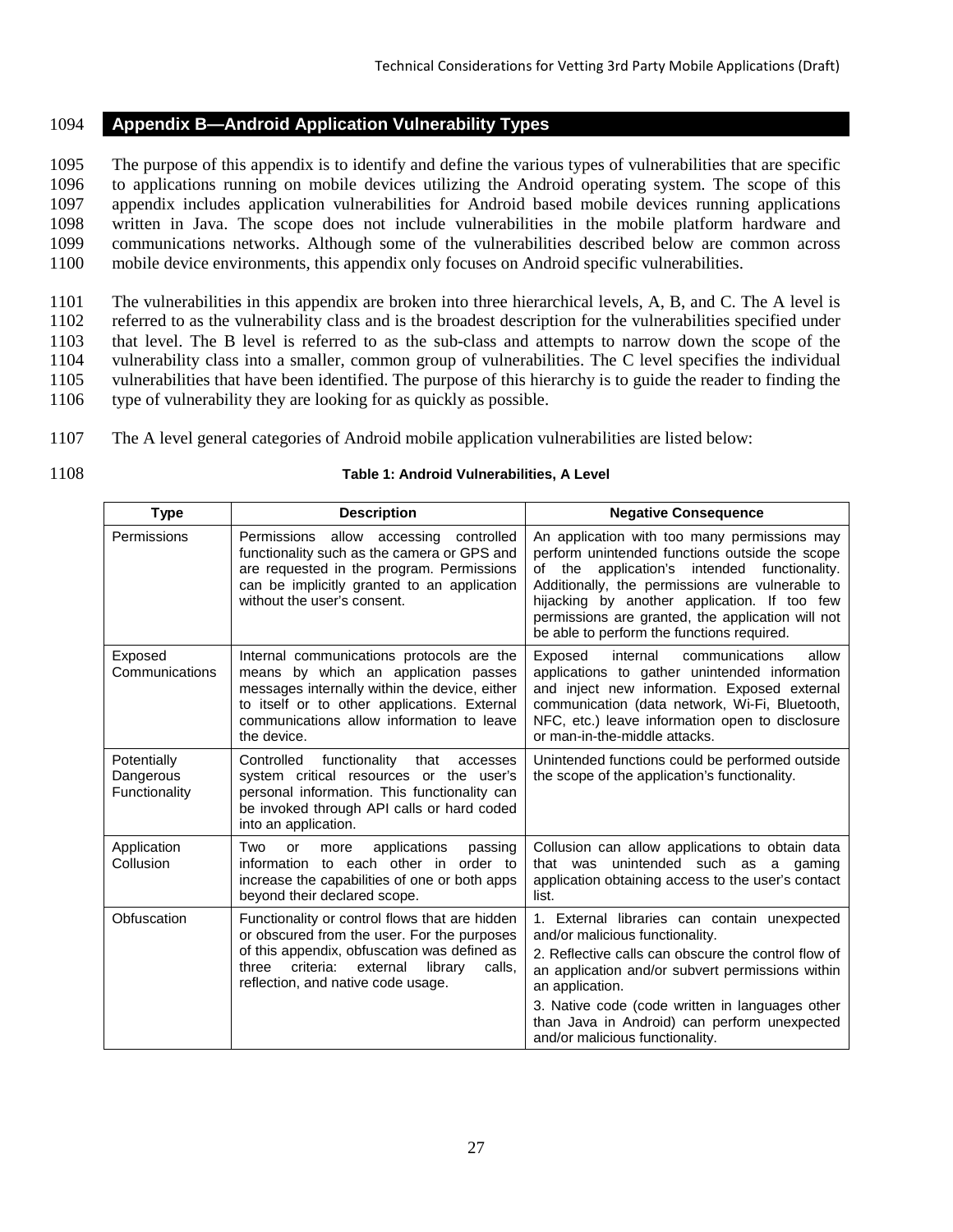| Type                                       | <b>Description</b>                                                                                                                                                                                                                                                                                                                                                                                           | <b>Negative Consequence</b>                                                                              |
|--------------------------------------------|--------------------------------------------------------------------------------------------------------------------------------------------------------------------------------------------------------------------------------------------------------------------------------------------------------------------------------------------------------------------------------------------------------------|----------------------------------------------------------------------------------------------------------|
| Excessive Power<br>Consumption             | Excessive<br>functions<br>unintended<br>or<br>applications running on a device which<br>intentionally or unintentionally drain the<br>battery.                                                                                                                                                                                                                                                               | Shortened battery life could affect the ability to<br>perform mission critical functions.                |
| Traditional<br>Software<br>Vulnerabilities | All vulnerabilities associated with traditional<br>Java code including: Authentication and<br>Access Control, Buffer Handling, Control<br>Management, Encryption<br><b>Flow</b><br>and<br>Randomness, Error Handling, File Handling,<br>Information<br>Initialization<br>Leaks.<br>and<br>Shutdown.<br>Iniection. Malicious<br>Logic,<br>Number<br>Handling,<br>Pointer<br>and<br>and<br>Reference Handling. | consequences include<br>Common<br>unexpected<br>outputs, resource exhaustion, denial of service,<br>etc. |

## 1110 The table below shows the hierarchy of Android application vulnerabilities from A level to C level.



## 1111 **Table 2: Android Vulnerabilities by Level**

<span id="page-35-0"></span>

| Level A                       | <b>Level B</b>                       | <b>Level C</b>                         |
|-------------------------------|--------------------------------------|----------------------------------------|
| Permissions                   | <b>Over Granting</b>                 | Over Granting in Code                  |
|                               |                                      | Over Granting in API                   |
|                               | <b>Under Granting</b>                | Under Granting in Code                 |
|                               |                                      | Under Granting in API                  |
|                               | <b>Developer Created Permissions</b> | Developer Created in Code              |
|                               |                                      | Developer Created in API               |
|                               | Implicit Permission                  | Granted through API                    |
|                               |                                      | Granted through Other Permissions      |
|                               |                                      | Granted through Grandfathering         |
| <b>Exposed Communications</b> | <b>External Communications</b>       | <b>Bluetooth</b>                       |
|                               |                                      | <b>GPS</b>                             |
|                               |                                      | Network/Data Communications            |
|                               |                                      | <b>NFC Access</b>                      |
|                               | Internal Communications              | Unprotected Intents                    |
|                               |                                      | <b>Unprotected Activities</b>          |
|                               |                                      | <b>Unprotected Services</b>            |
|                               |                                      | <b>Unprotected Content Providers</b>   |
|                               |                                      | <b>Unprotected Broadcast Receivers</b> |
|                               |                                      | Debug Flag                             |

1112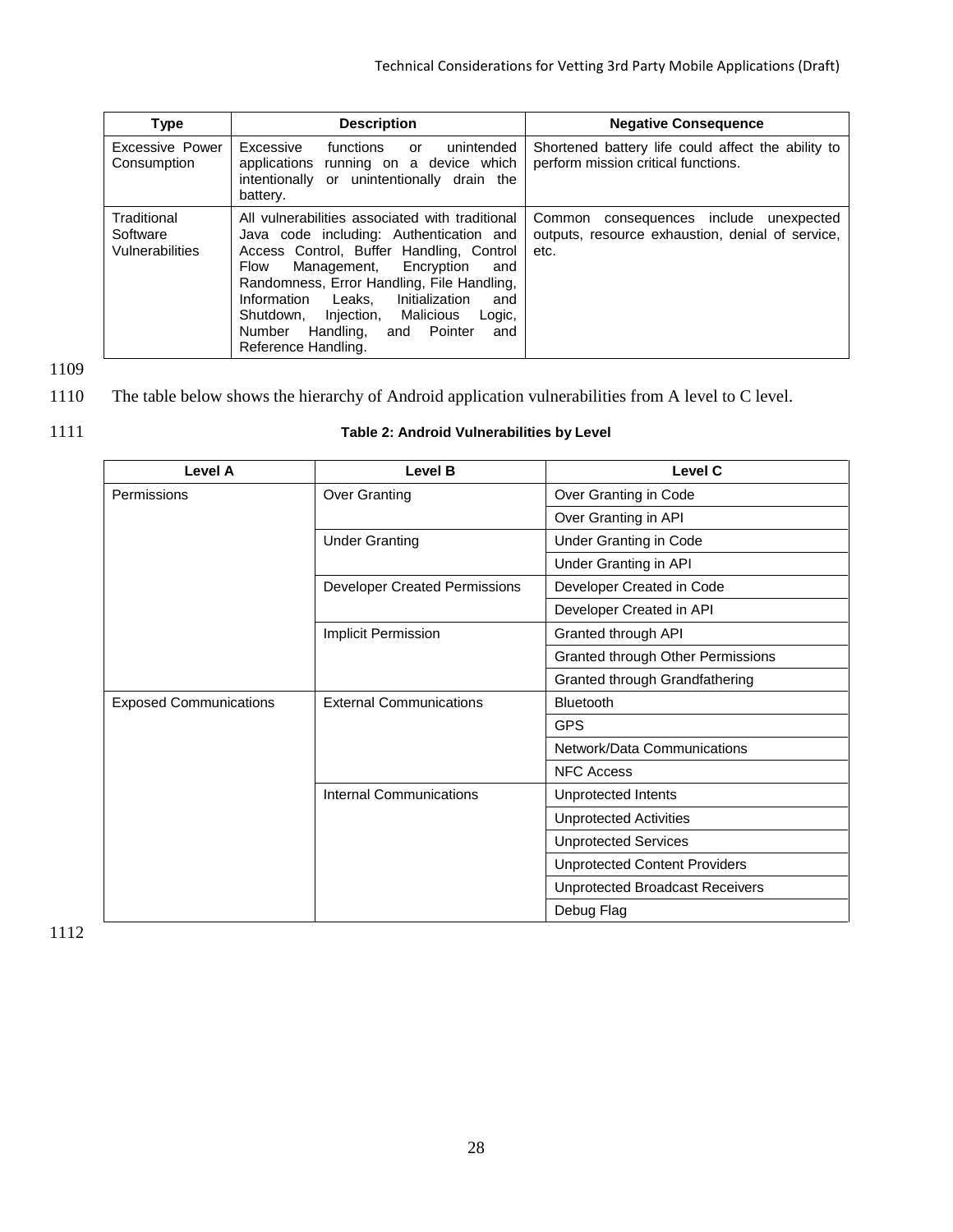| Potentially<br>Dangerous           | Direct Addressing               | <b>Memory Access</b>                                     |
|------------------------------------|---------------------------------|----------------------------------------------------------|
| Functionality                      |                                 | <b>Internet Access</b>                                   |
|                                    | Potentially Dangerous API       | <b>Cost Sensitive APIs</b>                               |
|                                    |                                 | Personal Information APIs                                |
|                                    |                                 | Device Management APIs                                   |
|                                    | <b>Privilege Escalation</b>     | <b>Altering File Privileges</b>                          |
|                                    |                                 | <b>Accessing Super User/Root</b>                         |
| <b>Application Collusion</b>       | <b>Content Provider/Intents</b> | <b>Unprotected Content Providers</b>                     |
|                                    |                                 | <b>Permission Protected Content Providers</b>            |
|                                    |                                 | Pending Intents                                          |
|                                    | <b>Broadcast Receiver</b>       | <b>Broadcast Receiver for Critical Messages</b>          |
|                                    | Data Creation/Changes/Deletion  | Creation/Changes/Deletion to File Resources              |
|                                    |                                 | Creation/Changes/Deletion<br>Database<br>to<br>Resources |
|                                    | Number of Services              | <b>Excessive Checks for Service State</b>                |
| Obfuscation                        | <b>Library Calls</b>            | Use of Potentially Dangerous Libraries                   |
|                                    |                                 | Potentially Malicious Libraries Packaged but<br>Not Used |
|                                    | Native Code Detection           |                                                          |
|                                    | Reflection                      |                                                          |
|                                    | Packed Code                     |                                                          |
| <b>Excessive Power Consumption</b> | CPU Usage                       |                                                          |
|                                    | 1/O                             |                                                          |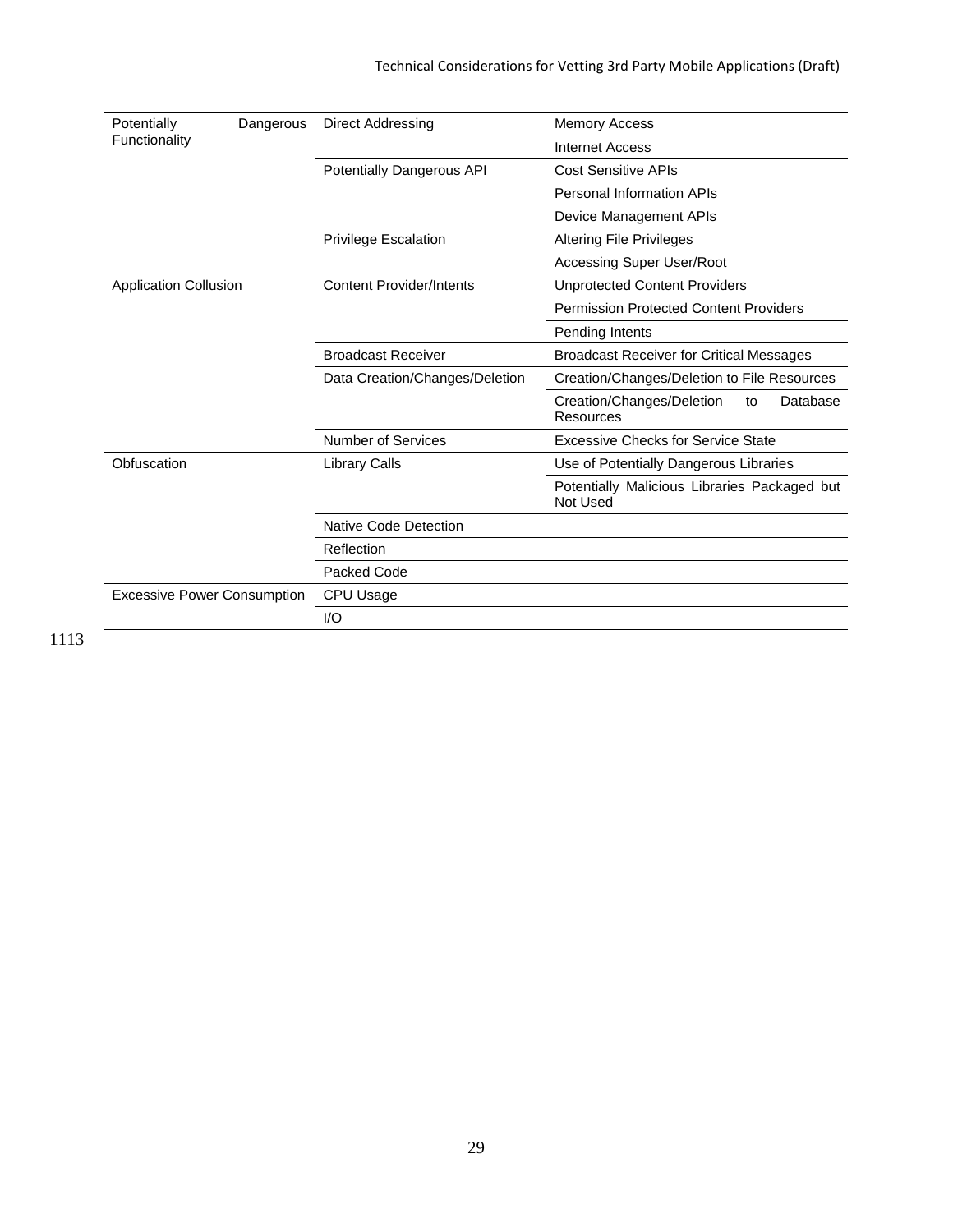## <span id="page-37-0"></span>1114 **Appendix C—iOS Application Vulnerability Types**

1115 The purpose of this appendix is to identify and define the various types of vulnerabilities that are specific

1116 to applications running on mobile devices utilizing the Apple iOS operating system. The scope does not

1117 include vulnerabilities in the mobile platform hardware and communications networks. Although some of 1118 the vulnerabilities described below are common across mobile device environments, this appendix

1119 focuses on iOS specific vulnerabilities.

 The vulnerabilities in this appendix are broken into three hierarchical levels, A, B, and C. The A level is referred to as the vulnerability class and is the broadest description for the vulnerabilities specified under that level. The B level is referred to as the sub-class and attempts to narrow down the scope of the 1123 vulnerability class into a smaller, common group of vulnerabilities. The C level specifies the individual vulnerabilities that have been identified. The purpose of this hierarchy is to guide the reader to finding the vulnerabilities that have been identified. The purpose of this hierarchy is to guide the reader to finding the type of vulnerability they are looking for as quickly as possible.

- 1126 The A level general categories of iOS mobile application vulnerabilities are listed below:
- 

#### 1127 **Table 3: iOS Vulnerability Descriptions, A Level**

<span id="page-37-1"></span>

| <b>Type</b>                                              | <b>Description</b>                                                                                                                                                                                                                                 | <b>Negative Consequence</b>                                                                                                                                                                                                                                                                                          |
|----------------------------------------------------------|----------------------------------------------------------------------------------------------------------------------------------------------------------------------------------------------------------------------------------------------------|----------------------------------------------------------------------------------------------------------------------------------------------------------------------------------------------------------------------------------------------------------------------------------------------------------------------|
| Privacy                                                  | Similar to Android Permissions, iOS privacy<br>settings allow for user controlled application<br>sensitive<br>information.<br>This<br>access to<br>includes: contacts, Calendar information,<br>tasks, reminders, photos, and Bluetooth<br>access. | iOS lacks the ability to create shared information<br>and protect it. All paths of information sharing are<br>controlled by the iOS application framework and<br>may not be extended. Unlike Android, these<br>permissions may be modified later for individual<br>permissions and applications.                     |
| Exposed<br>Communication-<br>Internal<br>and<br>External | Internal communications protocols allow<br>applications to process information and<br>communicate with other apps. External<br>communications allow information to leave<br>the device.                                                            | internal<br>communications<br>allow<br>Exposed<br>applications to gather unintended information<br>and inject new information. Exposed external<br>communication (data network, Wi-Fi, Bluetooth,<br>etc.) leave information open to disclosure or<br>man-in-the-middle attacks.                                     |
| Potentially<br>Dangerous<br>Functionality                | Controlled<br>functionality<br>that<br>accesses<br>or the user's<br>system-critical resources<br>personal information. This functionality can<br>be invoked through API calls or hard coded<br>into an application.                                | Unintended functions could be performed outside<br>the scope of the application's functionality.                                                                                                                                                                                                                     |
| Application<br>Collusion                                 | Two<br>applications<br>passing<br>or<br>more<br>information to each other in order to<br>increase the capabilities of one or both apps<br>beyond their declared scope.                                                                             | Collusion can allow applications to obtain data<br>that was unintended such as a gaming<br>application obtaining access to the user's contact<br>list.                                                                                                                                                               |
| Obfuscation                                              | Functionality or control flow that is hidden or<br>obscured from the user. For the purposes of<br>this appendix, obfuscation was defined as<br>criteria:<br>three<br>external<br>library<br>calls.<br>reflection, and packed code.                 | 1. External libraries can contain unexpected<br>and/or malicious functionality.<br>2. Reflective calls can obscure the control flow of<br>an application and/or subvert permissions within<br>an application.<br>Packed<br>3.<br>code<br>prevents<br>code<br>reverse<br>engineering and can be used to hide malware. |
| <b>Excessive Power</b><br>Consumption                    | Excessive<br>functions<br>unintended<br>or<br>applications<br>running on a device which<br>intentionally<br>or unintentionally drain the<br>battery.                                                                                               | Shortened battery life could affect the ability to<br>perform mission critical functions.                                                                                                                                                                                                                            |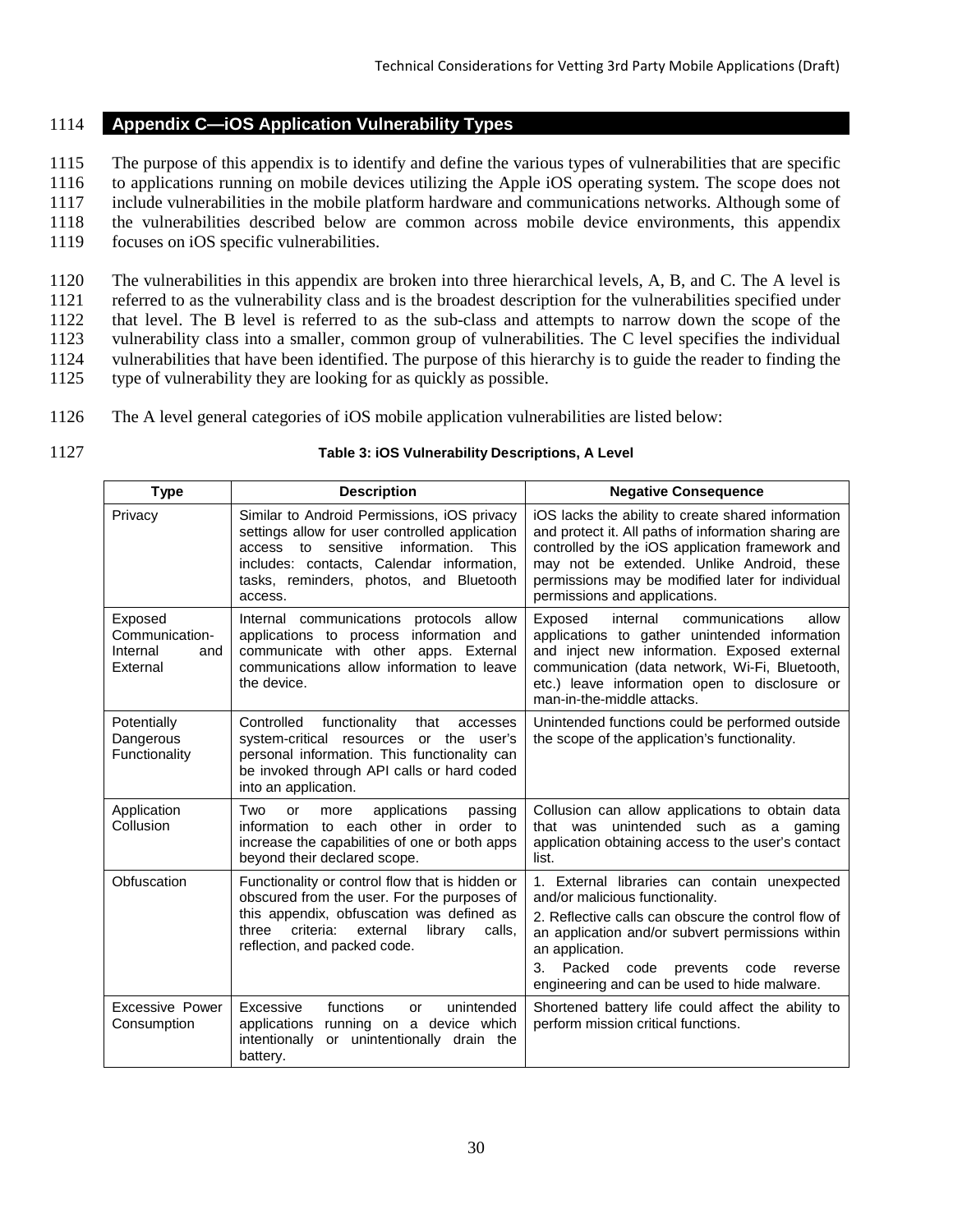| Type                                       | <b>Description</b>                                                                                                                                                                                                                                                                                                                                                                          | <b>Negative Consequence</b>                                                                           |
|--------------------------------------------|---------------------------------------------------------------------------------------------------------------------------------------------------------------------------------------------------------------------------------------------------------------------------------------------------------------------------------------------------------------------------------------------|-------------------------------------------------------------------------------------------------------|
| Traditional<br>Software<br>Vulnerabilities | All vulnerabilities associated with Objective<br>C and others. This includes: Authentication<br>and Access Control, Buffer Handling,<br>Control Flow Management, Encryption and<br>Randomness, Error Handling, File Handling,<br>Information Leaks.<br>Initialization<br>and<br>Injection, Malicious<br>Shutdown,<br>Logic,<br>Number Handling<br>and Pointer<br>and<br>Reference Handling. | Common consequences include<br>unexpected<br>outputs, resource exhaustion, denial of service,<br>etc. |

- 1129 The table below shows the hierarchy of iOS application vulnerabilities from A level to C level.
- 

## 1130 **Table 4: iOS Vulnerabilities by Level**

<span id="page-38-0"></span>

| Level A                                    | Level B                        | <b>Level C</b>                                           |
|--------------------------------------------|--------------------------------|----------------------------------------------------------|
| Privacy                                    | Sensitive Information          | Contacts                                                 |
|                                            |                                | Calendar Information                                     |
|                                            |                                | <b>Tasks</b>                                             |
|                                            |                                | Reminders                                                |
|                                            |                                | Photos                                                   |
|                                            |                                | <b>Bluetooth Access</b>                                  |
| <b>Exposed Communications</b>              | <b>External Communications</b> | Telephony                                                |
|                                            |                                | Bluetooth                                                |
|                                            |                                | <b>GPS</b>                                               |
|                                            |                                | SMS/MMS                                                  |
|                                            |                                | Network/Data Communications                              |
|                                            | <b>Internal Communications</b> | <b>Abusing Protocol Handlers</b>                         |
| <b>Potentially Dangerous Functionality</b> | <b>Direct Memory Mapping</b>   | <b>Memory Access</b>                                     |
|                                            |                                | File System Access                                       |
|                                            | Potentially Dangerous API      | <b>Cost Sensitive APIs</b>                               |
|                                            |                                | Device Management APIs                                   |
|                                            |                                | Personal Information APIs                                |
| <b>Application Collusion</b>               | Data Change                    | Changes to Shared File Resources                         |
|                                            |                                | <b>Changes to Shared Database Resources</b>              |
|                                            |                                | <b>Changes to Shared Content Providers</b>               |
|                                            | Data Creation/Deletion         | Creation/Deletion to Shared File Resources               |
| Obfuscation                                | <b>Number of Services</b>      | <b>Excessive Checks for Service State</b>                |
|                                            | Native Code                    | Potentially Malicious Libraries Packaged but<br>not Used |
|                                            |                                | Use of Potentially Dangerous Libraries                   |
|                                            |                                | <b>Reflection Identification</b>                         |
|                                            |                                | Class Introspection                                      |
|                                            | <b>Library Calls</b>           | Constructor Introspection                                |
|                                            |                                | Field Introspection                                      |
|                                            |                                | Method Introspection                                     |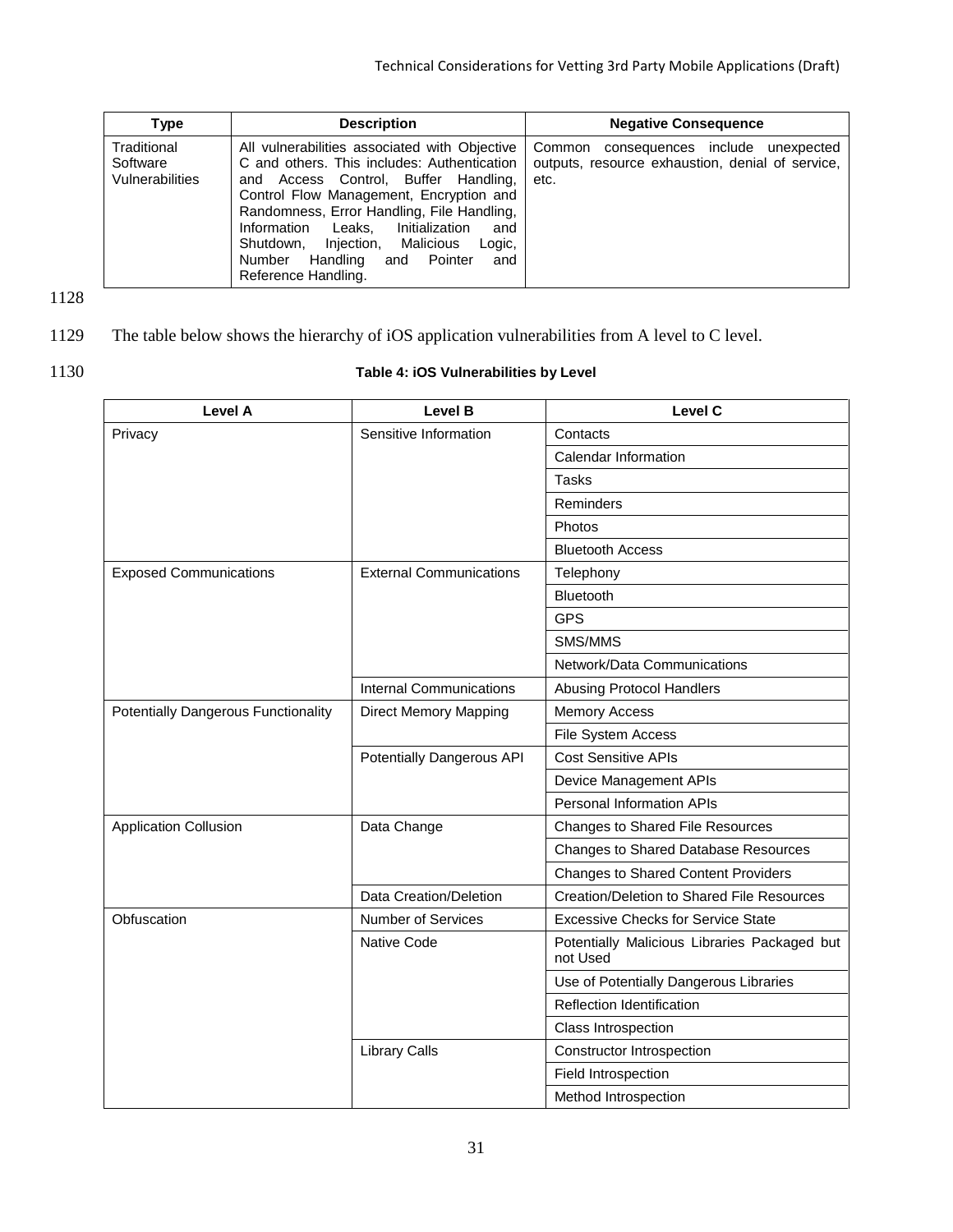## Technical Considerations for Vetting 3rd Party Mobile Applications (Draft)

| <b>Excessive Power Consumption</b> | Packed Code             |  |
|------------------------------------|-------------------------|--|
|                                    | CPU Usage               |  |
|                                    | $\mathsf{I}/\mathsf{O}$ |  |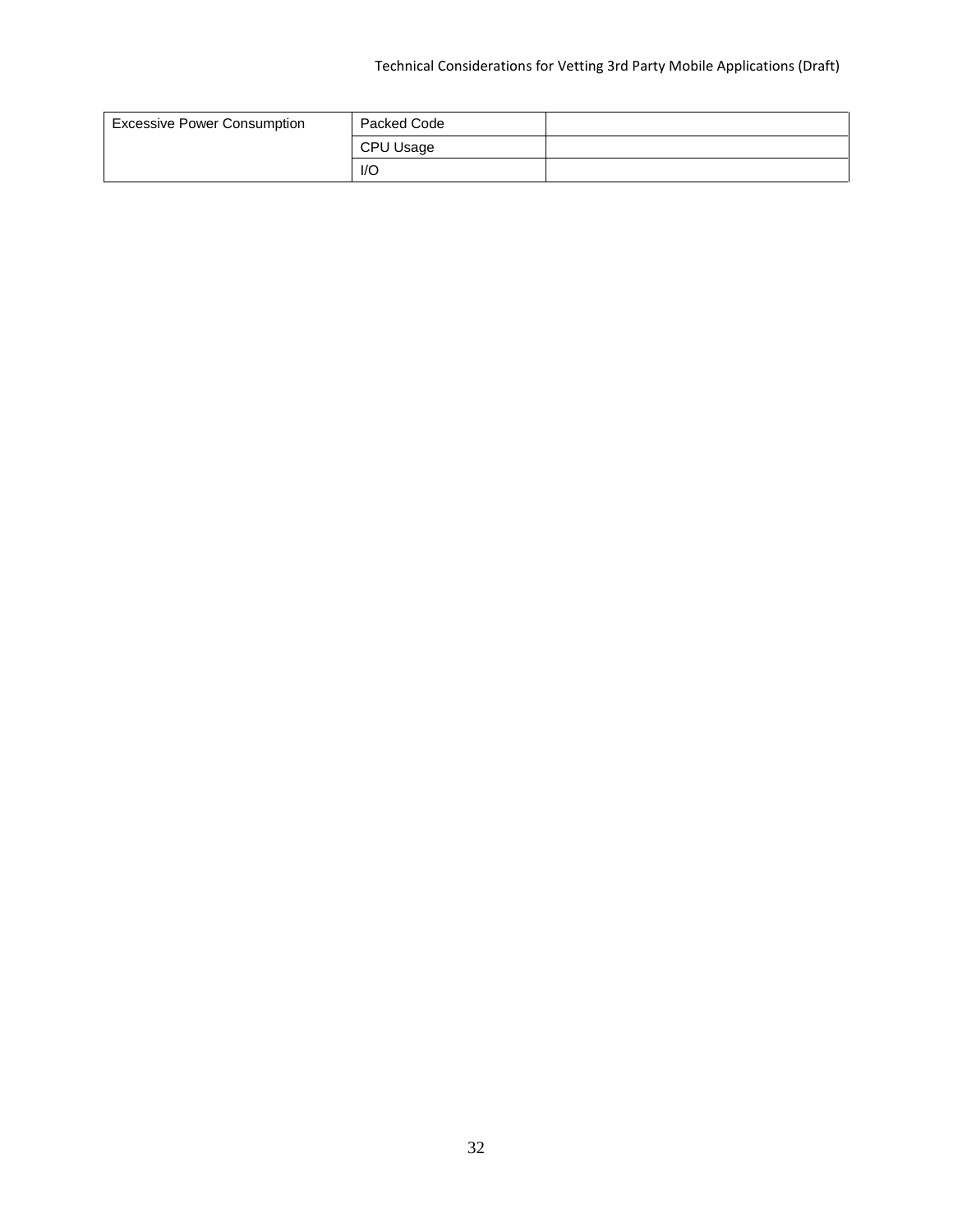#### <span id="page-40-0"></span>**Appendix D—Glossary**

- Selected terms used in this publication are defined below.
- **Dynamic Analysis:** Detecting the set of target weaknesses by executing an app using a set of input use cases and analyzing the app's runtime behavior.
- **Fault Injection Testing:** Attempting to artificially trip up the app during execution by forcing it to experience corrupt data or corrupt internal states to see how robust it is against these simulated failures.
- **Functionality Testing:** Verifying that an app's user interface, content, and features perform and display as designed.
- **Off-Nominal Testing:** Exercising a mobile app to determine how it behaves under rarely expected operational scenarios.
- **Static Analysis:** Detecting the set of target weaknesses by examining the app source code and binary and attempting to reason over all possible behaviors that might arise at runtime.
- **Software Assurance:** "The level of confidence that software is free from vulnerabilities, either intentionally designed into the software or accidentally inserted at any time during its life cycle and that the software functions in the intended manner." [CNSS-4009]
- **Target Weaknesses:** A specific set of weaknesses to look for in an app.
- **Traditional Software Reliability Testing:** Testing that determines if a mobile app does what it is supposed to do under normal, expected operational usage.
- **Vetting:** The process of verifying that a particular app meets the requirements that all apps must follow.
- **Vulnerability:** A weakness which allows an attacker to reduce a system's reliability, integrity, availability, confidentiality, or functionality and is the intersection of three elements: a system weakness,
- attacker access to the weakness, and attacker capability to exploit the weakness.
-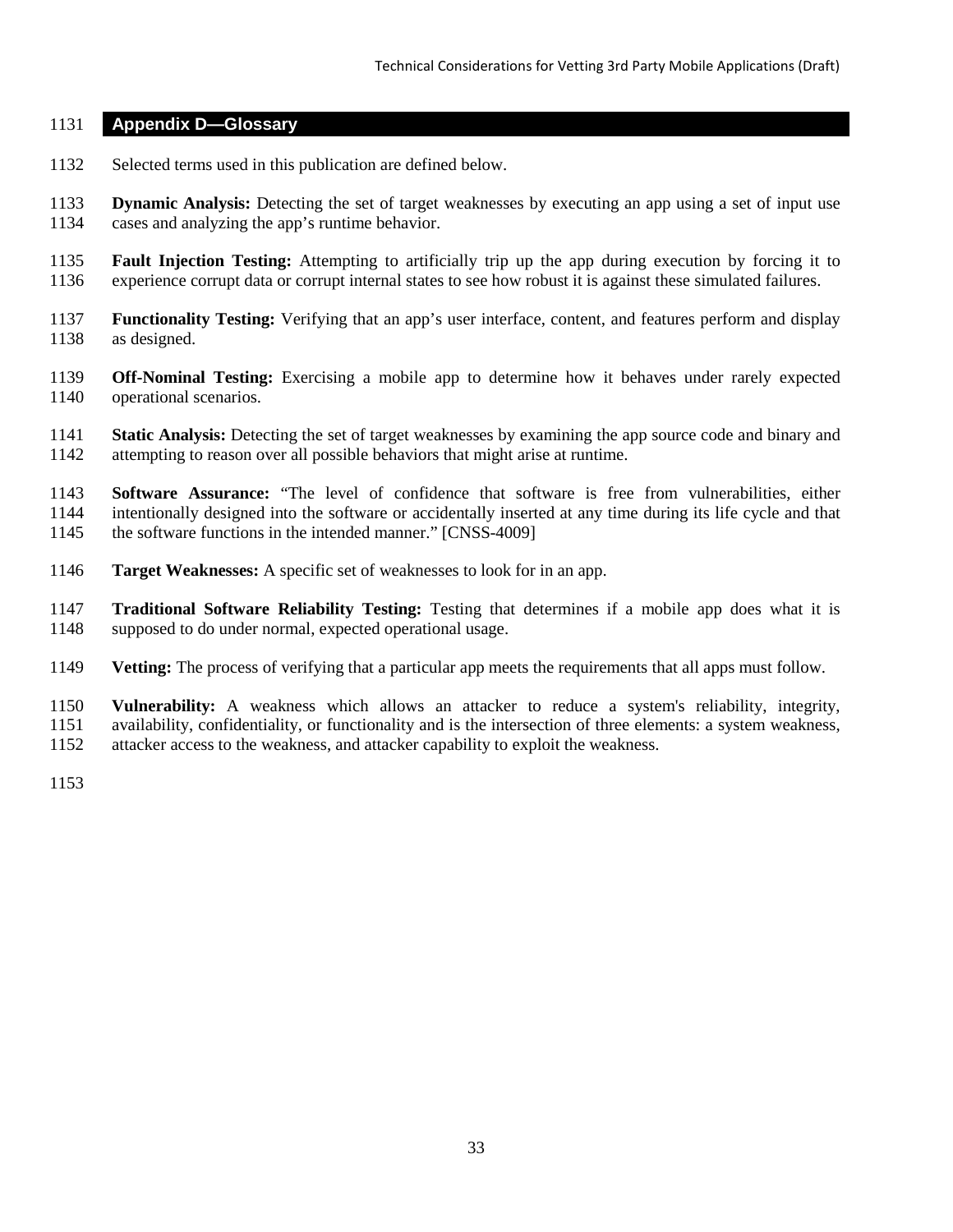## <span id="page-41-0"></span>**Appendix E—Acronyms and Abbreviations**

Selected acronyms and abbreviations used in this publication are defined below.

| 1156 | 3G           | 3 <sup>rd</sup> Generation                           |  |
|------|--------------|------------------------------------------------------|--|
| 1157 | <b>API</b>   | <b>Application Programming Interface</b>             |  |
| 1158 | <b>CAPEC</b> | Common Attack Pattern Enumeration and Classification |  |
| 1159 | <b>CVE</b>   | <b>Common Vulnerabilities and Exposures</b>          |  |
| 1160 | <b>CWE</b>   | <b>Common Weakness Enumeration</b>                   |  |
| 1161 | <b>DHS</b>   | Department of Homeland Security                      |  |
| 1162 | <b>DoD</b>   | Department of Defense                                |  |
| 1163 | <b>EULA</b>  | <b>End User License Agreement</b>                    |  |
| 1164 | <b>FIPS</b>  | Federal Information Processing Standard              |  |
| 1165 | <b>FISMA</b> | Federal Information Security Management Act          |  |
| 1166 | <b>GPRS</b>  | <b>General Packet Radio Services</b>                 |  |
| 1167 | <b>GPS</b>   | <b>Global Positioning System</b>                     |  |
| 1168 | I/O          | Input/Output                                         |  |
| 1169 | $_{\rm IPC}$ | <b>Inter-Process Communications</b>                  |  |
| 1170 | IT           | <b>Information Technology</b>                        |  |
| 1171 | <b>ITL</b>   | <b>Information Technology Laboratory</b>             |  |
| 1172 | <b>LTE</b>   | Long-Term Evolution                                  |  |
| 1173 | <b>MAVS</b>  | Mobile App Vetting System                            |  |
| 1174 | <b>MDM</b>   | <b>Mobile Device Management</b>                      |  |
| 1175 | <b>NFC</b>   | <b>Near Field Communications</b>                     |  |
| 1176 | <b>NIST</b>  | National Institute of Standards and Technology       |  |
| 1177 | <b>NVD</b>   | National Vulnerability Database                      |  |
| 1178 | <b>OMB</b>   | Office of Management and Budget                      |  |
| 1179 | PII          | Personally Identifiable Information                  |  |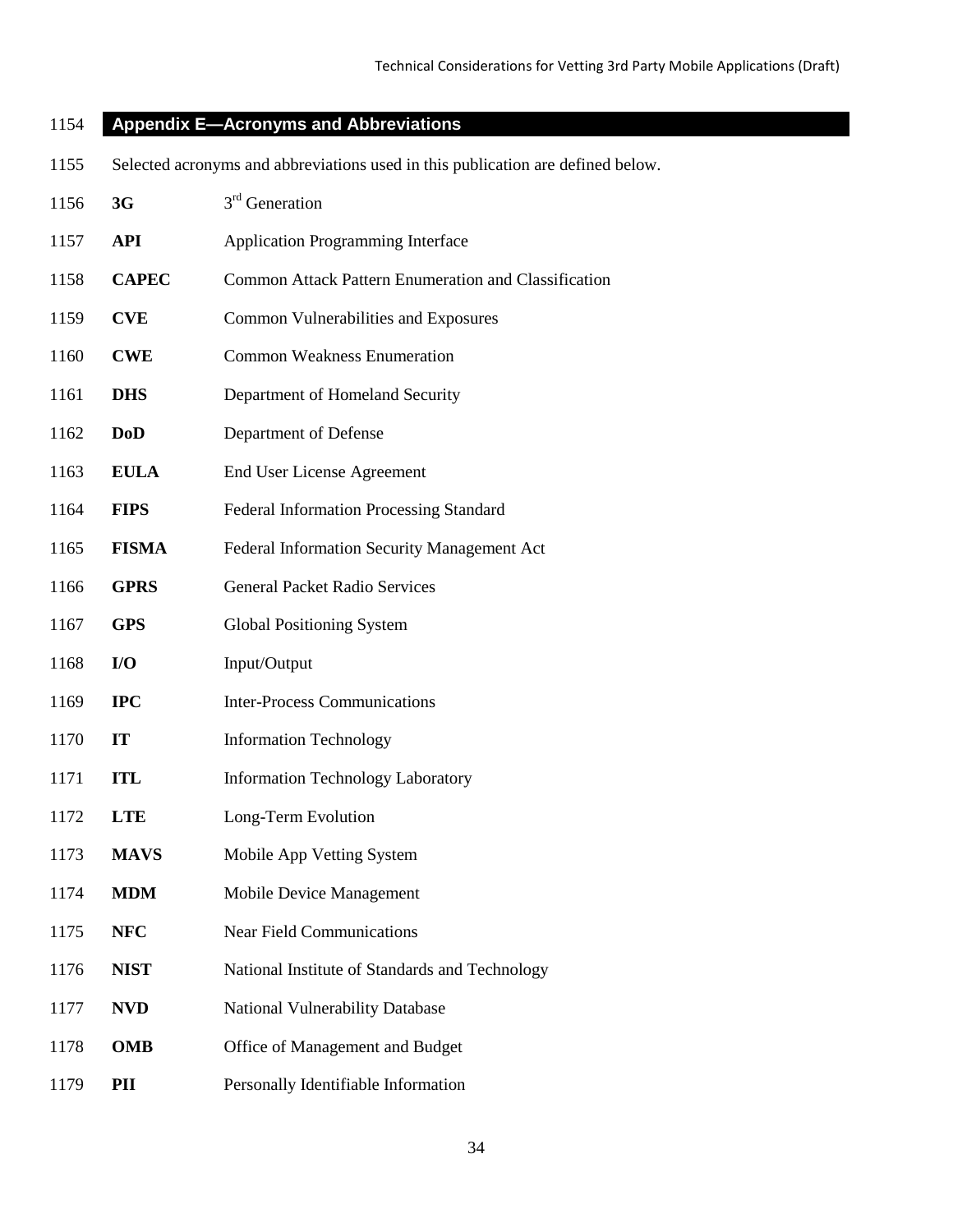| 1180 | <b>RAM</b> | <b>Random Access Memory</b>  |
|------|------------|------------------------------|
| 1181 | SDK        | Software Development Kit     |
| 1182 | SLA.       | Service Level Agreement      |
| 1183 | <b>SMS</b> | <b>Short Message Service</b> |
| 1184 | SP         | <b>Special Publication</b>   |
| 1185 | UI         | User Interface               |
| 1186 | URI        | Uniform Resource Identifier  |
| 1187 | USB        | <b>Universal Serial Bus</b>  |
| 1188 | Wi-Fi      | <b>Wireless Fidelity</b>     |
| 1189 |            |                              |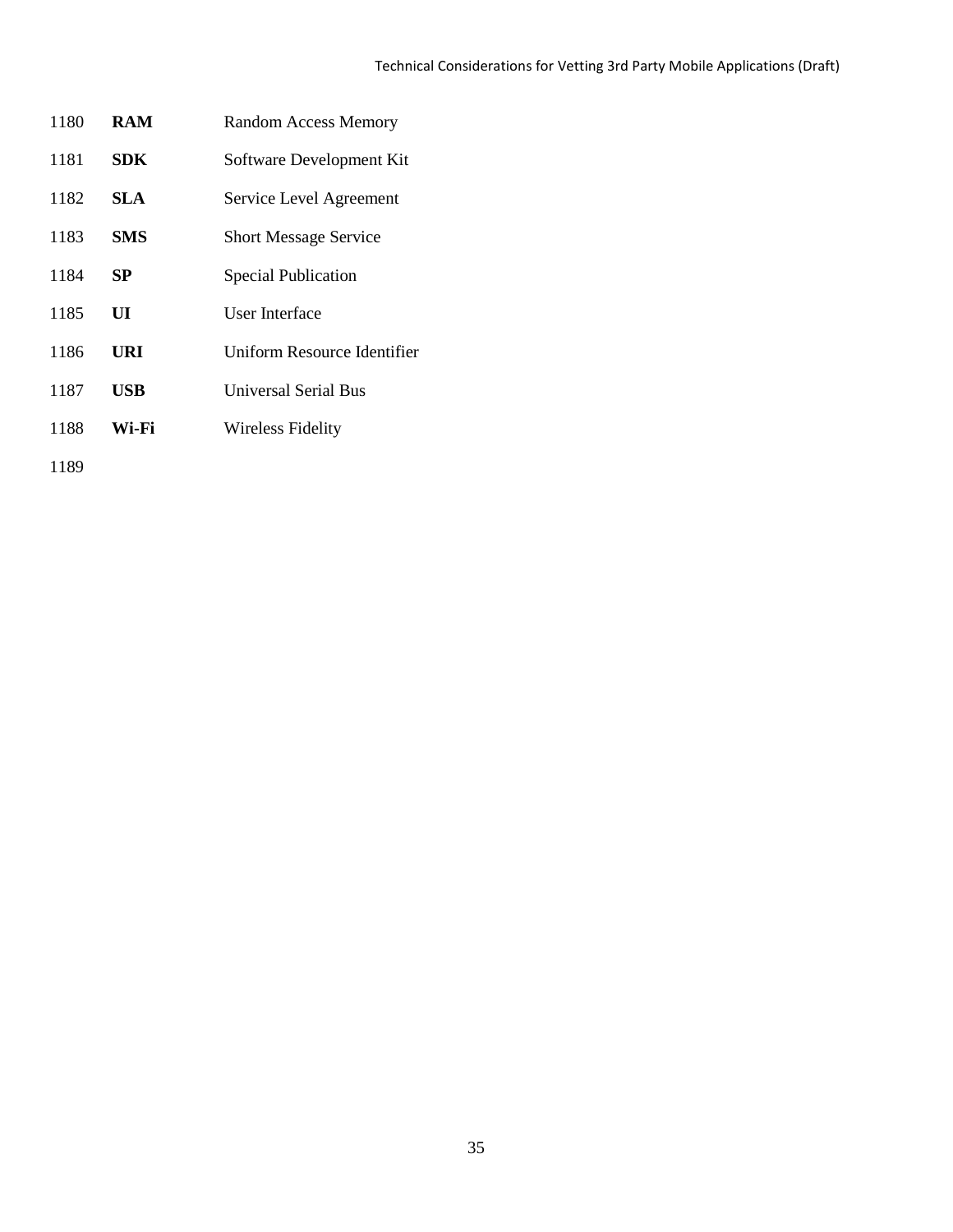#### <span id="page-43-0"></span>**Appendix F—References**

References for the publication are listed below.

| 1192 | $\begin{bmatrix} \text{APP2013} \end{bmatrix}$ | Apple Energy Usage Instrument                                                    |
|------|------------------------------------------------|----------------------------------------------------------------------------------|
| 1193 |                                                | http://developer.apple.com/library/ios/#DOCUMENTATION/AnalysisTools/Reference/I  |
| 1194 |                                                | nstruments_User_Reference/EnergyUsageInstrument/EnergyUsageInstrument.html (Last |
| 1195 |                                                | updated: 2013-04-23)                                                             |
|      |                                                |                                                                                  |

- [ASM] Java bytecode manipulation and analysis framework:<http://asm.ow2.org/>
- 1197 [BALA07] Gogul Balakrishnan, [WYSINWYX: What You See Is Not What You eXecute,](http://www.cs.wisc.edu/~bgogul/Research/Thesis/thesis.html) Ph.D dissertation and Tech. Rep. TR-1603, Computer Sciences Department, University of Wisconsin, Madison, WI, August 2007
- [BSI] Nancy R. Mead, Julia H. Allen, Sean J. Barnum, Robert J. Ellison, and Gary McGraw, "Software Security Engineering", Addison-Wesley Professional, 2008
- [CHEN07] Hua Chen, Tao Zou, and Dongxia Wang. 2007. Data-flow based vulnerability analysis and java bytecode. In Proceedings of the 7th Conference on 7th WSEAS International Conference on Applied Computer Science - Volume 7 (ACS'07), Roberto Revetria, Antonella Cecchi, Maurizio Schenone, Valeri M. Mladenov, and Alexander Zemliak (Eds.), Vol. 7. World Scientific and Engineering Academy and Society (WSEAS), Stevens Point, Wisconsin, USA, 201-207
- [CNSS-4009] CNSS National Information Assurance (IA) Glossary CNSSI-4009
- [CSEC] Blake Shepard, Cynthia Matuszek, C. Bruce Fraser, William Wechtenhiser, David Crabbe, Zelal Güngördü, John Jantos, Todd Hughes, Larry Lefkowitz, Michael Witbrock, Doug Lenat, and Erik Larson. 2005. A knowledge-based approach to network security: applying Cyc in the domain of network risk assessment. In Proceedings of the 17th conference on Innovative applications of artificial intelligence - Volume 3 (IAAI'05), Bruce Porter (Ed.), Vol. 3. AAAI Press 1563-1568
- [DO-178B] DO-178B, Software Considerations in Airborne Systems and Equipment Certification
- [DOWD06] Mark Dowd, John McDonald, and Justin Schuh, "The Art of Software Security Assessment - Identifying and Preventing Software Vulnerabilities", Addison-Wesley, 2006
- [FINDBUGS] Static analysis to look for bugs in Java code URL:<http://findbugs.sourceforge.net/>
- [GAU89] Donald C. Gause and Gerald M. Weinberg, "Exploring Requirements: Quality Before Design", Dorset House, 1989
- [GODE05] Godefroid, P., Klarlund, N., and Sen, K. DART: directed automated random testing. In PLDI'05: Proc. Of the ACM SIGPLAN Conf. on Programming Language Design and Implementation (2005), ACM, pp. 213–223
- [IEC-61508] IEC 61508 Functional Safety of Electrical/Electronic/Programmable Electronic Safety-related Systems